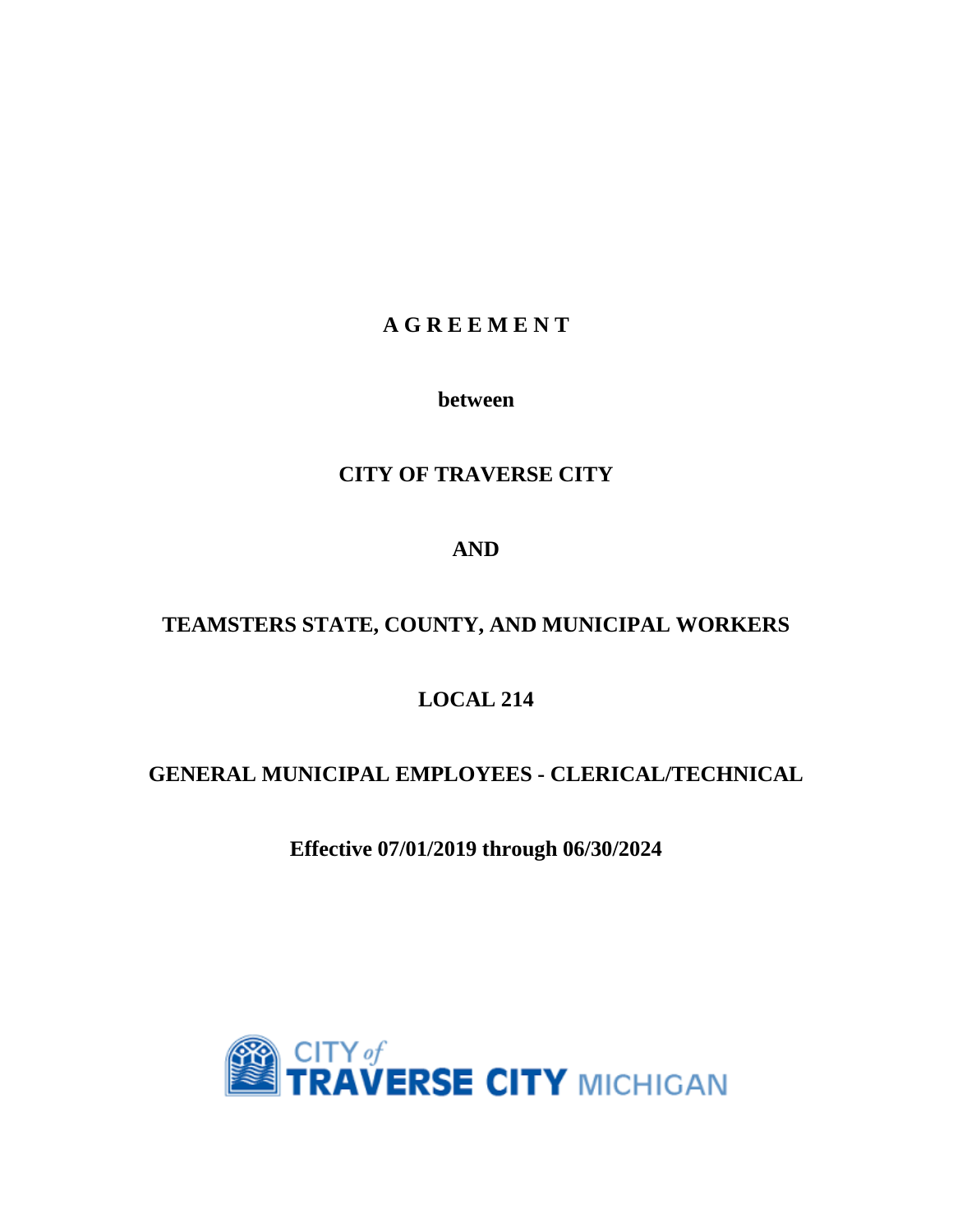*This page is intentionally left blank*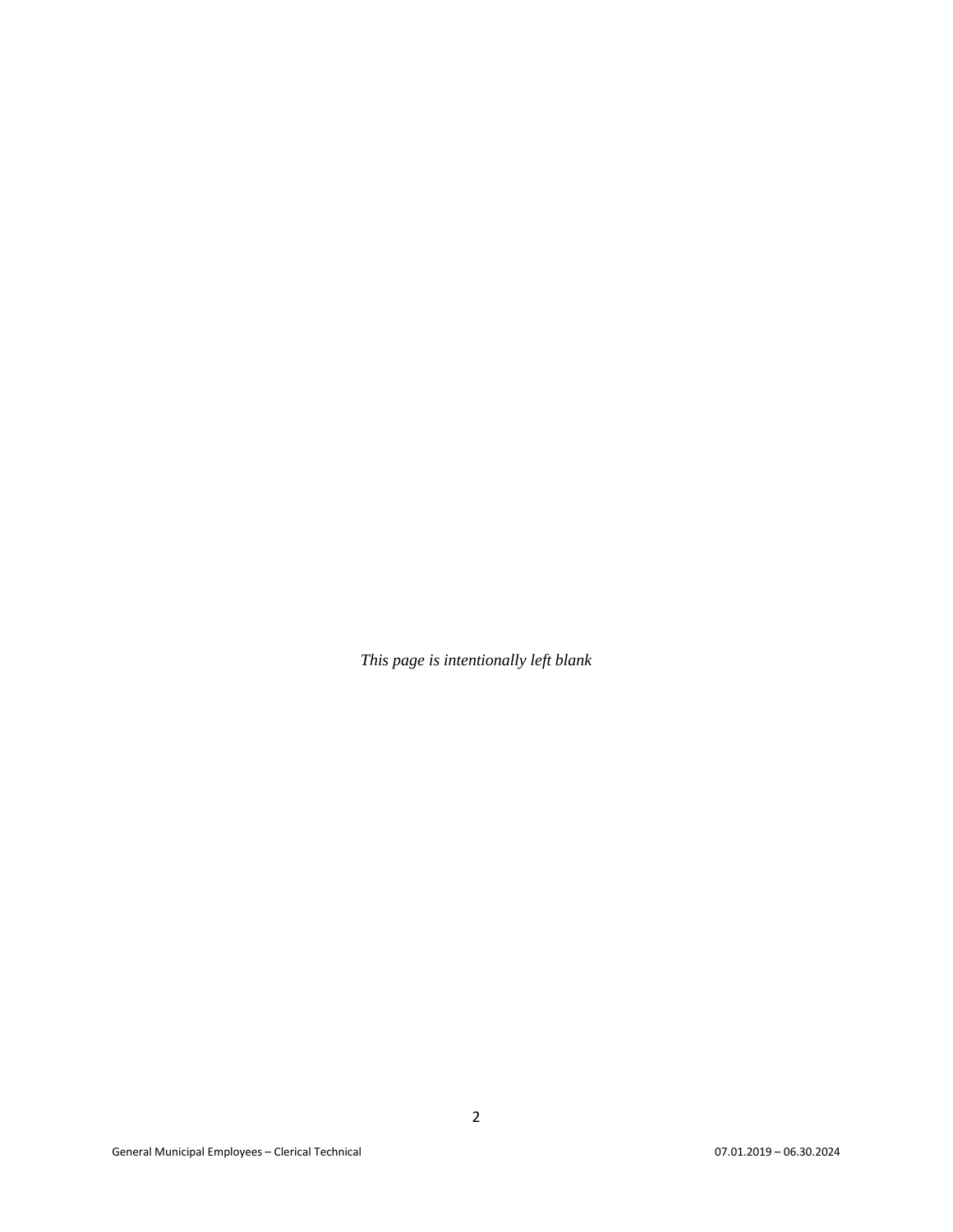## **Table of Contents**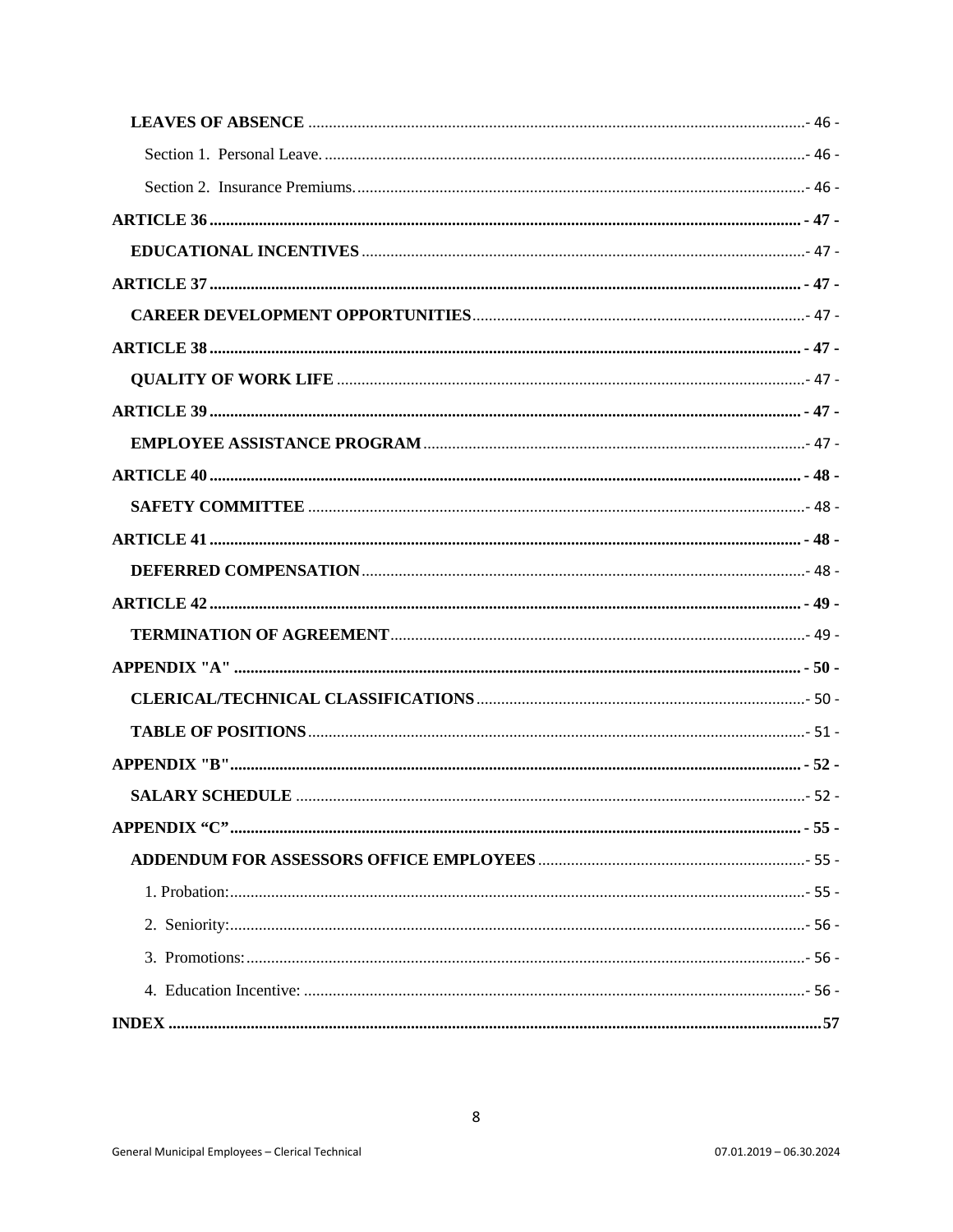#### **AGREEMENT**

<span id="page-8-1"></span><span id="page-8-0"></span>THIS AGREEMENT made and entered into this  $1<sup>st</sup>$  day of July 2019 by and between the CITY OF TRAVERSE CITY, hereinafter referred to as the "Employer" and TEAMSTERS, STATE, COUNTY AND MUNICIPAL WORKERS LOCAL 214, hereinafter referred to as the "Union".

## **ARTICLE 1 GENERAL PURPOSE AND INTENT**

<span id="page-8-2"></span>Pursuant to the authority of Act 379 of the Public Acts of 1965, as amended, the parties recognize that the interest of the community and the job security of the employees depend upon the Employer's success in establishing a proper service to the community. To these ends the Employer and the Union encourage, to the fullest degree, friendly and cooperative relations between the respective representatives at all levels and among all employees.

### <span id="page-8-3"></span>Section 1. Union Recognition:

The Union is hereby recognized as the exclusive bargaining agent for all regular Clerical/Technical employees of the City of Traverse City, excluding all supervisory, management, confidential, irregular part-time employees, temporary employees, and all employees specifically covered by other collective bargaining agreements.

#### <span id="page-8-4"></span>Section 2. Union Security - Agency Shop:

Membership in the Union is not compulsory. Employees covered under this agreement have the right to join, not join, maintain or drop their membership in the Union as they see fit. Neither party shall exert any pressure on or discriminate against an employee as regards such matters. Employees covered under this agreement shall be governed by State and Federal law.

The Union is required under this Agreement to represent all of the employees in the bargaining unit fairly and equally without regard to whether or not an employee is a member of the Union. The terms of this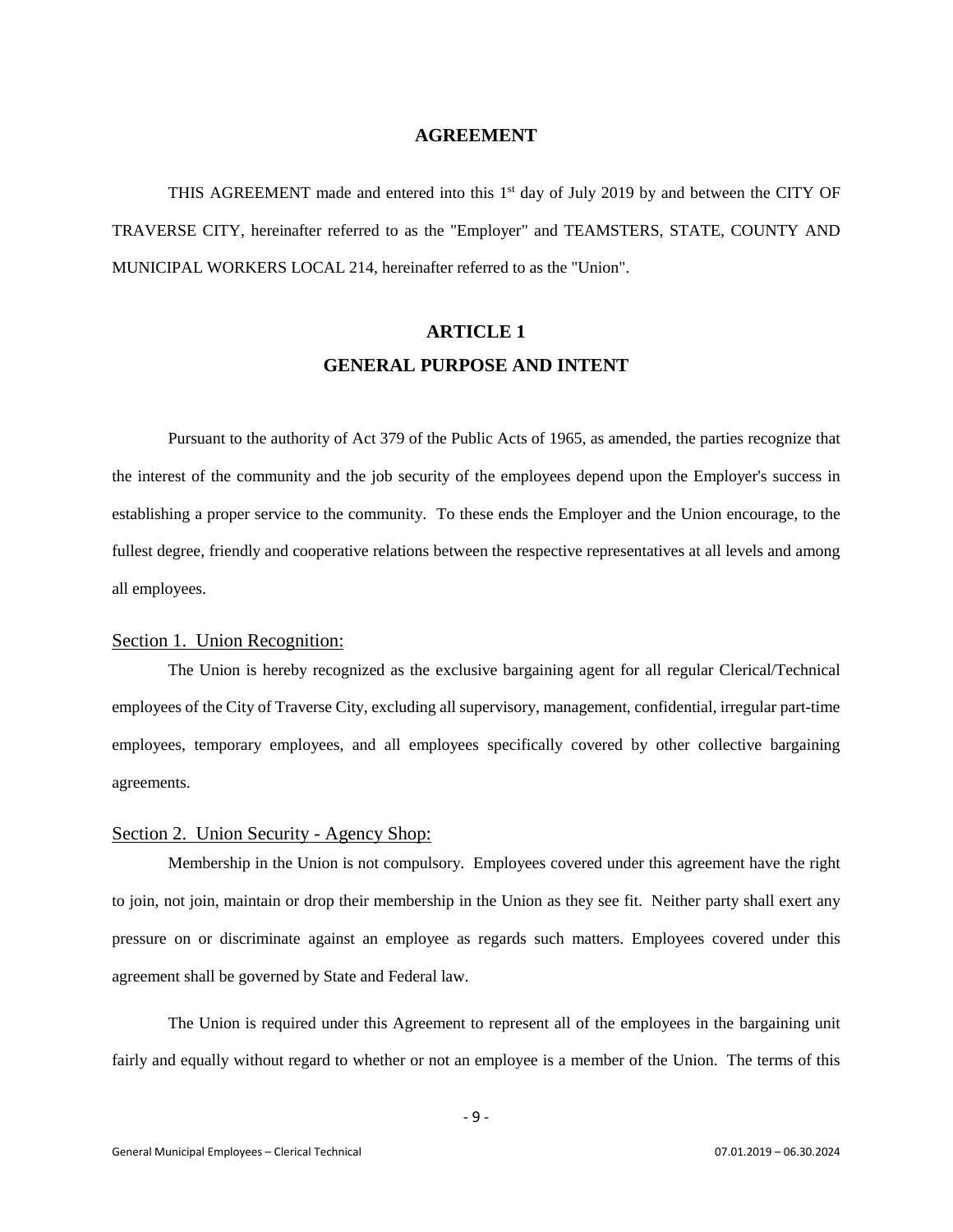Agreement have been made for all employees in the bargaining unit and not only for members in the Union, and this Agreement has been executed by the Employer after it has satisfied itself that the Union is the choice of a majority of the employees in the bargaining unit.

## <span id="page-9-0"></span>Section 3. Deduction of Dues.

During the period of time covered by this Agreement, the Employer agrees to deduct from the pay of any employee who chooses to become a member of the union, all dues and/or initiation fees of Local 214, provided, however, the Union presents to the Employer, authorizations signed by such employees, allowing such deductions and payments to the Local Union. This may be done through the Steward of the Union.

- A. Amount of initiation fee and dues will be certified to the Employer by the Secretary-Treasurer of the Union.
- B. Authorized monthly, Union dues and initiation fees will be deducted by the Employer and transmitted to the Union as prescribed above.
- C. Such payments shall commence thirty-one (31) calendar days following the effective date or on the date of execution of this Agreement, whichever is the later, and for new employees who choose to become members of the union, the payment shall start thirty-one (31) calendar days following the date of employment

## <span id="page-9-1"></span>Section 4. Save Harmless Clause:

The Union agrees that in the event of litigation against the City of Traverse City, its agents or employees arising out of this provision, the Union will co-defend and indemnify and hold harmless the Employer, its agents or employees for any monetary award arising out of such litigation.

# **ARTICLE 2 NO STRIKE - NO LOCKOUT**

<span id="page-9-3"></span><span id="page-9-2"></span>It is agreed that during the term of this Agreement, and while both parties are willing to continue negotiations for the renewal of this Agreement, there shall be no lockouts, strikes, stoppages of work, slowdowns or interruptions of service. All matters in dispute shall be handled in the manner provided by the grievance procedure and other contract provisions.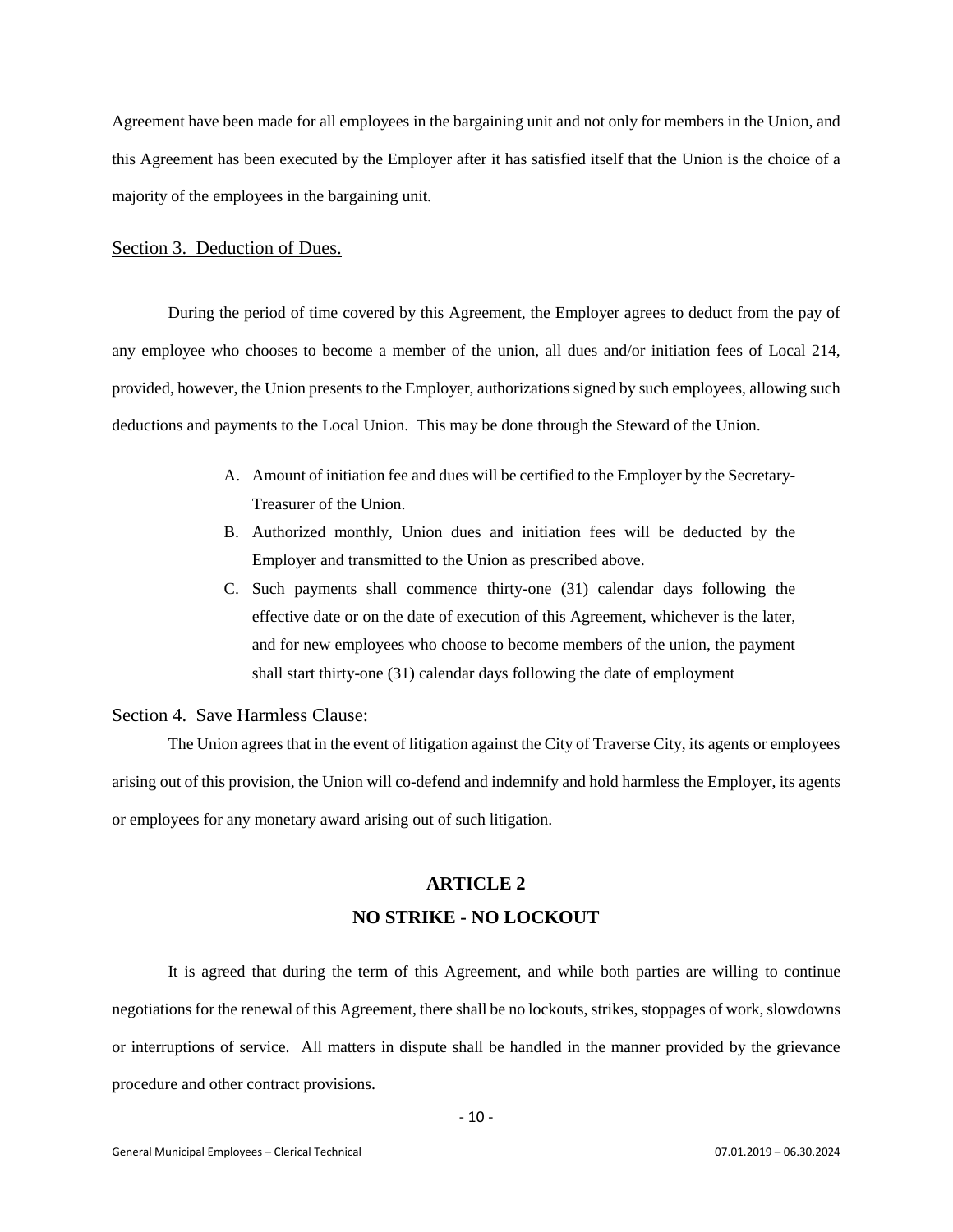The Employer agrees, as a part of the consideration of this Agreement, that neither the Union, its officers or official representatives, shall be liable for damages for unauthorized picketing, strikes, concerted failure to report to work, slowdowns or stoppages of work if:

- A. The Union gives written notice to the Employer and the employees involved within twentyfour (24) hours of such action that it has not authorized the stoppage, strike, slowdown or suspension of work and such written notice directs the employees involved to return promptly to their jobs and cease any further violation of this Agreement.
- B. The Employer and the Union agree that the parties may jointly or separately publicize through the media the unauthorized walkout or work stoppage.

Any individual employee or group of employees who violate or disregard the prohibition of the section above may be summarily discharged by the Employer without liability on the part of the Employer or the Union.

> C. Employees will not be subject to the disciplinary action for refusing to cross a picket line of a Union of another employee, if such action endangers the personal safety of the employee. Because the Employer is in the business of providing essential services, however, the Employer may require employees to cross a picket line if adequate protection is provided for the personal safety of the employees.

## **ARTICLE 3**

## **MANAGEMENT RIGHTS**

#### <span id="page-10-2"></span><span id="page-10-1"></span><span id="page-10-0"></span>Section l.

The Union recognizes the rights of the Employer to operate and manage its affairs and to direct its work force in accordance with its responsibility as mandated by the City Charter. The Employer has all the customary and usual rights, power and functions of management. The powers of authority which the Employer has not specifically abridged, delegated or modified by this Agreement are retained by the Employer. The enumeration of management's rights in this Article is not to be construed as being all-inclusive, but rather as an indication of the type of rights inherent to management.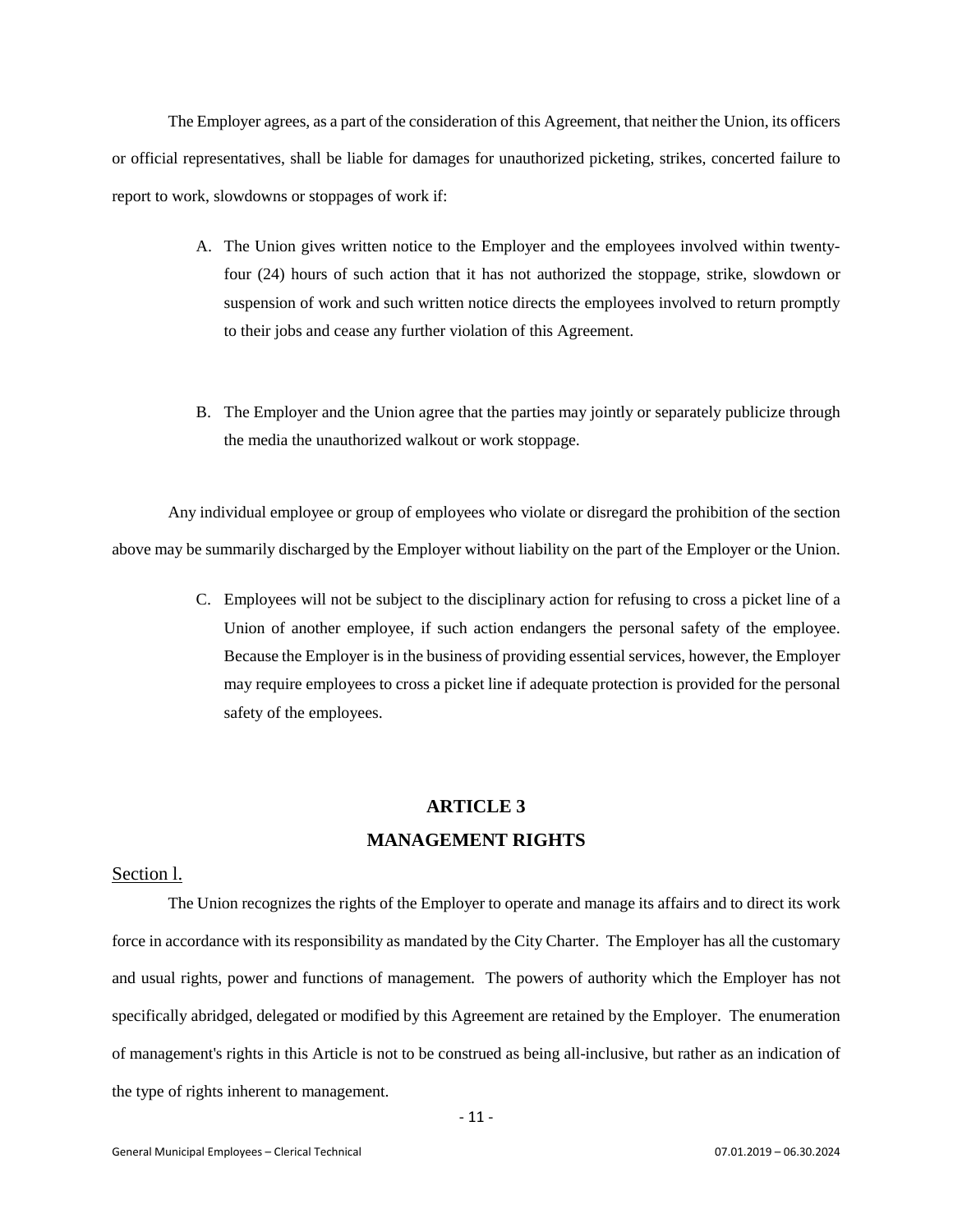#### <span id="page-11-0"></span>Section 2.

The Union recognizes the exclusive right of the Employer to establish reasonable work rules, make work assignments, determine reasonable schedules of work, determine established methods, processes and procedures by which work is to be performed as set work standards.

#### <span id="page-11-1"></span>Section 3.

The Employer has the right to schedule overtime work as required and consistent with the provisions of this Agreement.

#### <span id="page-11-2"></span>Section 4.

The Union recognizes that the Employer has statutory and charter rights and obligations in managing its municipal operations and determining service levels. The rights of contracting and subcontracting are reserved by the Employer. Provided however, if the contracting or subcontracting of any work presently performed by the bargaining unit results in the full or partial layoff of bargaining unit employees, the Employer shall provide the Union with written notice immediately upon its' seeking proposals for contracting or subcontracting such operations. The notice shall detail the nature, scope, and term of the work to be contracted and the impact on bargaining unit employees.

If Notice, required by this section, is served to the Union, the Employer and the Union shall, within ten (10) calendar days of receipt of said notice, enter into negotiations for the purpose of minimizing the effects of the proposed contracting or subcontracting on bargaining unit employees. The Employer has the right to absorb these employees who would otherwise be displaced into its workforce consistent with the terms of the collective bargaining agreement. If the parties are not able to reach agreement on alternatives to the proposed contracting or subcontracting prior to the date the contract or subcontract is to take effect, the Employer shall provide the following separation benefit for any bargaining unit employee who loses their job, including any employee displaced and duly laid off due to bumping, as a result of such contract or subcontract. Excluded from the following provisions are those employees who are absorbed by the contractor, employees who refuse employment with the contractor, voluntary terminations and/or layoffs, or employees who voluntarily retire under the provisions provided for with the Michigan Municipal Employees Retirement System: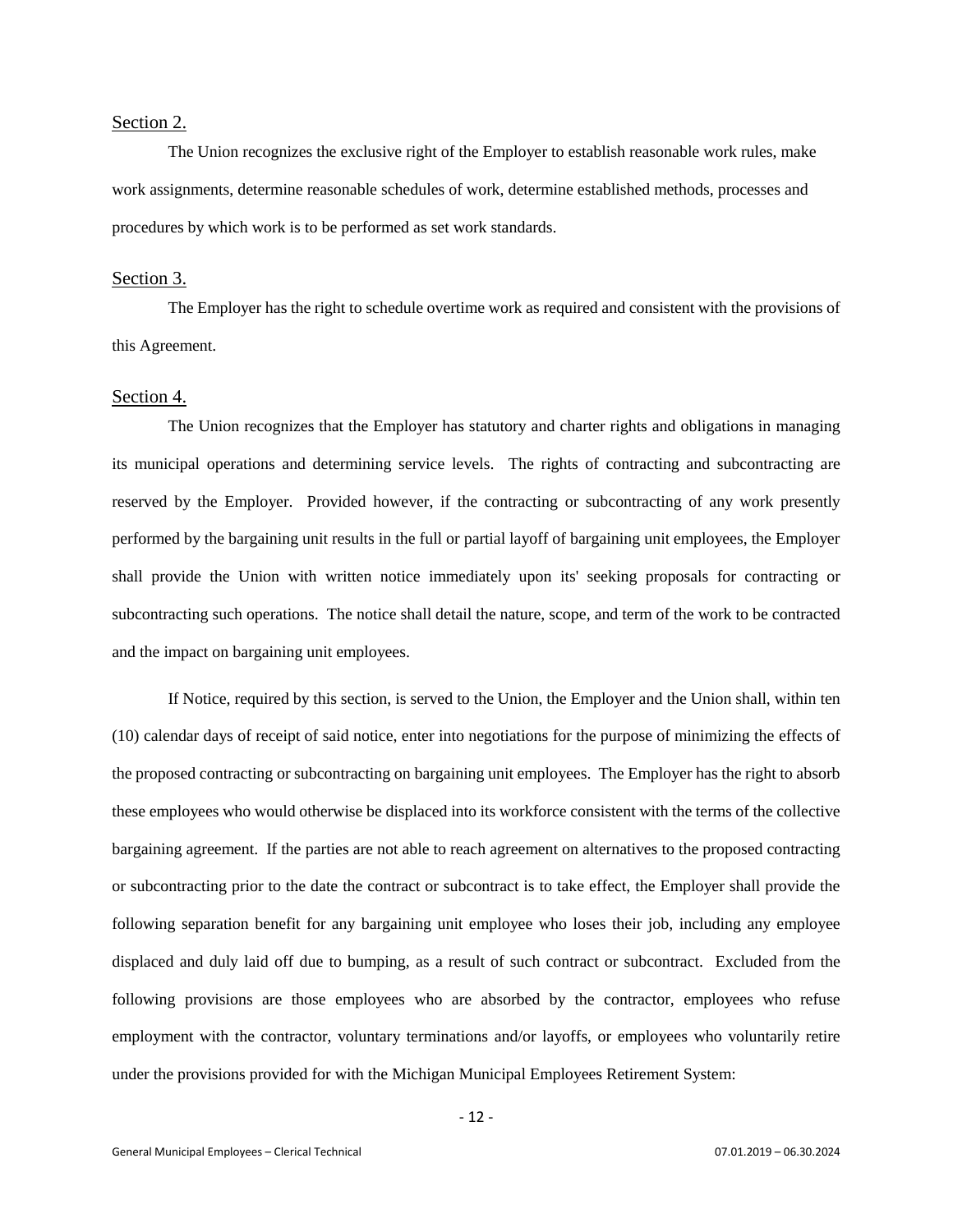A. Separation pay will be based on the following factors:

| Eleven years, but less than twenty-one years of service Twelve Weeks |  |
|----------------------------------------------------------------------|--|
|                                                                      |  |

B. In the case of an employee who is laid off due to bumping as described in the preceding paragraph, the employee's health, life and optical/dental insurance coverage will be paid by the Employer for the first three (3) months following the employee's layoff. Thereafter, and at the employee's option, a COBRA extension may continue any applicable benefits for the period of time allowed under COBRA regulations.

#### <span id="page-12-0"></span>Section 5.

The Employer has the right to reclassify existing positions based on assigned duties and responsibilities, or make changes in assigned duties and responsibilities, it being understood by the parties that only the significant and principle duties and range of skills are enumerated in class specifications and job descriptions, incidental duties similarly related, although not enumerated, are intended to be performed by employees.

#### <span id="page-12-1"></span>Section 6.

The responsibilities of the City Manager and the department heads shall be governed by City charter provisions. These responsibilities include, but are not limited to, the right to hire, assign, transfer and promote employees to positions within the City, to suspend, demote, discharge or take other disciplinary action against employees; to layoff employees for lack of work or funds or the occurrence of conditions beyond the control of the Employer or where such continuation of work would be wasteful and unproductive; to determine methods, means and personnel necessary for departmental or City operations and to control departmental or City budget; to administer pay and fringe benefit plans; and to provide reasonable rules and regulations and to recommend resolutions and ordinances for the above purposes not inconsistent with the provisions of this Agreement.

It is recognized that the Employer is in the business of providing public services, and that during emergency work assignments, personnel and procedures may be modified in any way necessary to meet the demands of the emergency.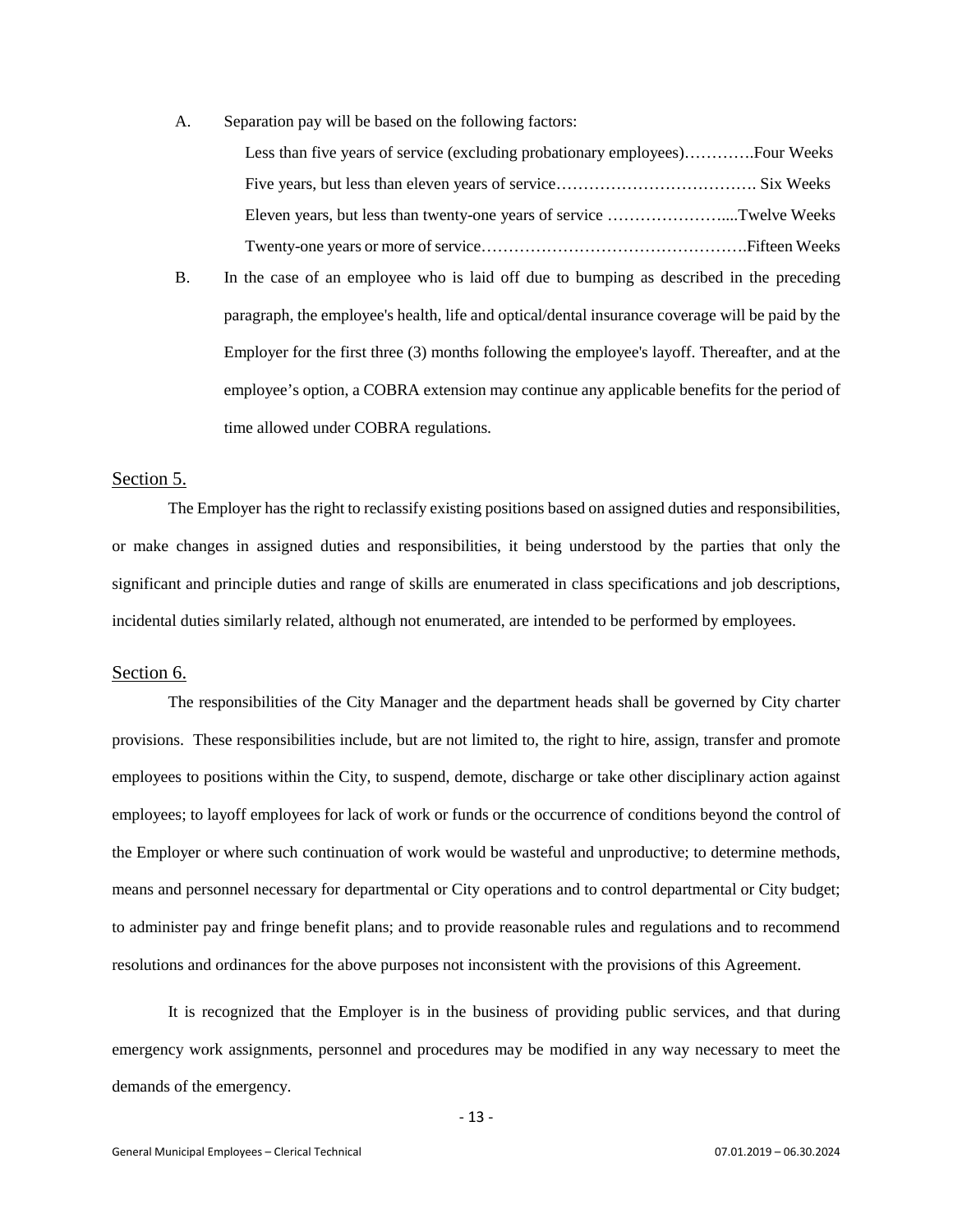Emergency shall be defined as a circumstance or combination of circumstances beyond the control of management which calls for immediate action whereas it may be required to assign employees out of class regardless of seniority. After the emergency subsides, the Employer agrees to move without undue delay to call in or otherwise assign the appropriate employees and classifications.

## **ARTICLE 4**

## **DEFINITION OF EMPLOYEES**

#### <span id="page-13-2"></span><span id="page-13-1"></span><span id="page-13-0"></span>Section 1. Regular Full-Time Employees.

Employees normally scheduled on a regular basis to work forty (40) hours per week and listed as regular full-time employees on the Employer's Table of Positions, shall be considered as regular full-time employees and shall be subject to all the terms of this Agreement.

## <span id="page-13-3"></span>Section 2. Regular Part-Time Employees.

Employees normally scheduled on a regular basis to work thirty (30) hours or more, but less than forty (40) hours per week and listed as regular part-time employees by the Employer's Table of Positions, shall be considered as regular part-time employees and shall be subject to all the terms of this Agreement unless otherwise specified elsewhere in this Agreement.

Part-Time employees will receive one-half  $(\frac{1}{2})$  of the benefits received by full-time employees as follows:

- A. Holiday Pay
- B. Vacation Days
- C. Short-Term Leave

D. Hospitalization Insurance (the Employer shall offer the employee the opportunity to be covered at group rates with the employee share to be determined in accordance with Affordable Care Act (ACA) guidelines, currently no more than 9.5% of gross wages).

E. Dental and Vision (the Employer shall offer the employee the opportunity to be covered at group rates with the cost of the premium divided with the Employer paying no more than \$6.00 per week).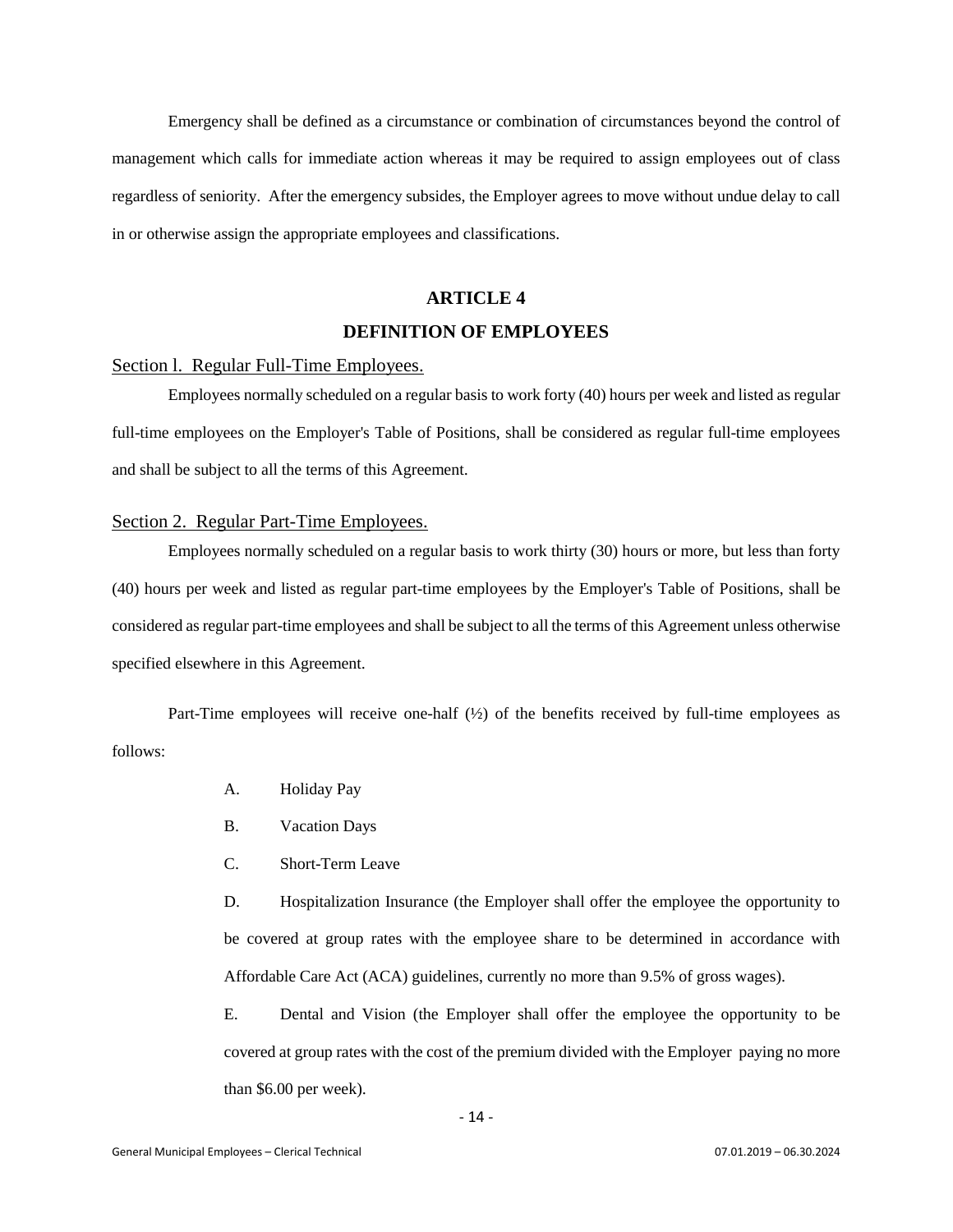### <span id="page-14-0"></span>Section 3. Temporary Employees.

The Employer reserves the right to hire temporary employees for special projects, to supplement the work force, or to temporarily replace bargaining unit employees who are on extended temporary leaves or medical leaves. Temporary employees shall not be hired in any one position for more than 1040 hours in any consecutive twelve (12) month period, unless an extension is granted by the Union, provided however that temporary employees used to replace bargaining unit employees on medical leave shall be permitted to work the duration of the medical leave. Such employees shall not be subject to the terms of this Agreement. It is agreed between the parties that the temporary employees shall not be used to displace or reduce the hours of full-time employees in the bargaining unit.

#### <span id="page-14-1"></span>Section 4. Irregular Part-Time Employees.

Those employees hired on a limited part-time basis and who work less than thirty (30) hours per week are classified as irregular part-time employees and shall not be subject to the terms of this Agreement. The Employer shall provide the Union with notification of the employee hired, the department employed in, and the hours per week of employment.

#### <span id="page-14-2"></span>Section 5. Probationary Employees.

New hires covered by this Agreement shall be on probationary status until they have actually worked one hundred twenty (120) days. Management is provided the right to extend this probationary status for an additional 60 days with an additional written evaluation at the end of the first 120 days worked. Only completed days Monday through Friday will be used to satisfy this requirement. Upon completion of sixty (60) worked days, a written evaluation of the progress of the employee's performance will be made and reviewed with the employee. Upon completion of the probationary period, the employee shall be placed on the regular seniority list and their seniority shall commence on their date of hire. Probationary employees may be laid off or dismissed without recourse to the grievance procedure except where the layoff or dismissal was due to the employee's union activities. Notice of layoff or dismissal of a probationary employee shall be promptly given to the Union with a copy to the Steward. Failure to comply with requirements to obtain licensing or certification(s) that are conditions of employment for individual job classifications shall constitute an automatic termination of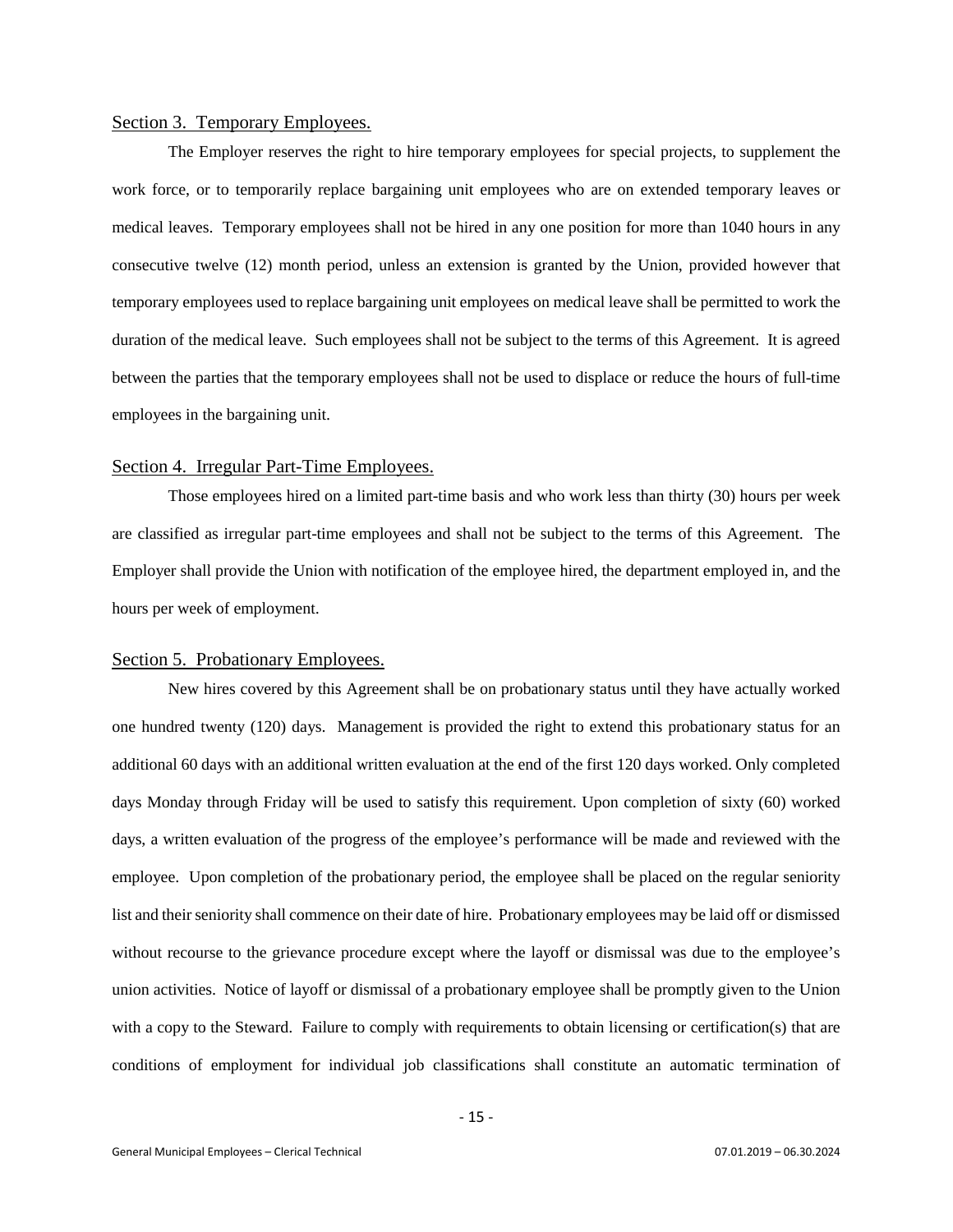employment, with no recourse to this agreement.

Upon completion of the first sixty (60) worked day probationary period, the employee shall be afforded fringe benefits pursuant to the terms of this Agreement and the appropriate plan providers to be effective the first day of the month following completion of the sixty (60) worked days.

## **ARTICLE 5**

## **NEGOTIATING COMMITTEE**

<span id="page-15-1"></span><span id="page-15-0"></span>Members of the Union may be represented by a negotiating team consisting of not more than two (2) City employees. Selection of these employees shall be in any manner determined by the Union*,* however one (1) member shall be a Steward. When bargaining occurs during their normal work shifts, they shall be released for such purposes without loss of time or pay.

In no event will the Employer compensate an employee for hours spent for bargaining purposes beyond their normal work shift.

## **ARTICLE 6**

## **REPRESENTATION**

### <span id="page-15-4"></span><span id="page-15-3"></span><span id="page-15-2"></span>Section l. Stewards Recognition.

The Employer agrees to recognize one (1) Steward and one (1) Alternate Steward for the bargaining unit employees covered by this Agreement:

#### <span id="page-15-5"></span>Section 2. Steward Duties and Responsibilities.

The authority of the Steward and alternate so elected by the membership shall be limited to and shall not exceed the following duties and activities:

A. The investigation and presentation of grievances with the Employer or the designated Employer representative in accordance with the provisions of the Collective Bargaining Agreement.

B. The transmission of such messages and information which shall originate with, and are authorized by the Local Union or its officers, provided such messages and information:

1. have been reduced to writing, or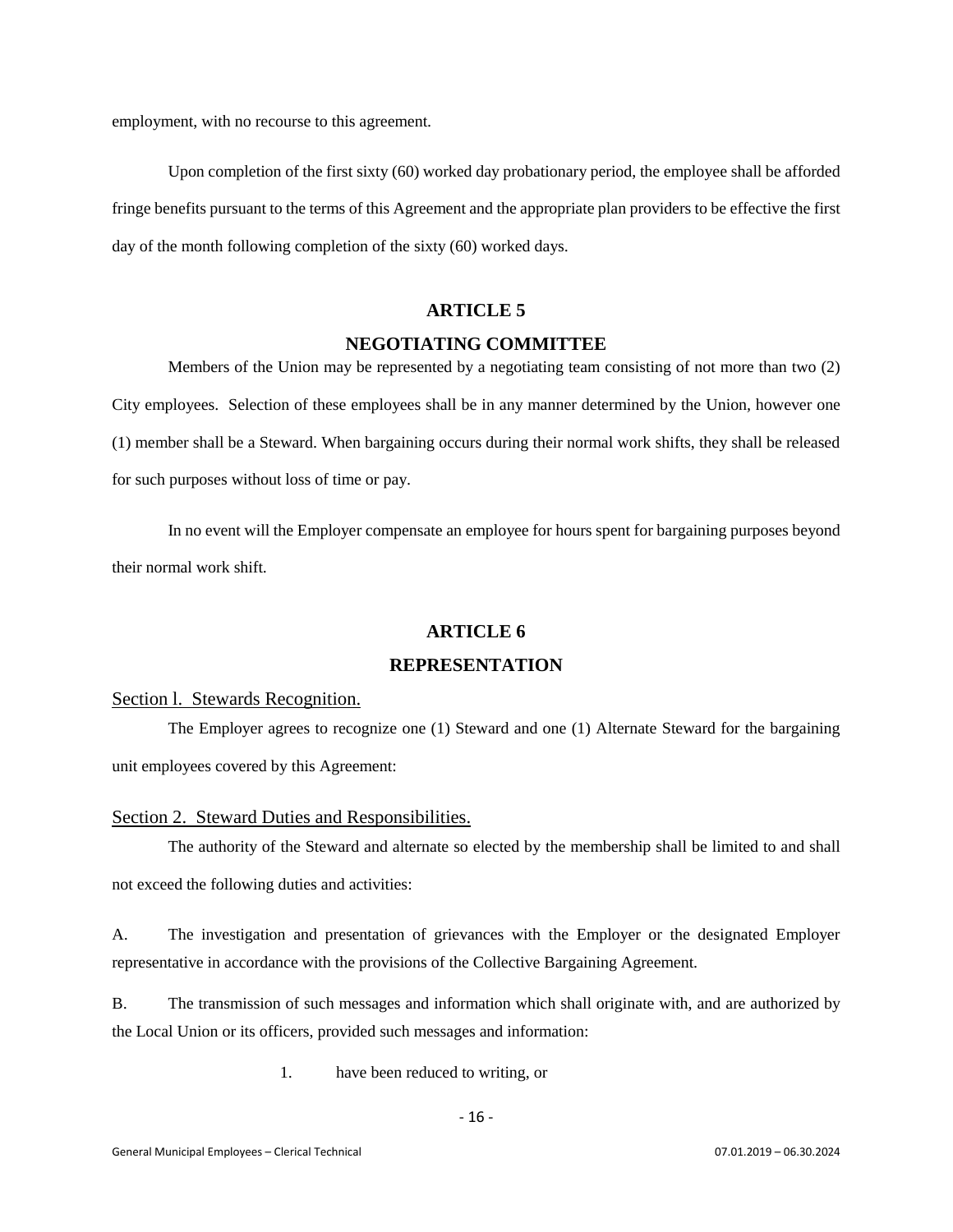2. if not reduced to writing, are of a routine nature and do not involve work stoppage, slowdowns, refusal to handle goods, or any other interference with the Employer's business.

#### <span id="page-16-0"></span>Section 3. Procedures for Stewards.

The Steward or alternate Steward, in the Steward's absence, during their regular working hours, without loss of time or pay, in accordance with the terms of this Article, may investigate and present grievances to the Employer upon having received permission from their supervisor to do so.

The Union agrees that the Steward will not let their stewardship interfere with their duties or the operations of the Department.

The supervisor shall grant permission for the Steward to leave work for the purposes above within twenty-four (24) hours of such a request to do so, with the exception of times and extraordinary work pressure or periods of emergency. The privileges of the Steward leaving work during working hours without loss of time or pay is subject to the understanding that the time will be devoted to the proper processing of grievances and will not be abused.

Employees abusing such time shall be subject to disciplinary action. No overtime shall be paid for Union activities.

The Steward may be required to record time spent on Union matters. All such Stewards will perform their regular assigned work at all times except whenever permitted to leave their work to process grievances as provided herein.

## <span id="page-16-1"></span>Section 4. Alternate Stewards.

An alternate Steward may be designated for each regular Steward listed herein, to act when the regular Steward is absent.

Union Stewards and alternates shall not meet on Employer time to confer on matters not specifically permitted under the terms of this Agreement.

Alternate Stewards shall only act in the capacity of the elected Steward in the elected Steward's absence.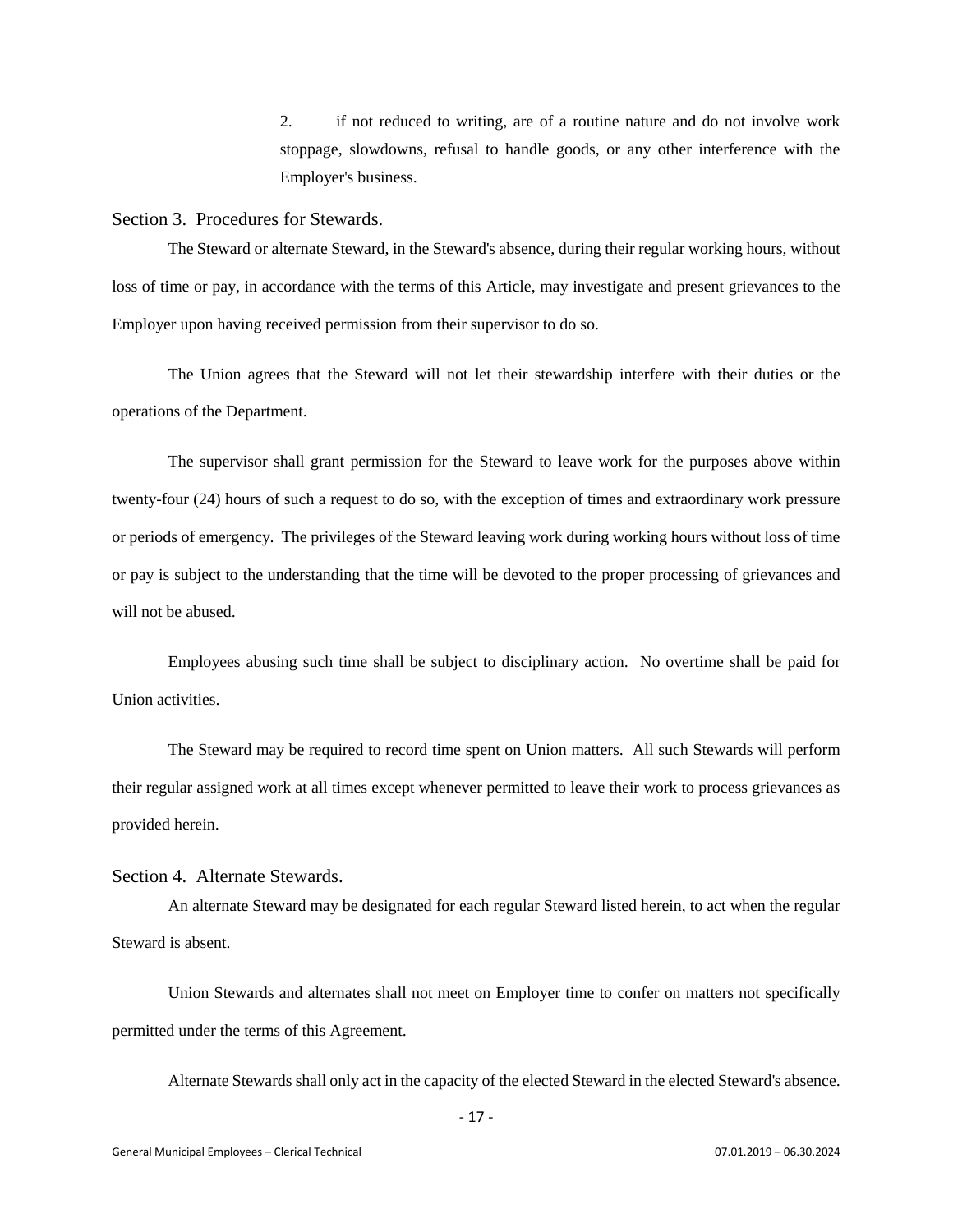Employees who violate these provisions shall be subject to disciplinary action up to and including discharge.

## <span id="page-17-0"></span>Section 5. Notification.

The Union shall furnish the Employer, in writing, the names of its business representative, stewards and alternate stewards for the bargaining unit and shall promptly notify the Employer of such changes that may occur from time to time.

#### <span id="page-17-1"></span>Section 6. Union Visitation:

Authorized representatives of the Union shall be permitted to visit the operation of the Employer during working hours to talk with the Stewards of the Local Union and/or representatives of the Employer concerning matters covered by this Agreement without interfering with the progress of the work force. The Union will arrange with the Employer for the time and place prior to the occurrence of such visits.

# **ARTICLE 7 SENIORITY**

#### <span id="page-17-4"></span><span id="page-17-3"></span><span id="page-17-2"></span>Section 1. City-Wide Seniority.

City-wide seniority is defined as the length of the employee**'s** continuous service with the Employer in any job classification commencing with his/her last date of hire, and shall be utilized for the purposes of determining benefit levels.

#### <span id="page-17-5"></span>Section 2. Bargaining Unit Seniority.

Bargaining unit seniority is defined as the length of the employee's continuous service in the bargaining unit commencing with his/her last date of hire within the bargaining unit and shall be utilized for purposes of layoff and recall, promotions, transfers, and vacation disputes.

#### <span id="page-17-6"></span>Section 3. Seniority List.

The Employer shall post a list of the employees in each department in the order of their seniority. This list shall be posted in a conspicuous place in each department annually. Employees who have the same date of hire, and have accumulated the same amount of seniority since their hire will be placed on the seniority list by draw.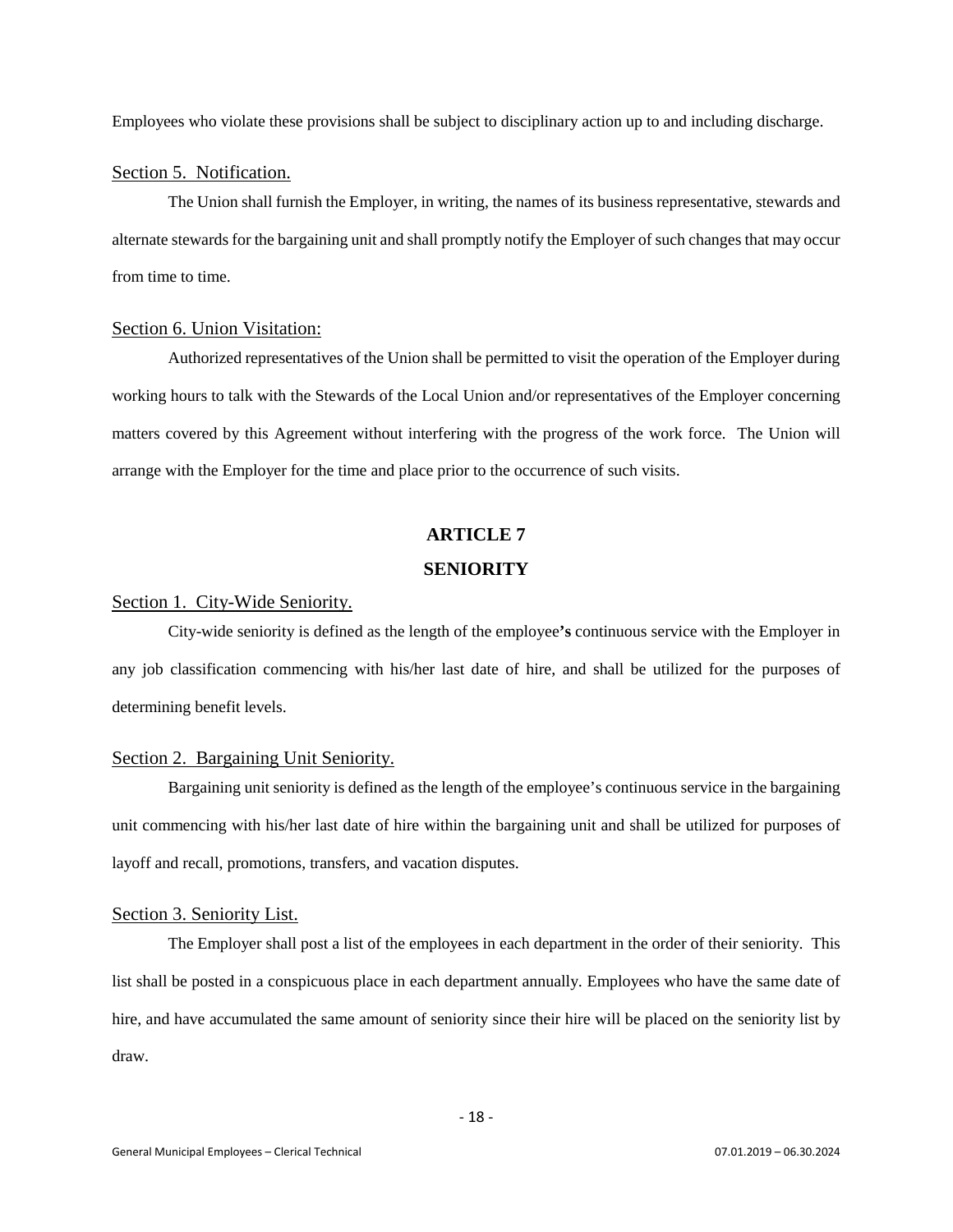## <span id="page-18-0"></span>Section 4. Loss of Seniority.

An employee's seniority with the Employer will terminate if the employee:

- A. Quits or retires.
- B. Discharged for just cause.
- C. Has three (3) consecutive days of unauthorized absence.
- D. Fails to report for work as required following notice of recall.
- E. Fails to return to work within three (3) consecutive days of the date following a leave of absence or vacation, unless a satisfactory reason is given or because of an emergency situation.
- F. Is laid off for a period of more than two (2) years.

#### <span id="page-18-1"></span>Section 5. Promotion Outside Bargaining Unit

An employee in a classification represented by the Union who has been in the past, or will in the future, be promoted to a position outside the bargaining unit, shall serve an orientation period of sixty (60) working days in the non-bargaining unit position. If, during the orientation period, the employee elects not to remain in such position, the employee may return to the bargaining unit in the same position of which the employee left without loss of seniority.

This provision shall not preclude the Employer, during such orientation period, to demote the employee to their former position, if in the opinion of the Employer, the employee is not performing satisfactorily. In this case, the employee will return to the former position and seniority status.

After completion of the orientation period, a promoted employee no longer in the bargaining unit may regain bargaining unit seniority status if there is an open position which the employee has previously held prior to the promotion. Upon return to the bargaining unit, the employee shall maintain the bargaining unit seniority that was held prior to the promotion to the non-bargaining unit position.

All vacancies created by promotions outside the bargaining unit shall be of a provisional status during the orientation period. Upon completion of the orientation period, all provisional appointments shall become permanent.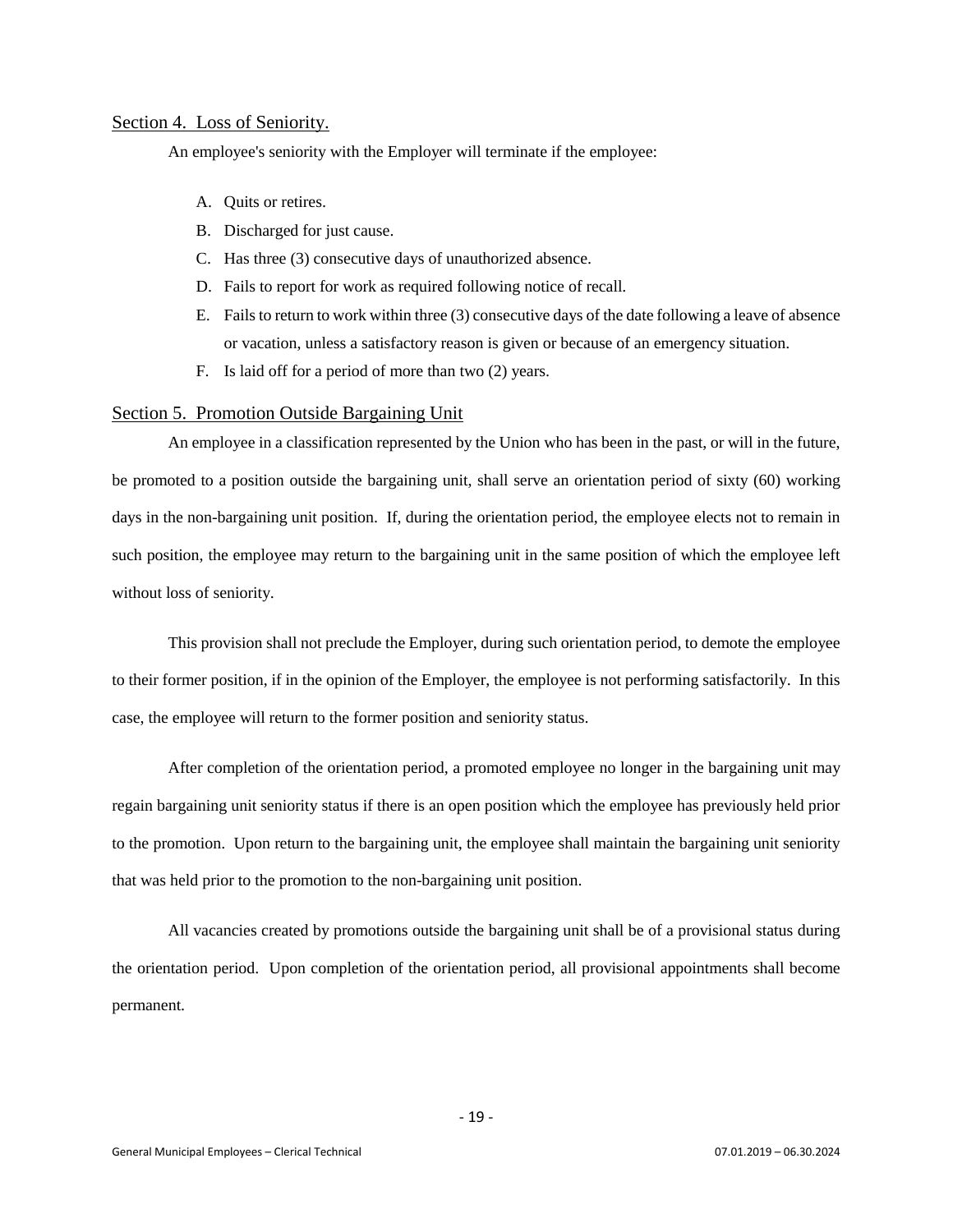# **ARTICLE 8 LAYOFF PROCEDURE**

## <span id="page-19-2"></span><span id="page-19-1"></span><span id="page-19-0"></span>Section 1.

The Employer reserves the right to lay off for lack of work or lack of funds or the occurrence of conditions beyond the control of the Employer or where such continuation of work would be wasteful or unproductive. The City Manager shall determine the type of activities to be curtailed and the classes or positions to be affected. If at all possible, prior to such lay off, the Union will be notified, in writing, at least ten (10) work days prior to such lay off and a meeting will be held to see if such layoffs can be avoided by exercising alternatives mutually agreed upon by both parties.

#### <span id="page-19-3"></span>Section 2.

Layoffs shall be by job classification within a Department:

## <span id="page-19-4"></span>Section 3.

The order of layoff, within the Department by classification shall be:

- 1. Temporary Employees
- 2. Irregular Part-time Employees
- 3. Probationary Employees
- 4. Remaining seniority employees to be laid off in the affected classifications.

#### <span id="page-19-5"></span>Section 4. Bumping.

Upon being laid off from their classification an employee who so requests shall, in lieu of layoff, be permitted to take a classification in another equal or lower classification, provided however that they have more bargaining unit seniority than the employee they are to replace, and have the knowledge, ability and meet the minimum qualifications as determined by the employer and that they are able to perform the required duties of the position.

Any employee who is displaced by a laid off employee who exercises his/her option to bump, shall also have the right to take another classification in lieu of layoff according to the terms of this Section.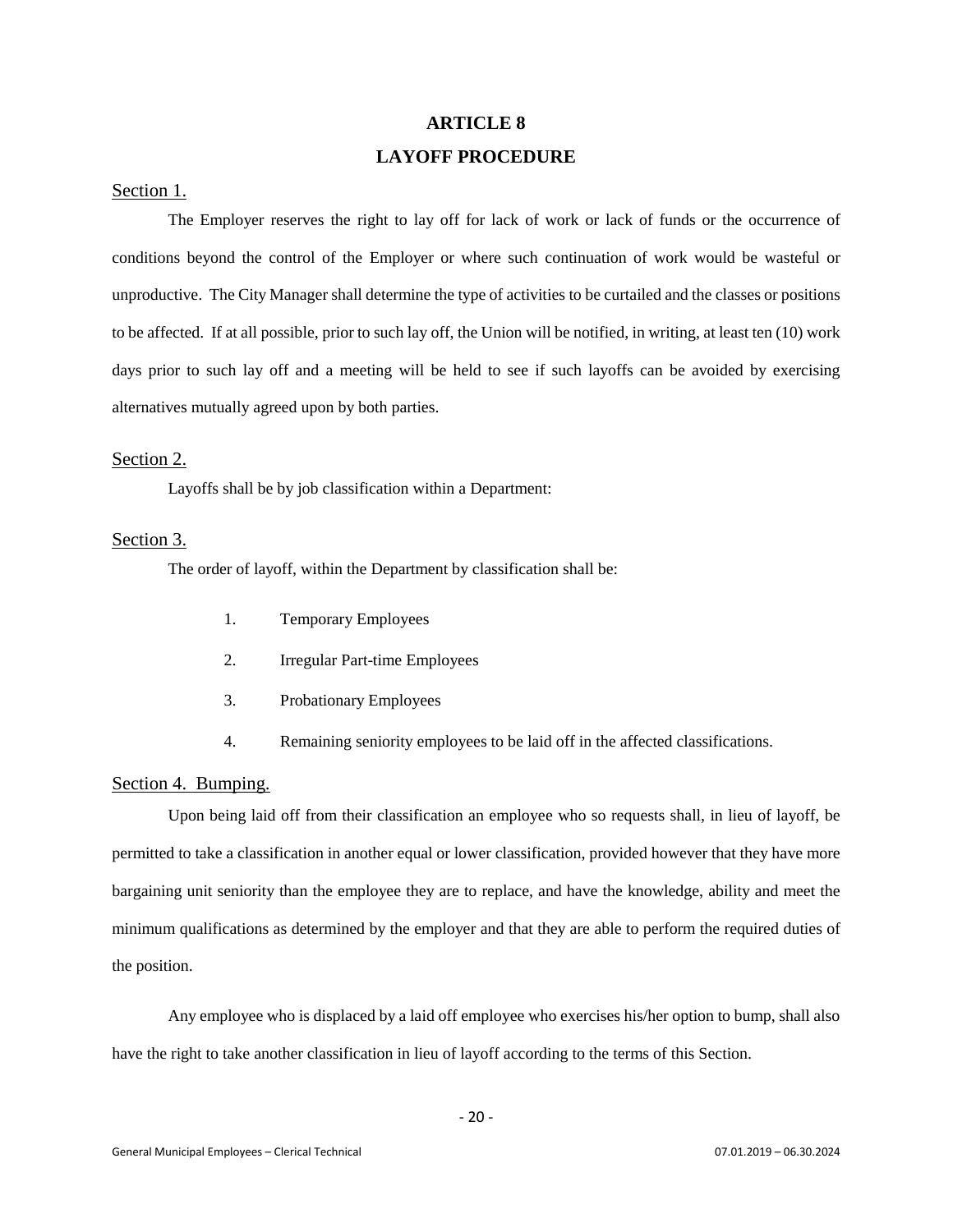#### <span id="page-20-0"></span>Section 5.

It is understood that in every case of displacement, the displacing employee must have the ability, to perform the work with only minimal training. Any and all employees displacing other employees due to layoffs will have seven (7) working days within which to demonstrate their ability to perform the work. Failure on the part of the employee to demonstrate their ability to perform the work will result in being laid off without further recourse from the employee's original classification.

## <span id="page-20-1"></span>Section 6.

Employees bumping into another classification will receive the rate of pay and benefits for that classification. No bumping into a higher class or rate of pay is permitted. It is understood that the employee will have no choice of assignment, but must displace the least senior appropriate employee.

## <span id="page-20-2"></span>Section 7.

If regular full-time employees are laid off, it is understood that they will be offered the opportunity for any available temporary jobs they may be qualified to perform, at the applicable rates of pay and benefits for those jobs.

## <span id="page-20-3"></span>Section 8.

During a period of a layoff in a Department, the Employer will not substantially expand the duties of part-time or temporary employees simply to avoid rehiring permanent employees on layoff. It is understood that this provision is to be interpreted reasonably, as some part-time or temporary job duties may overlap with fulltime job duties.

#### <span id="page-20-4"></span>Section 9. Recall.

When it is determined that the Employer will recall, recall will be done in inverse order of layoff in the classification affected by the recall. It is understood that the Employer retains the right to decide which services are to be resumed, and to recall those employees appropriate to the resumed services.

An employee recalled to work to the same or equal classification must accept such unless the employee has accepted a new position with the Employer, and, in which case, he/she shall not have recall rights to his/her former classification. An employee who takes a lower paying classification in lieu of layoff shall have recall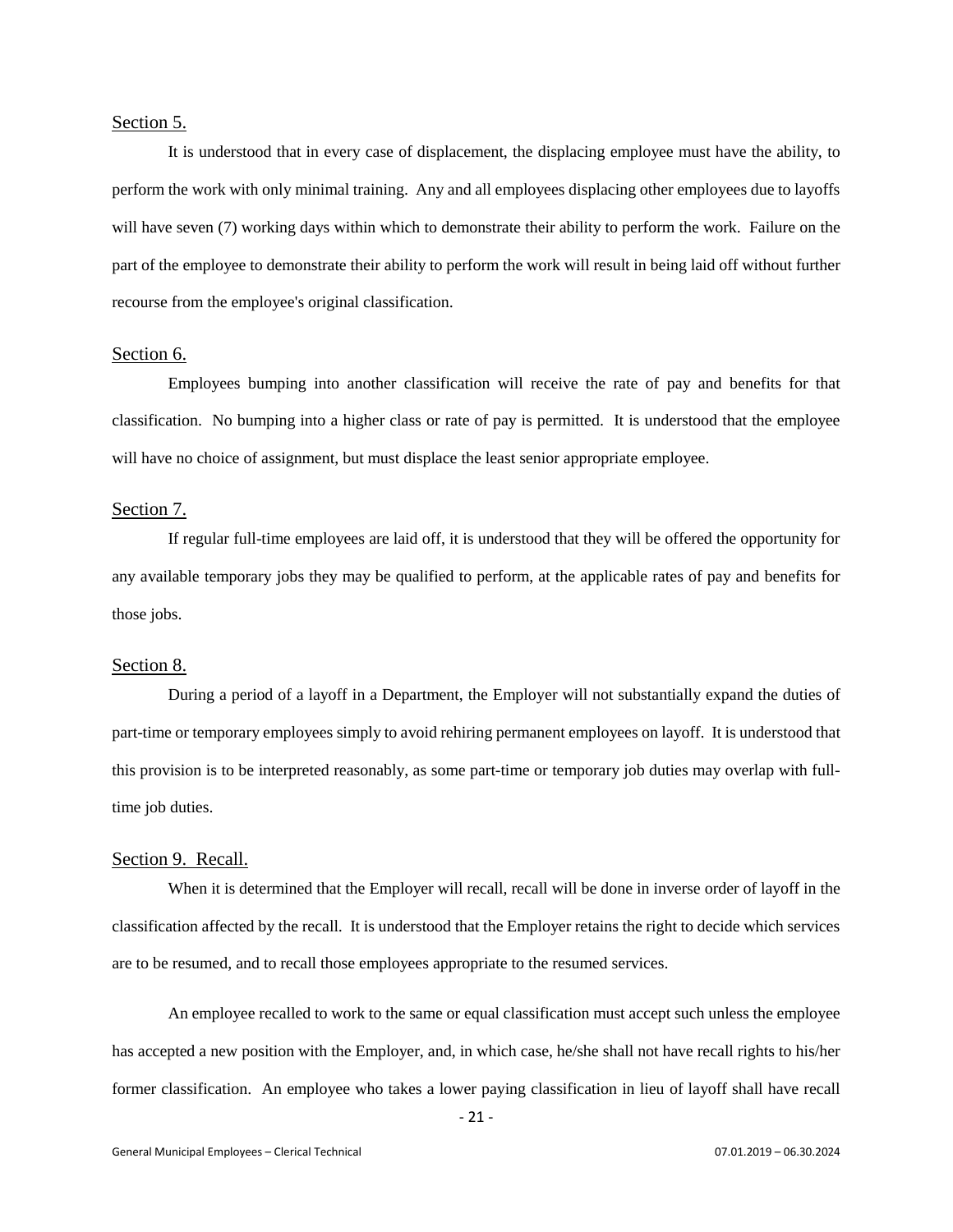rights to his/her former classification if a position reopens. No position shall be posted nor a new employee hired for a position from which employees with recall rights are laid off until all employees in that position are recalled to work.

### <span id="page-21-0"></span>Section 10. Recall Notice.

In the event of a layoff, an employee so laid-off shall be given fourteen (14) calendar days notice of recall to work, mailed to the employee's last known address by registered or certified mail. It shall be the obligation of the employee to provide the City with the current address and telephone number. In the event the employee fails to make oneself available for work or fails to notify their supervisor at the end of this fourteen (14) calendar day period of good cause for this unavailability, the employee shall be deemed to have waived their rights to re-employment. During a layoff, an employee shall inform management if the employee is to leave their place of residence for any extended time, and when and how the employee might be contacted in the event of recall.

#### <span id="page-21-1"></span>Section 11.

Nothing herein shall be construed in such a way as to preclude negotiations between the

Employer and the Union aimed at avoiding layoff by exercising such alternatives as shortened work days, work weeks or pay reductions.

## <span id="page-21-2"></span>Section 12.

Within the Department by classification, Stewards shall continue to work notwithstanding their position on the seniority list as long as there is a job in their classification that they have the present ability to perform. This provision shall not apply to Alternates.

## **ARTICLE 9**

#### **RESIDENCY**

<span id="page-21-4"></span><span id="page-21-3"></span>Employees must live within a radius of twenty (20) miles of the City limits as measured from the nearest City limit. Employees who were living outside such radius prior to March 10, 2000 shall be permitted to remain in such place of residence, but if they move, must move within the above mentioned distance. New Hires have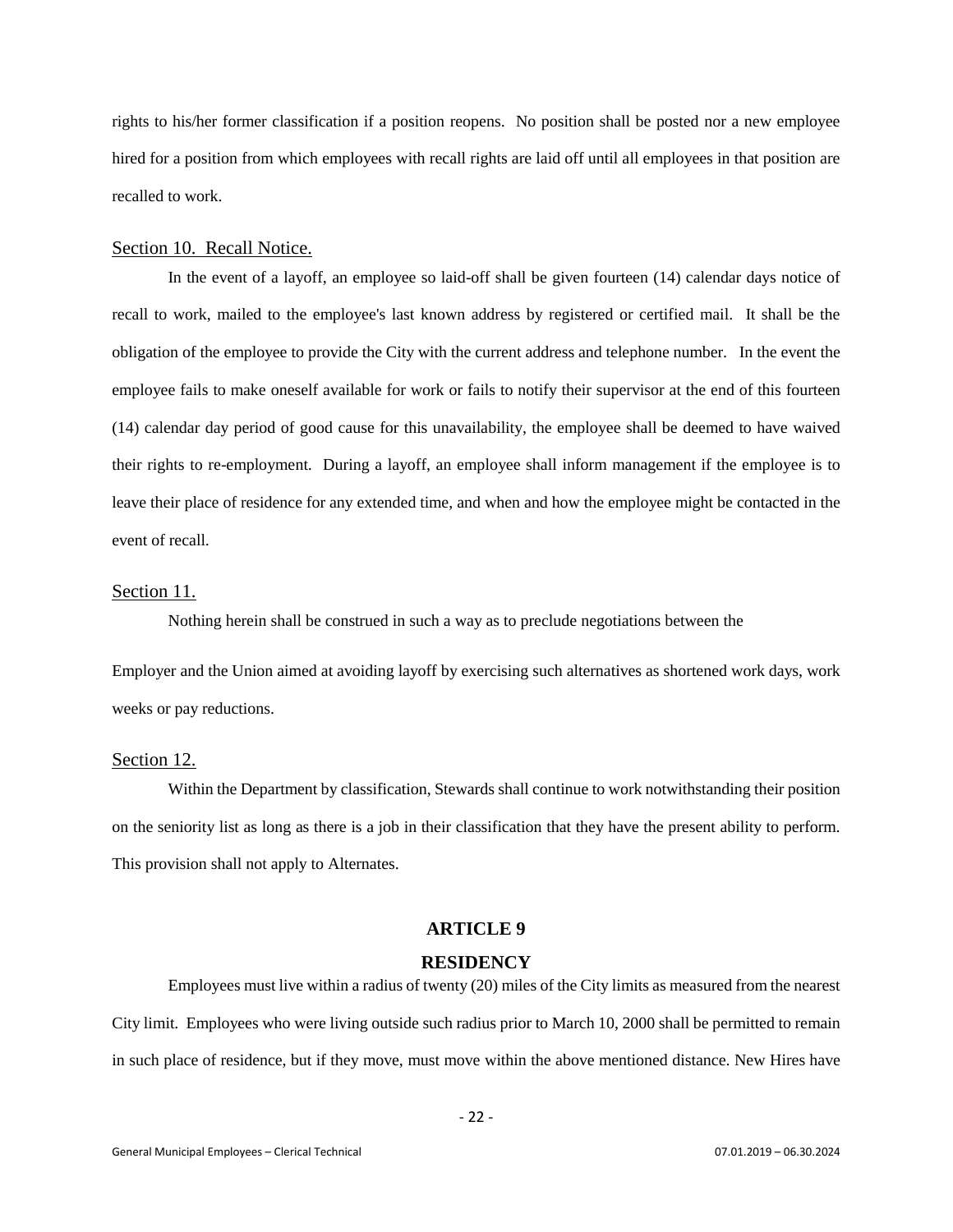one (1) year from date of hire to attain such residence. Failure to comply with this provision shall be a reason for termination. Extensions due to extenuating circumstances may be granted by the City Manager. Change of address shall be reported within seven (7) calendars days to the Office of Human Resources.

## **ARTICLE 10**

## **GRIEVANCE PROCEDURE**

#### <span id="page-22-2"></span><span id="page-22-1"></span><span id="page-22-0"></span>Section l. Steps in the Grievance Procedure.

Grievances shall be limited to matters of interpretation or application of the terms of this Agreement or the rules and regulations promulgated by the Employer. Any employee having a grievance shall take it up for settlement in accordance with the following steps:

#### **Step l:**

Any grievance shall first be discussed between the employee or employees concerned together with a Steward, if desired, and the immediate supervisor within five (5) working days from actual discovery of the basis for the grievance or from the date when the basis for the grievance should reasonably have been discovered. The supervisor shall give an answer to the grievance within five (5) working days after the verbal discussion.

#### **Step 2:**

Grievances not settled in Step 1 shall, within five (5) working days of the Step 1 answer, be reduced to writing to include the perceived violation, or interpretation, of the collective bargaining agreement language, identifying the Article(s) and Section(s), date(s) or timetable, events, employee(s) involved, and a requested remedy, and presented to the Department Head, or Department Head's designate. A grievance submitted without the information required in the previous sentence will be returned without action. The Department Head shall, within five (5) working days of receipt of the written grievance, schedule a meeting with the Steward or Union Representative to further discuss the matter. The employee may attend this meeting with the Steward or Union Representative. The parties shall make every attempt to satisfactorily resolve the grievance at this meeting. The Department Head (or designate) shall give a written answer to the grievance within five (5) working days of this meeting with a copy to the Union and the employee.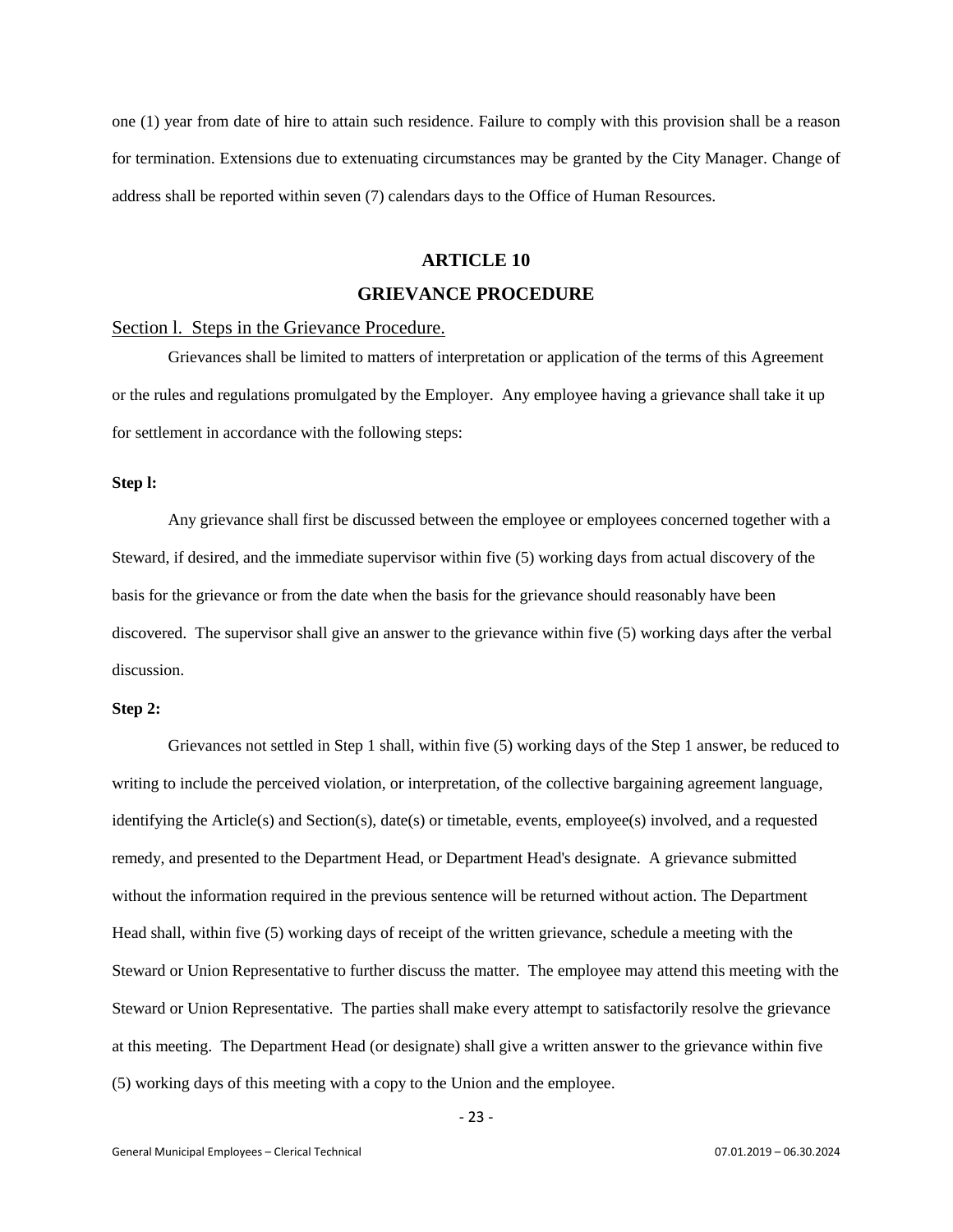#### **Step 3:**

If the grievance is not settled in Step 2, the Union may refer the grievance to the City Manager, or designee within five (5) work days of the Step 2 response. A meeting will be scheduled between the City Manager, or designee, the Union Business Representative, the grievant, and appropriate Steward following receipt of the grievance by the City Manager's office to attempt to resolve the issues. The City Manager, or designee, will provide a written response to the Union Business Representative and Steward within five (5) work days after the conclusion of the meeting, unless extended by mutual agreement.

## **Step 4:**

In the event the last step fails to resolve the grievance, either party may appeal the grievance to Arbitration within forty-five (45) calendar days of the Employer's last written answer.

## **Time Limits:**

If the time limits are not met by either party, the grievance shall be settled in favor of the nondefaulting party. Time limits may be extended by mutual written agreement of the parties.

#### <span id="page-23-0"></span>Section 2. Selection of Arbitrator:

Any grievance that is to be arbitrated, upon proper notification as provided in this Agreement, may be submitted to one (1) arbitrator chosen by mutual agreement by the parties. If mutual agreement cannot be obtained, the Arbitrator will be selected from a panel of arbitrators obtained from the Federal Mediation and Conciliation Service by each party alternately striking a name from the panel with the remaining name serving as the Arbitrator. The compensation and expenses of the Arbitrator shall be shared equally by the Employer and the Union. The employee involved, or if a group grievance, one (1) representative from the group may be in attendance without loss of pay. Witnesses shall be compensated for lost time by the party calling the witness.

## <span id="page-23-1"></span>Section 3. Arbitrator's Power:

The Arbitrator shall be limited to the application and interpretation of this Agreement. The Arbitrator shall also be obligated to interpret this Agreement in light of laws applicable to and affecting municipalities. The Arbitrator shall have no power to: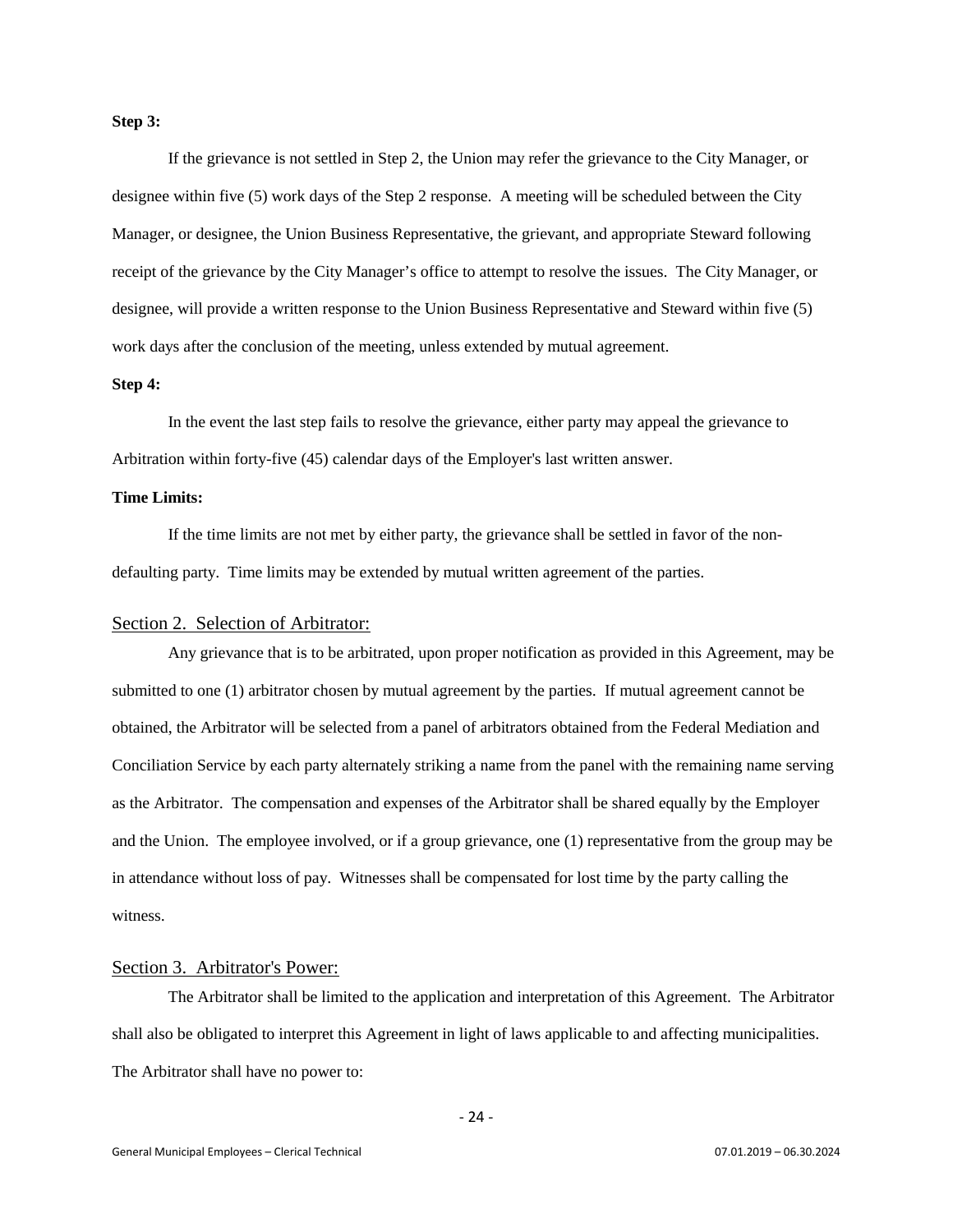- A. Add to, or subtract from, alter or modify any of the terms of this Agreement.
- B. Establish wage scales except as provided for under the terms of this Agreement.
- C. Require the Employer to purchase building, equipment or material.
- D. Substitute the Arbitrator's discretion for the Employer's discretion in cases where the Employer is given discretion by this Agreement.
- E. Decide any question which, under this Agreement, is within the responsibilities of management to decide. In rendering decisions, an Arbitrator shall have due regard to the responsibility of management and shall so construe the Agreement that there will be no interference with such responsibilities except as they may be specifically conditioned by this Agreement.

## <span id="page-24-0"></span>Section 4. Arbitration - General Provisions:

- 1) In the event that a case is appealed to an Arbitrator on which the Arbitrator has no power to rule, it shall be referred back to the parties without decision or recommendation on its merits.
- 2) There shall be no appeal from an Arbitrator's decision. It shall be final and binding on the Union, its members, the employees or employee involved, and the Employer. The Union shall discourage any attempt of its members and shall not encourage or cooperate with any of its members, in any appeal to any court or labor board from a decision of an Arbitrator, nor shall the Union or its members by any means attempt to bring about the settlement of any claim or issue.
- 3) The Union shall have the right to examine time sheets and other records pertaining to the computation of compensation for an employee who has submitted a specific grievance relative to such compensation. Other records pertaining to a specific dispute may be examined by the Union upon specific grievance subject to the applicable State laws.
- 4) Grievance forms shall be mutually agreed upon.
- 5) The parties agree that once an employee has elected to pursue a remedy under State or Federal law for alleged conduct which may be a violation of the Collective Bargaining Agreement, such employee shall not have simultaneous resort to the grievance procedure and any grievance then being processed shall be deemed withdrawn by the party filing. Any decision rendered shall be binding on both parties. This shall not preclude employees from exercising their rights guaranteed under State or Federal law.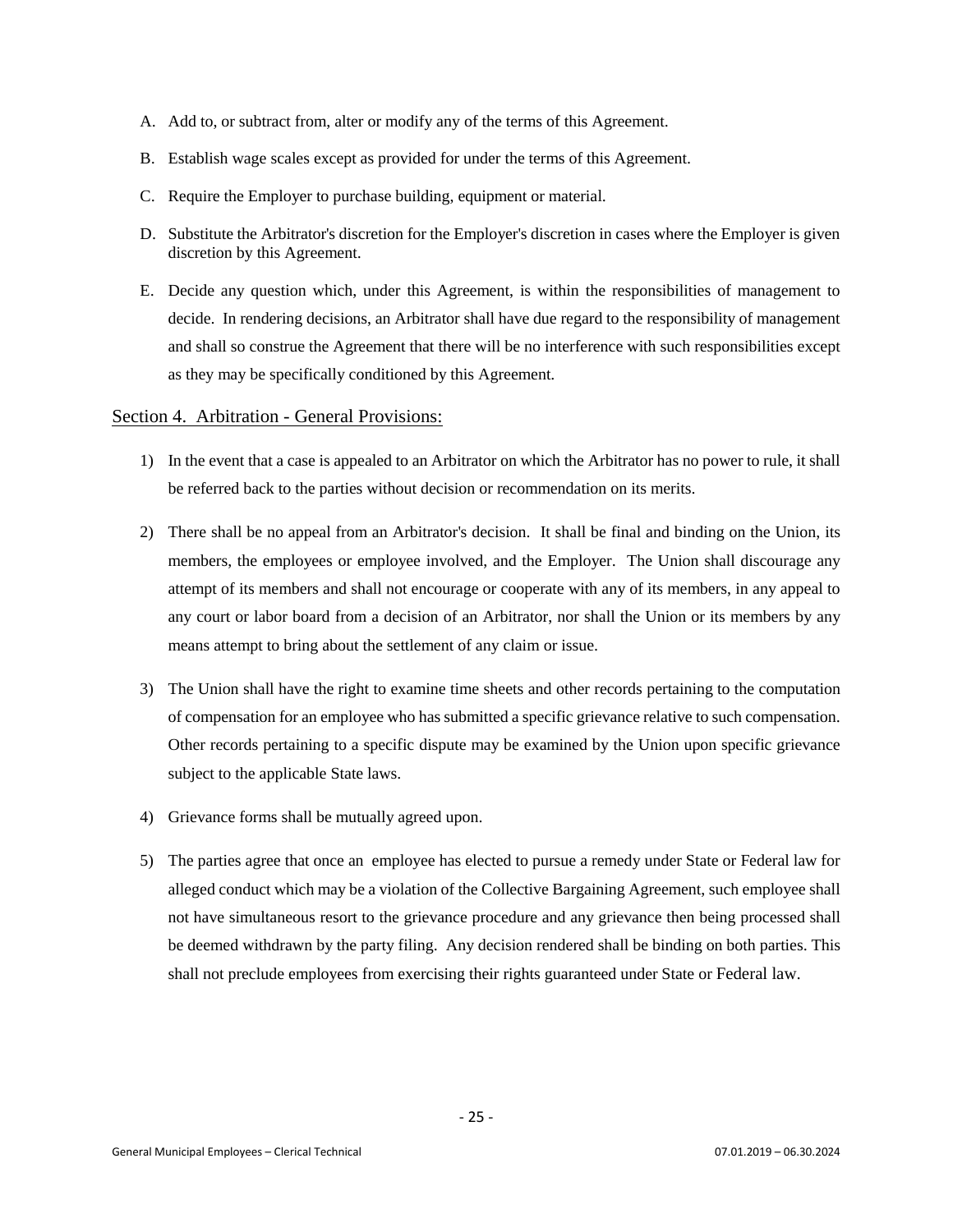## **DISCIPLINARY ACTION**

### <span id="page-25-2"></span><span id="page-25-1"></span><span id="page-25-0"></span>Section l.

Disciplinary action, up to and including suspension, or demotion, or discharge may be made for just cause. It is recognized, however, that the principles of progressive discipline will normally be followed, except in serious cases. Examples of just cause include but are not limited to the following:

- A. The employee is inefficient or incompetent, or otherwise does not give satisfactory service in the position the employee holds.
- B. The employee violates any Employer or Departmental rule**,** regulation, or Executive Order.
- C. The employee is under the influence or is in possession of alcoholic beverages or drugs prohibited under the Controlled Substance Act which are not prescribed by a physician while on City property or duty.
- D. The employee is insubordinate.
- E. The employee is offensive in conduct or language in public, while on duty.
- F. Excessive unauthorized absenteeism. An employee shall be deemed to have resigned with any three (3) consecutive days of unauthorized absence.
- G. The employee issues slanderous or libelous statements publicly against the Employer.
- H. Excessive tardiness.

### <span id="page-25-3"></span>Section 2.

Copies of specific charges, in writing, will be given to or mailed to the employee within seventy-two (72) hours at the employee's last known address, and a copy mailed to the Union. An employee who is discharged

will have the right to meet with their Steward prior to leaving City property.

## <span id="page-25-4"></span>**ARTICLE 12**

## <span id="page-25-5"></span>**PROMOTIONS AND VACANCIES**

#### <span id="page-25-6"></span>Section 1. Definitions.

- A. A promotion is defined as a status change from an employee's present classification to a classification of a higher maximum salary.
- B. A vacancy is defined as an opening in a classification in the bargaining unit.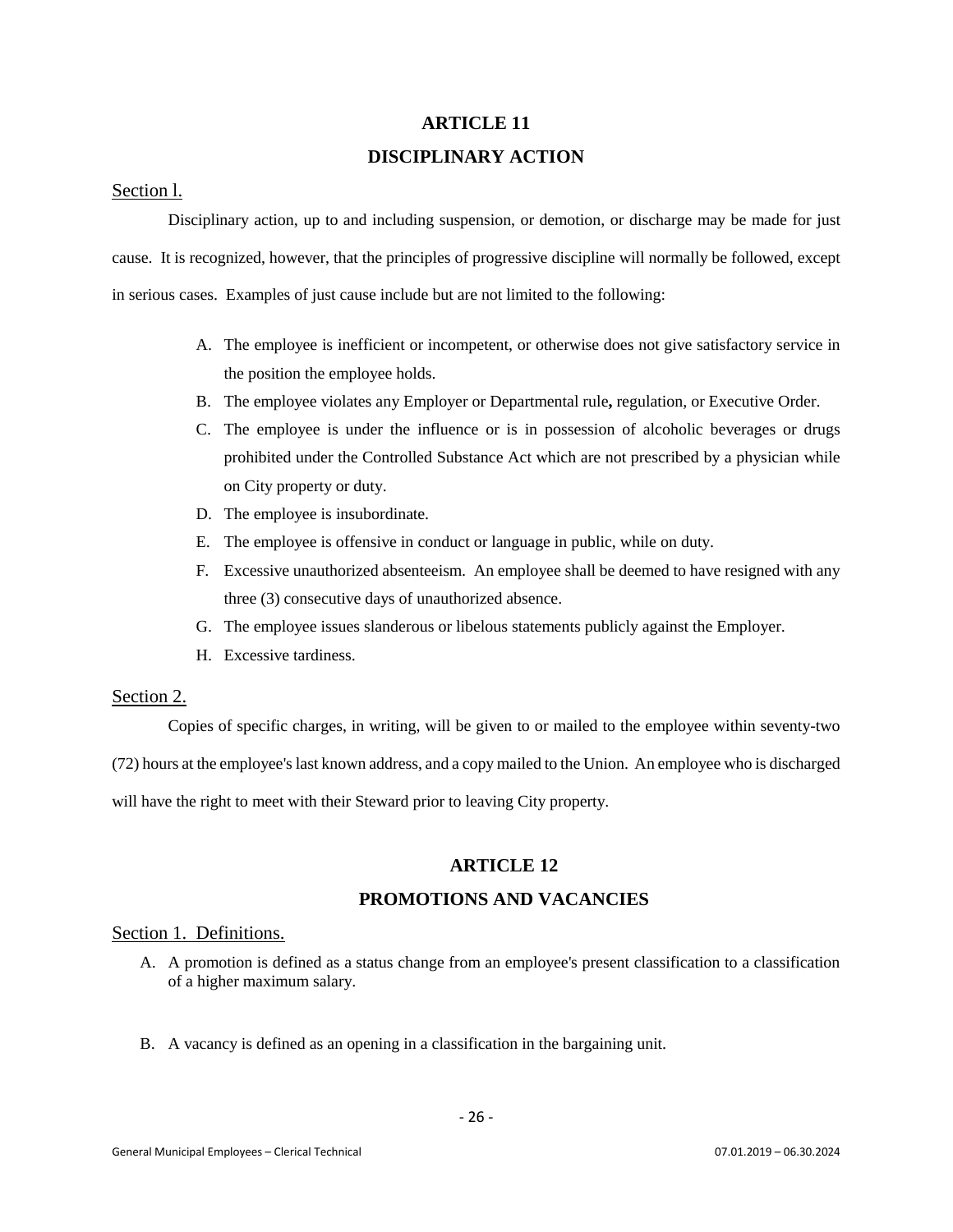## <span id="page-26-0"></span>Section 2. Posting Requirements.

- A. All promotions and vacancies will be announced in writing and posted for five (5) working days in all departments.
- B. Employees who have completed their probationary period will be eligible to apply for posted vacancies or promotions. The Human Resources Office will accept all applications made during the (5) day posting period.
- C. The posting shall include minimum qualifications for the position in order to provide applicants an idea of the level of skill and ability required, training or formal education needed, physical ability and bonafide occupational qualification (B.F.O.Q.).
- D. The Human Resources Office will evaluate all applicants to determine if they possess the minimum qualifications for the job.
- E. Applicants will be further reviewed by the Human Resources Office and/or the Department Head to determine eligibility, including ability to learn new skills, initiative, reliability, and other applicable B.F.O.Q.

## <span id="page-26-1"></span>Section 3. Filling Vacancies.

Vacancies shall be filled in the following order:

1. Qualified employees within the bargaining unit shall be afforded an interview with the hiring department head. Preference will be given to bargaining unit applicants whose qualifications are substantially equal to the Employer's posted qualifications.

Internal vacancies within the General Municipal Employees – Clerical/Technical Unit to a position of a higher classification shall be based on the following factors:

- (a) Promotions shall be on a competitive basis.
- (b) Employees must have the knowledge, ability and meet minimum qualifications of the posted position.

The City agrees that vacancies being filled internally as stated above shall be filled competitively by the following criteria. Each section shall be worth 100 points.

- (a) Seniority weight 30 percent
- (b) Internal Interview 70 percent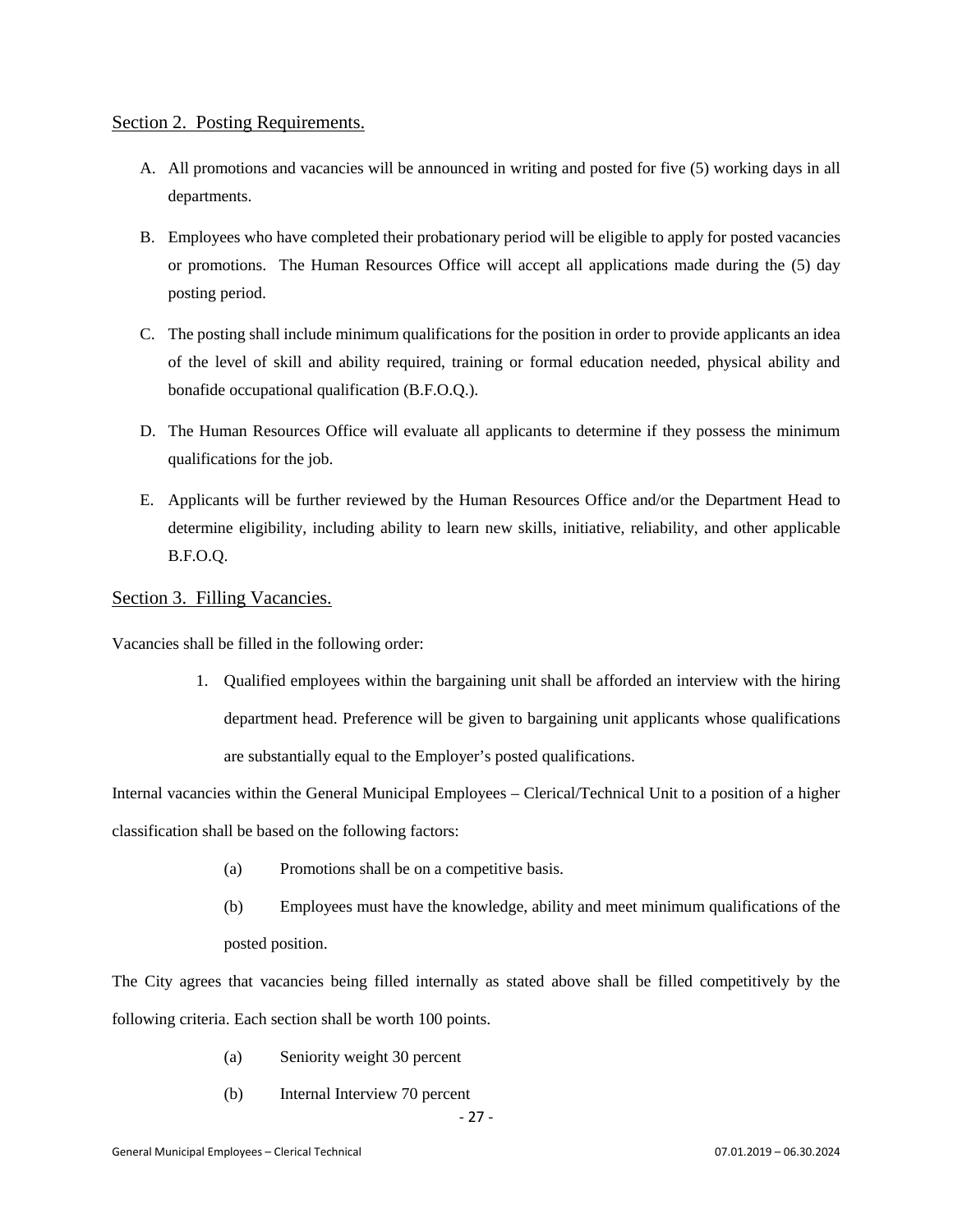- 2. Qualified non-bargaining unit employees currently working for the City shall be afforded an interview with the hiring department head.
- 3. If no employee is determined to be eligible, the Employer may advertise and select from external candidates.

Employees determined to be not qualified will be notified stating reasons for disqualification. Upon request, the Employer will provide written notification of the reasons.

#### <span id="page-27-0"></span>Section 4. Provisional Appointment:

All promotions or vacancies filled through the internal job posting, shall be provisional for a period of ninety (90) days. During this time, the employee may return to their prior classification or the Employer may return the employee to their prior classification if the employee's performance in the new classification is unsatisfactory or, if due to bumping, the provisional appointee in the next higher classification returns to their prior position.

The employee shall be provided training and/or orientation to the functions of the new position.

## <span id="page-27-1"></span>Section 5. Wage Increases from Promotions:

An employee promoted to a higher classification shall be placed at the step that affords them an increase from their current rate of pay. The employee's anniversary date for classification seniority shall be the date of promotion.

#### <span id="page-27-2"></span>Section 6. Waiver of Limitation:

Nothing in this Article shall be construed to limit the Employer's authority to assign appropriate duties to employees working in their classifications or, on occasion, assign work which is normally assigned employees in lower classifications.

#### <span id="page-27-3"></span>Section 7. Out of Class Work Assignments:

When it is necessary for the Employer to temporarily assign an employee to work in a higher classification, such assignment shall be first offered to qualified employees in the range immediately below the range where the work is being assigned, by seniority where it can be reasonable accommodated.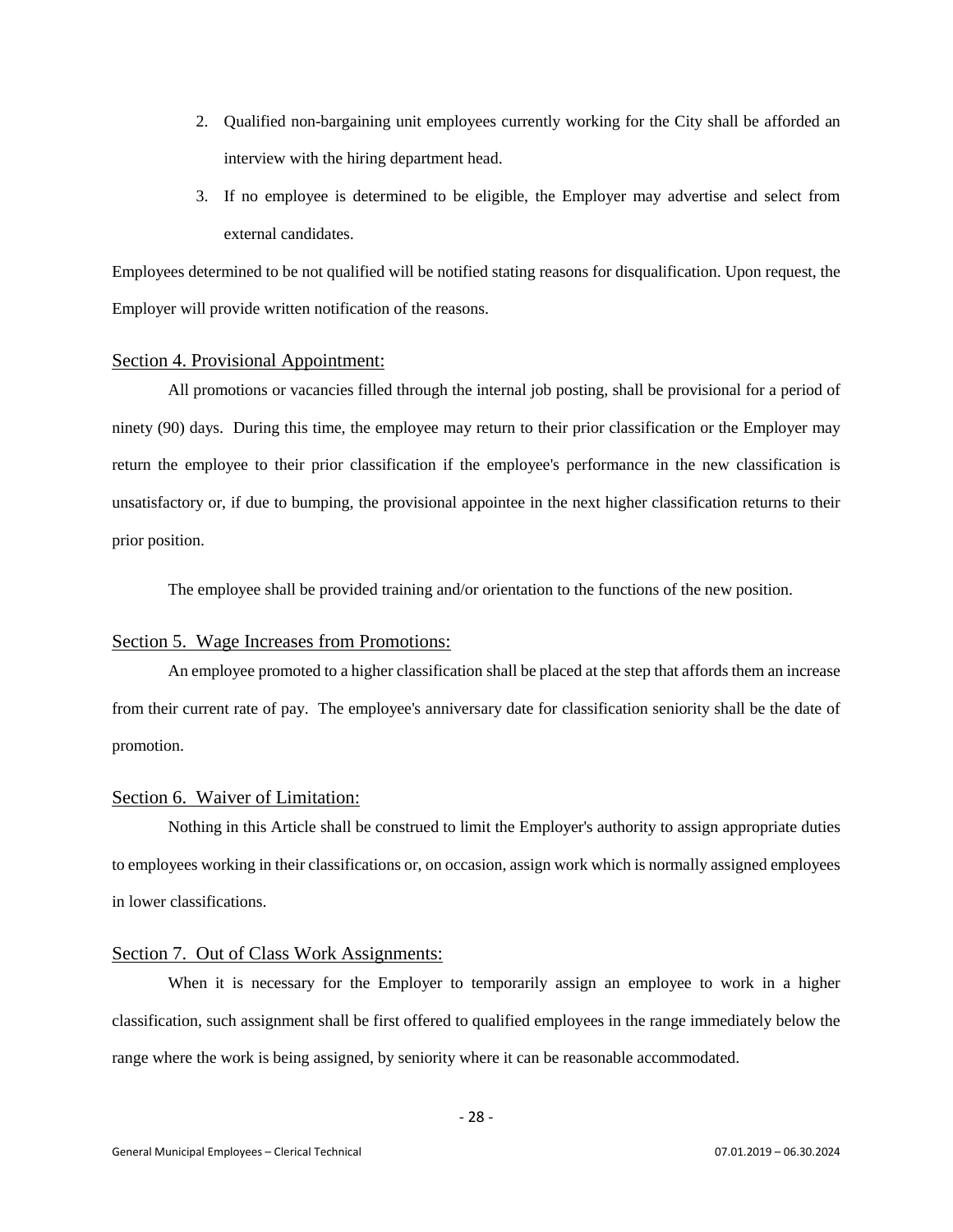When an employee is assigned to work in the higher classification they shall be placed at the step in the higher classification that affords them an increase in pay.

An employee who is temporarily assigned to work in a lower classification shall not suffer a reduction in pay.

#### <span id="page-28-0"></span>Section 8.

A classification may not be removed from the bargaining unit by merely changing the title.

## <span id="page-28-1"></span>Section 9.

The Employer agrees to give the Union advance notice of the closing of any City facilities or the opening of any City facilities where bargaining unit employees are assigned.

#### **ARTICLE 13**

## **EQUIPMENT, SERVICES, ACCIDENTS AND REPORTS**

#### <span id="page-28-4"></span><span id="page-28-3"></span><span id="page-28-2"></span>Section 1.

The Employer shall not assign or require an employee to operate unsafe equipment or perform tasks or activities in violation of safety regulation or law. It shall not be a violation of this Agreement where an employee refuses to operate unsafe equipment or perform work in violation of law, unless such refusal is without proper cause.

#### <span id="page-28-5"></span>Section 2.

The Employer shall not require an employee to operate equipment that has been reported and determined as unsafe until the equipment has been properly repaired. Failure to report defective or unsafe equipment, when an employee is aware of this condition, may be cause for discipline.

## <span id="page-28-6"></span>Section 3.

Where an employee reports a hazardous or unsafe condition and the Supervisor fails to give proper consideration, the matter shall be immediately referred to a Safety Committee member who shall immediately take the matter up with the Employer to assist in determining whether a violation of safety regulations or law exists and what proper corrective measures should be taken. Provided, however, no employee shall be required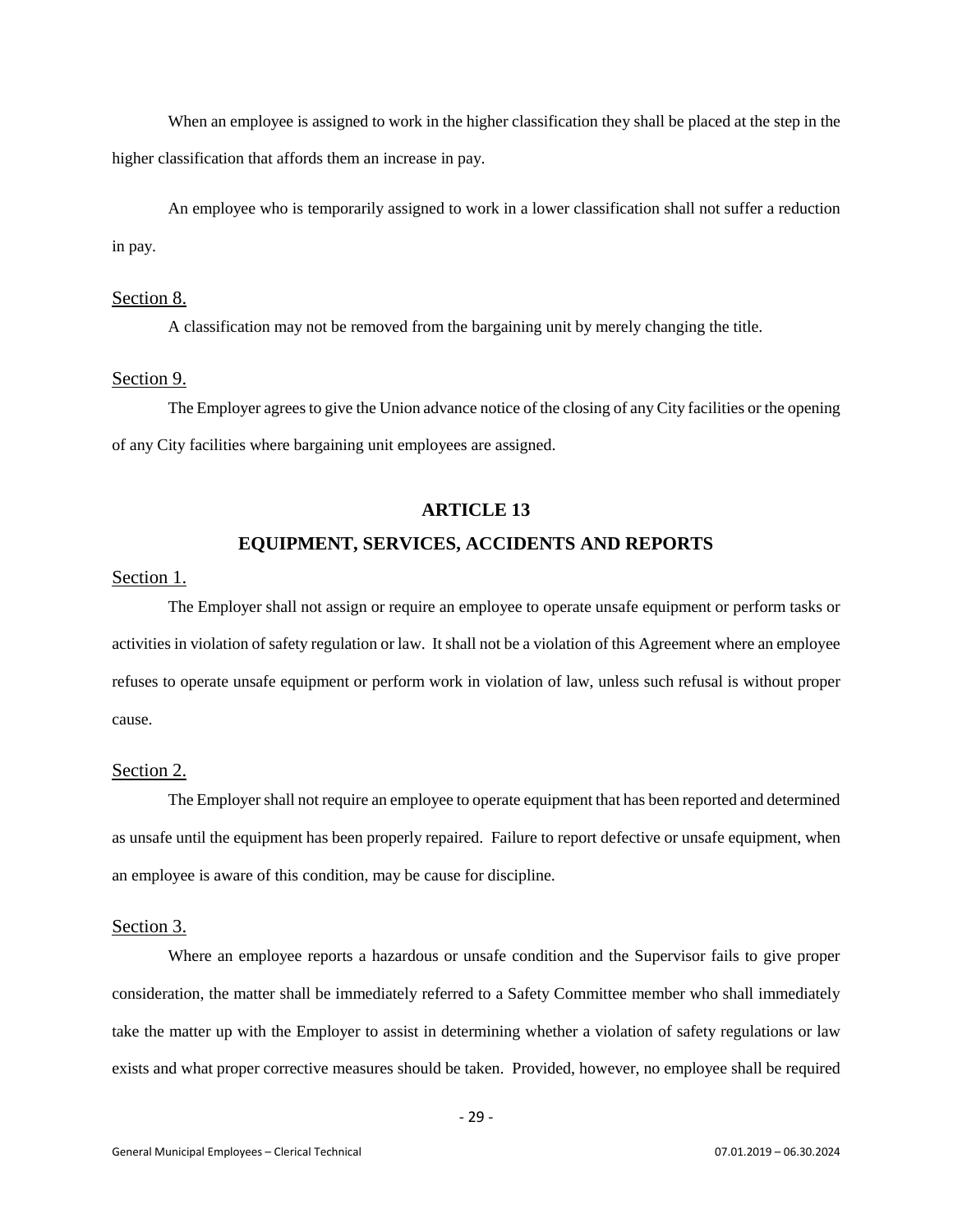to operate the unsafe equipment or work in the hazardous condition until they are made safe.

#### <span id="page-29-0"></span>Section 4.

Any employee involved in an on duty accident shall, as soon as practical, report the accident and the damage or injury sustained to their supervisor. When required by the Employer the employee shall complete an accident report in writing on forms furnished by the Employer and shall include all available names and addresses of witnesses to the accident. This written report shall be submitted to the Employer prior to the beginning of the employee's next shift following the accident. Failure to comply with the provisions of this section may be cause for discipline.

#### **ARTICLE 14**

#### **SPECIAL CONFERENCES**

<span id="page-29-2"></span><span id="page-29-1"></span>Special conferences on important matters will be arranged between the Union and a representative of the Employer upon the request of either party. During normal work hours the Steward shall attend special conferences without loss of pay. Such meetings shall be between the Employer and representatives of the Union unless otherwise mutually agreed. Arrangements for such conferences shall be made in advance and an agenda of the matters to be taken up at the meeting shall be presented at the time the conference is requested. Matters taken up in special conferences shall be confined to those matters included in the agenda, unless both parties agree to include other items.

## **ARTICLE 15**

### **HOURS OF WORK AND PREMIUM PAY**

#### <span id="page-29-5"></span><span id="page-29-4"></span><span id="page-29-3"></span>Section 1.

A normal work week for all employees assigned to the Governmental Center and the Department of Public Services shall be forty (40) hours per week.

#### <span id="page-29-6"></span>Section 2. Overtime Compensation.

Overtime shall be paid at the rate of one and one-half (1½) times their regular rate of pay for all hours in excess of 40 hours in a work week.

Employees whose regular work schedule is Monday through Friday shall receive overtime at the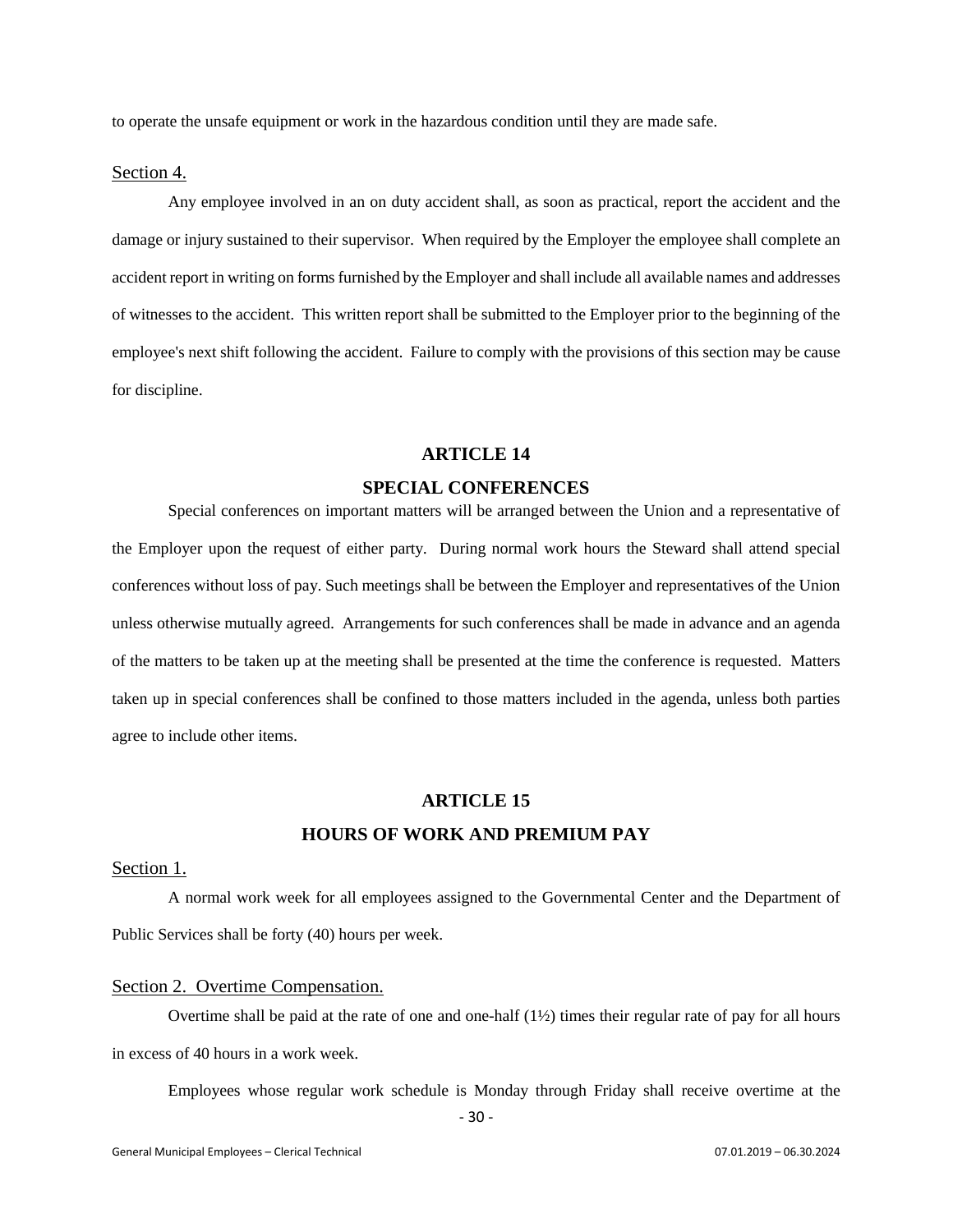#### following rates:

- A. After 40 hours per work week 150% of regular pay.
- B. Saturday worked 150% of regular pay.
- C. Sunday worked 200% of regular pay.
- D. Holiday worked 200% of regular pay, plus holiday pay as described in Article 17.

Employees may opt to take compensatory time off in lieu of overtime payments provided the employee receives approval from their Supervisor. Compensatory time may not be earned or accumulated beyond forty (40) straight-time hours. Accrued compensatory time may be used in increments of quarter hours.For purpose of compensatory bank accrual, overtime will be converted into bankable compensatory time at the rate of one and one-half (1½) hours of compensatory for every one (1) hour worked only in quarter hour increments. In the event the conversion from overtime to compensatory time is not equal to a quarter hour at straight time, that portion of overtime will be paid in accordance with Section 2 above. Included with the last pay day of June each year, compensatory time off banks in excess of eight (8) hours will be cashed out.

#### <span id="page-30-0"></span>Section 3. Call Back Time.

Employees required to report prior to or after their regular scheduled work day shall receive a minimum of two (2) hours call back time and compensated at the rate of time and one-half (1½).

The Employer shall not arbitrarily change the schedules of work to avoid the payment of overtime.

#### <span id="page-30-1"></span>Section 4. Overtime Assignments.

Overtime assignments shall be made among employees engaged in similar work as far as practicable on a rotating basis, by classification, while still maintaining efficiency of operation. The Employer shall consider seniority in making such overtime assignments when initially invoking the above rotational system.

It is understood that this section not apply to hours worked immediately prior to or after a regularly scheduled shift and shall not require the two (2) hour call minimum call back.

#### <span id="page-30-2"></span>Section 5. Breaks.

Breaks shall be permitted at mid-morning and mid-afternoon each day. Each of these two breaks shall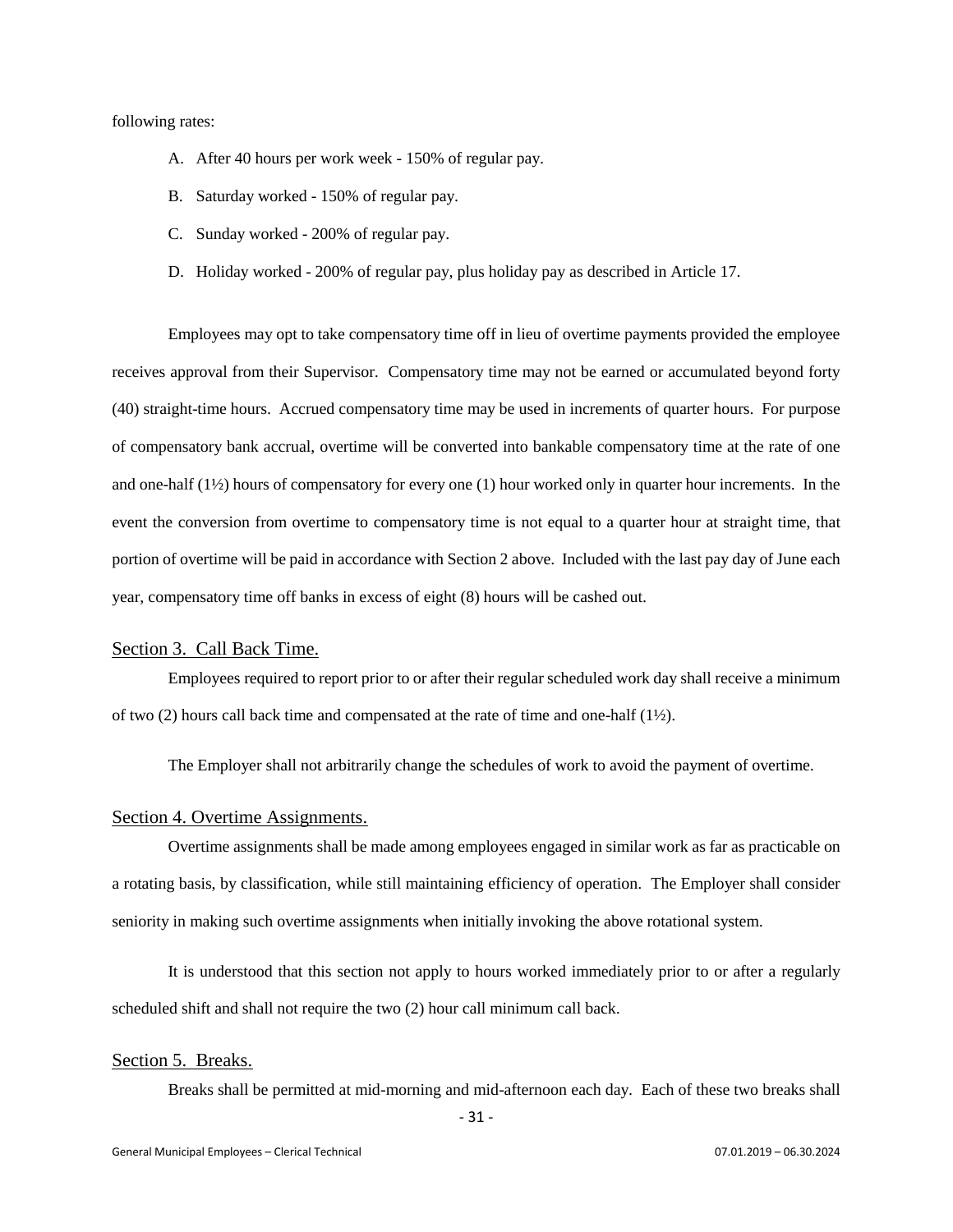be for a period of ten (10) minutes. Breaks shall be taken on the job assignment site. If an employee's hours of work exceeds the regular eight (8) hour shift, the employee shall receive an additional break of fifteen (15) minutes.

## <span id="page-31-0"></span>Section 6. Option to Finish Work Day Prior to Normal Quitting Time.

If an employee is requested to work prior to the normal starting time for the employee's regular shift the employee, at the employee's request, may be permitted to leave work prior to the normal quitting time for the regular shift, provided:

a) the employee receives approval from the supervisor, and;

b) the employee has worked at least eight (8) hours, except in the case of illness or emergency, from the time the employee started work on that day.

If an employee leaves work prior to the normal quitting time for the regular shift, subject to the above, the employee shall be paid at their regular rate for the first eight (8) hours of work. If the employee works to the quitting time of their normal work day, the employee shall receive overtime compensation subject to Section 2 of this Article.

## **ARTICLE 16**

## **CLASSIFICATION CHANGES**

<span id="page-31-2"></span><span id="page-31-1"></span>When the Employer significantly changes the duties and responsibilities of a position, it shall establish a pay rate or classification deemed appropriate. The Employer shall notify the Union of such changes.

If an existing employee is in the position to be reclassified, that employee will be given the first opportunity to perform in the reclassified position.

Within thirty (30) days after notification, the Union shall have the right to initiate negotiations with respect to such rates of pay. Failure to reach agreement on the new rate of pay shall be subject to the grievance procedure beginning at Step 3. If no notice of intent to negotiate is given to the Employer by the Union within the thirty (30) day period, the rate of pay established by the Employer shall be final.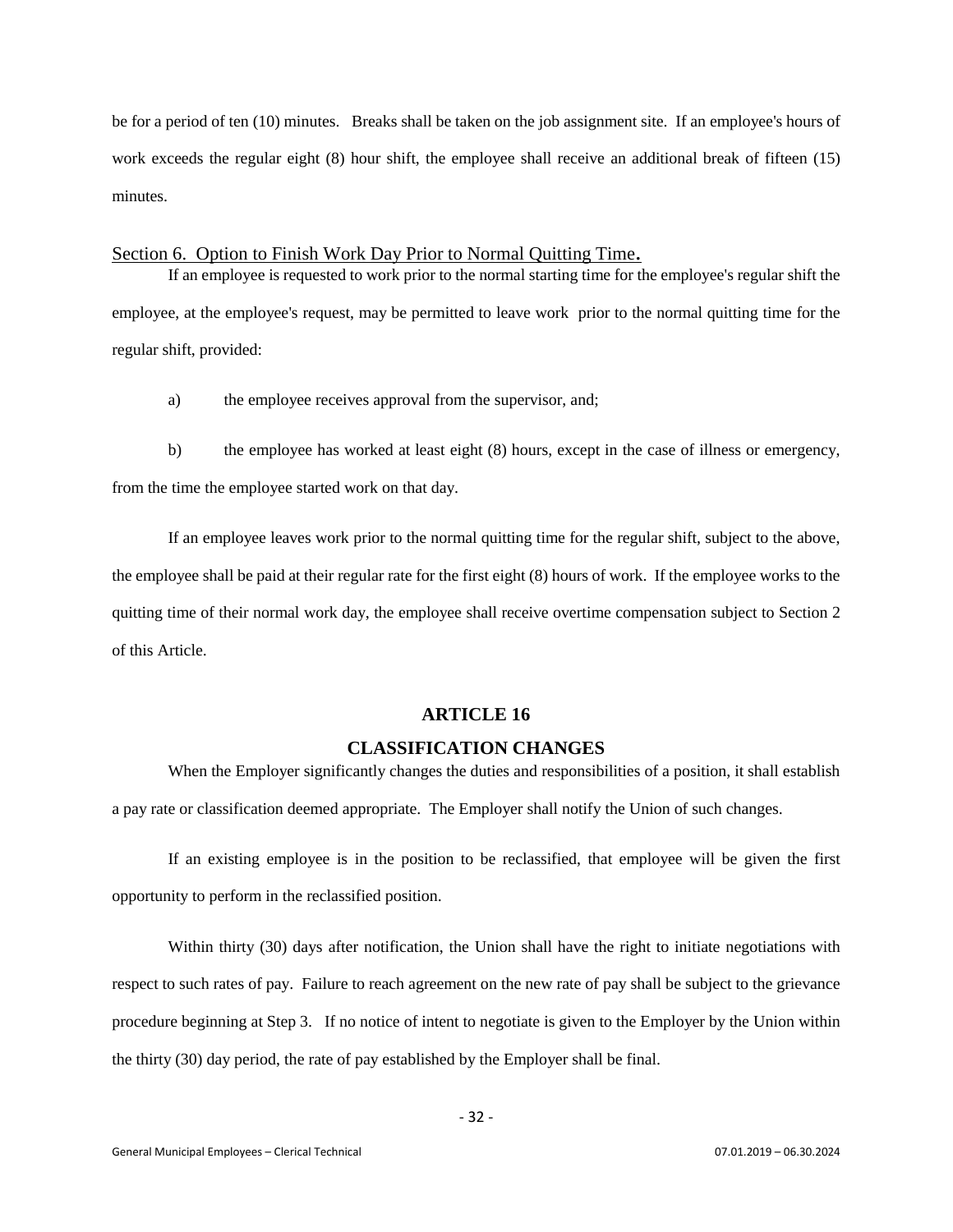## **HOLIDAYS**

<span id="page-32-1"></span><span id="page-32-0"></span>Eligible employees shall be entitled to holiday leave with pay on the following recognized holidays:

| New Year's Day     | Labor Day               |
|--------------------|-------------------------|
| President's Day    | <b>Thanksgiving Day</b> |
| Good Friday        | Day after Thanksgiving  |
| Memorial Day       | Christmas Eve Day       |
| Fourth of July     | Christmas Day           |
| New Year's Eve Day |                         |

#### <span id="page-32-2"></span>Section 1.

The days on which the above holidays are celebrated shall be the same as those observed by the United States Government, where applicable.

#### <span id="page-32-3"></span>Section 2.

Employees must work their scheduled day before and their scheduled day after a holiday or be on authorized leave in order to be paid for the holiday.

#### <span id="page-32-4"></span>Section 3.

In the event a holiday falls on a Sunday, the following day, Monday, will be the recognized holiday for eligible employees; if the holiday falls on a Saturday, the preceding Friday will be recognized as a holiday.

#### <span id="page-32-5"></span>Section 4.

Eligible employees who perform no work on a holiday shall observe these holidays with the time off at regular pay.

## <span id="page-32-6"></span>Section 5.

When an employee is called back to work on a holiday, the employee shall be paid double time for hours worked in addition to the employee's holiday pay.

#### <span id="page-32-7"></span>Section 6.

Holiday pay will not be allowed for an employee who, without authorization, does not work when scheduled on the holiday.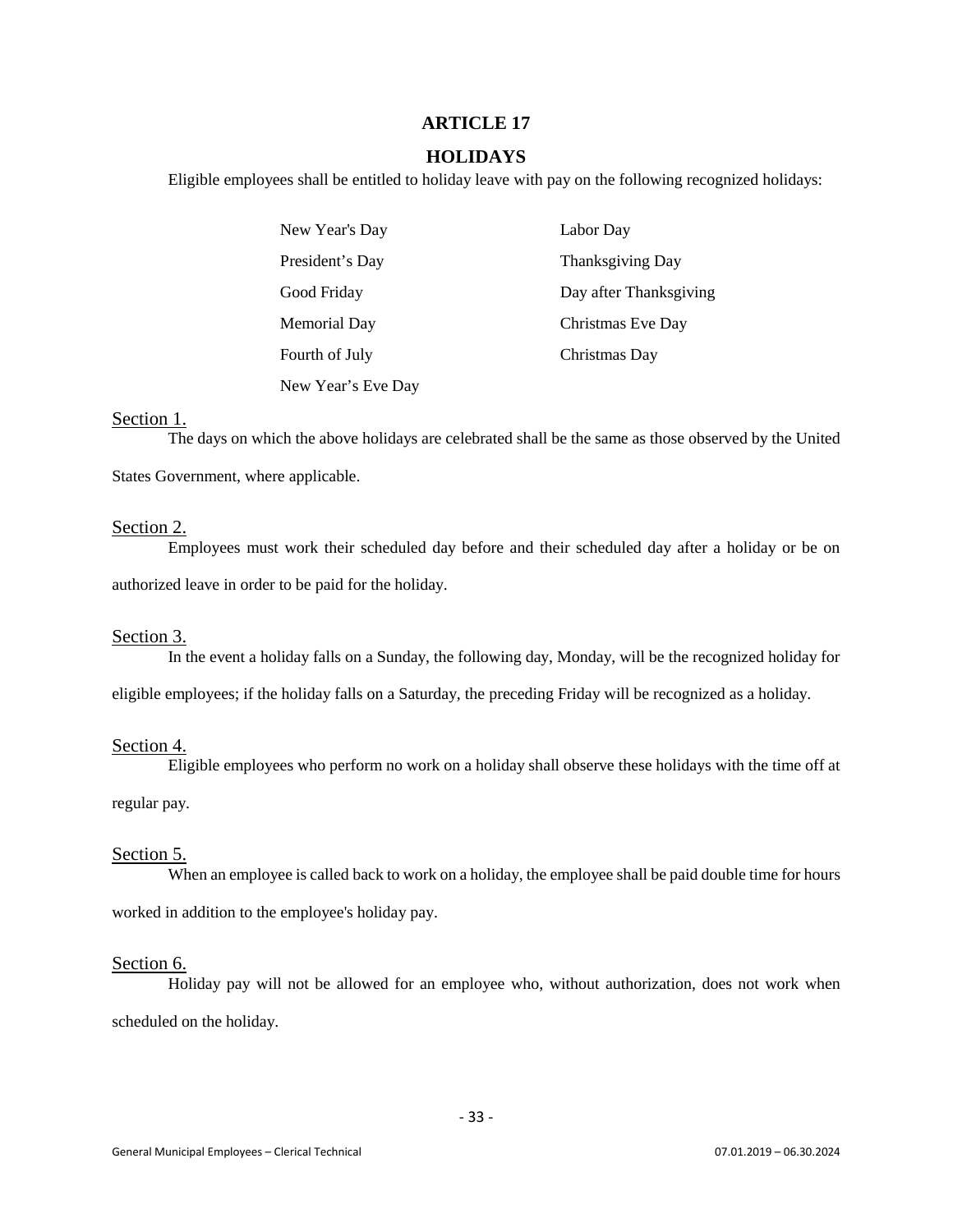## **FUNERAL LEAVE**

<span id="page-33-1"></span><span id="page-33-0"></span>Funeral leave, with pay, shall be granted to an employee in the case of death of any relative living within the household of the employee or the death of:

| Husband                               | Wife                                   |
|---------------------------------------|----------------------------------------|
| Child                                 | Step-Child of Current Marriage         |
| Father                                | Mother                                 |
| <b>Sister</b>                         | <b>Brother</b>                         |
| Father-in-law                         | Mother-in-law                          |
| Sister-in-law                         | Brother-in-law                         |
| Son-in-law                            | Daughter-in-law                        |
| Grandfather                           | Grandmother                            |
| Grandchild                            | <b>Stepmother of Current Marriage</b>  |
| <b>Stepfather of Current Marriage</b> | Grandmother-in-law of Current Marriage |
|                                       | Grandfather-in-law of Current Marriage |

Such leave will be granted on the day requested by the employee for the purpose of attending the services and/or attending to family business related to the death for three (3) consecutive work days, or up to five (5) consecutive work days, if the funeral is more than 300 miles from the Governmental Center. If a service is to be held at a later date, employees will be allowed to utilize a portion of the above granted days in a nonconsecutive manner to attend the service at a later date, provided however, non-consecutive work day use shall be approved by the supervisor with documentation provided by the employee.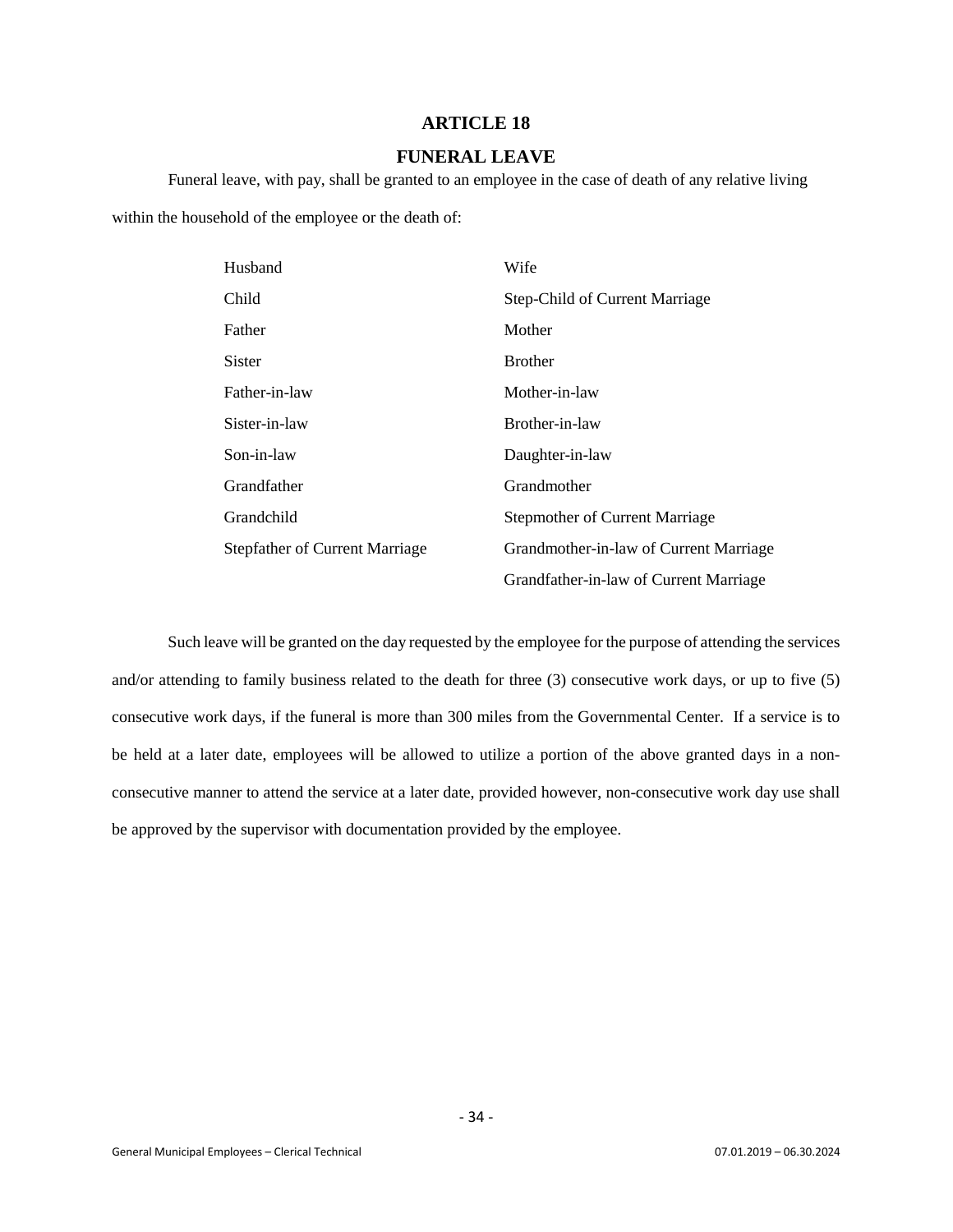## **PAID VACATIONS**

<span id="page-34-1"></span><span id="page-34-0"></span>Full-time employees of the Employer shall earn vacation leave with pay in accordance with the following schedule:

- A. Forty (40) hours after one (1) year of continuous service.
- B. Eighty (80) hours after two (2) years of continuous service or 10/12ths day per month for each month after the first year.
- C. One Hundred Twenty (120) hours after six (6) years of continuous service or 15/12ths days per month for each month after five (5) years of continuous service.
- D. One Hundred Sixty (160) hours after fifteen (15) years of continuous service or 20/12ths days per month for each month after fourteen (14) years of continuous service.
- E. One Hundred Eighty Four (184) hours after twenty (20) years of continuous service or 23/12ths days per month for each month after nineteen (19) years of continuous service.

Each supervisor shall schedule vacation leave of employees, taking into consideration the relative classification seniority of employees requesting vacation leave. All vacation leave will be scheduled subject to the efficient operation of the Department. For vacations of four (4) days or longer, employees shall be required to submit their requests for vacation at least five (5) working days in advance of their requested leave. In cases where the vacation requested is less than four (4) days, vacation days may be taken in  $\frac{1}{2}$  hour increments, but the employee must submit the request forty-eight (48) hours in advance, provided however, employees listed in Appendix A would be allowed to take vacation increments of one half  $(½)$  hour or greater.

The supervisor will establish the number of employees in each classification who will be granted vacation at any one time.

Annual vacation leave may be accumulated by an employee not to exceed 160 hours carried over from one (1) year to another. Each year on the employee's anniversary date, accrued vacation leave in excess of 160 hours shall be reduced to 160 hours. Beginning October 1, 2020, the rollover date shall change from the employee's anniversary date to October 1 of each year. Upon separation of service, an employee shall be entitled to compensation for the unused portion of the accumulated vacation leave, up to a maximum of 120 hours.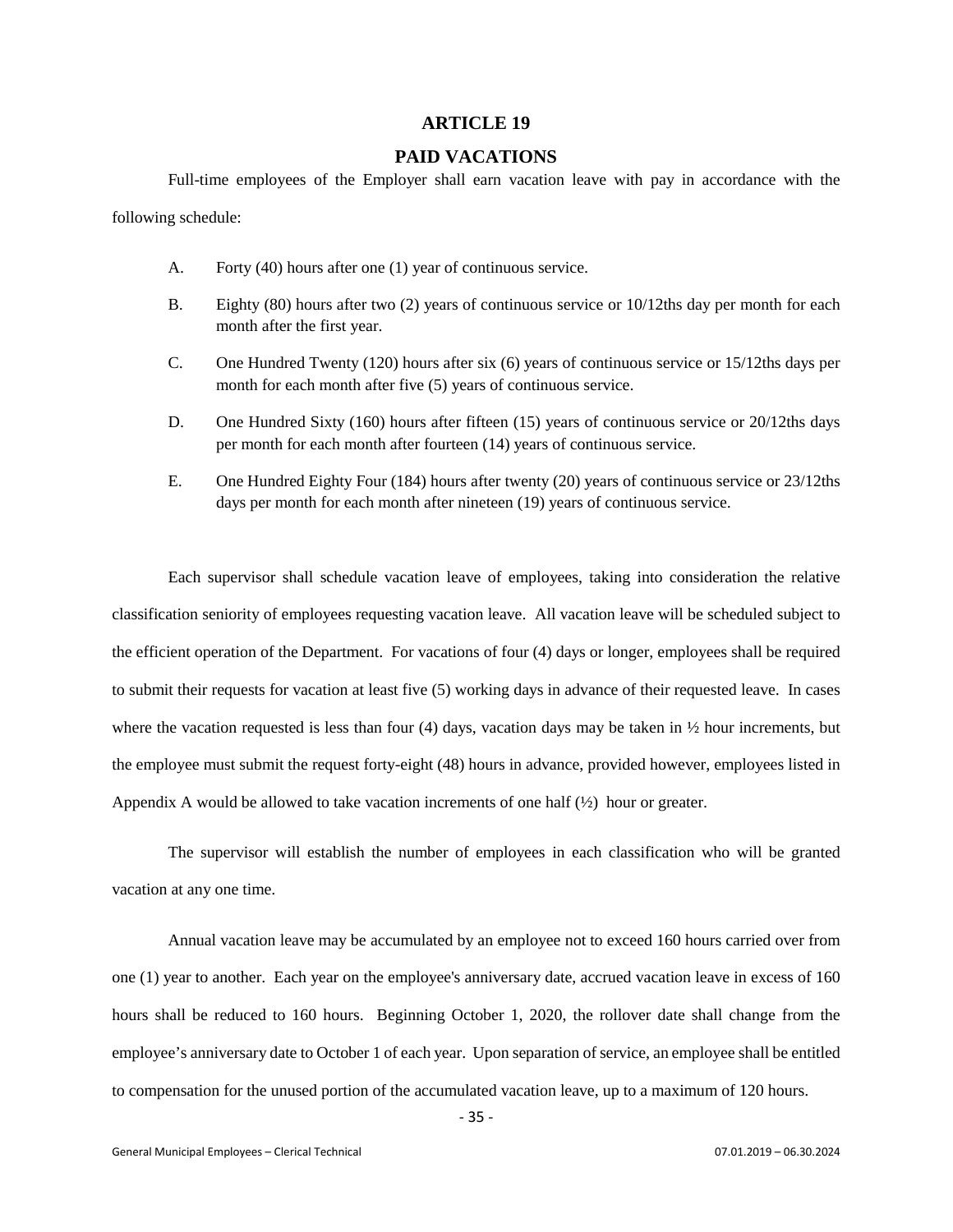Vacations scheduled and approved may be canceled in the event of an emergency requiring the services of those scheduled for leave.

Regular part-time employees shall receive one-half  $(\frac{1}{2})$  of the annual vacation allowed to regular fulltime employees.

## **ARTICLE 20**

## **PAID PERSONAL DAYS**

<span id="page-35-1"></span><span id="page-35-0"></span>Full time employees shall be granted sixteen (16) paid personal hours per fiscal year. Personal days are nonaccumulative. Personal time may be taken in ¼ hour increments.

#### **ARTICLE 21**

### **MEDICAL LEAVE**

#### <span id="page-35-4"></span><span id="page-35-3"></span><span id="page-35-2"></span>Section 1. Short Term Disability Insurance

The Employer shall provide each regular full-time employee with Short Term Disability Insurance coverage which shall provide at a minimum:

- A. Up to twenty-six (26) weeks of coverage per occurrence.
- B. Coverage which shall be effective upon the first (1st) day of an accident and the eighth (8th) day of illness.
- C. A weekly benefit guarantee of 66 2/3% of the employee's gross wage.

## <span id="page-35-5"></span>Section 2: Short Term Leave

On December 1 of each year, each regular full-time employee shall receive 56 hours short-term leave days. In pursuant to the Michigan's Paid Medical Leave Act, the short term leave hours includes the 40 hours required for compliance with the Paid Medical Leave Act of 2018 (PMLA). Short-term leave may be taken in increments of one quarter (1/4) hour or greater upon approval of the employee's supervisor provided the employee requests this leave at least twenty-four (24) hours prior. Requests for short-term leave shall not be arbitrarily or unreasonably denied. Where an employee requests short-term leave for an illness, such notice is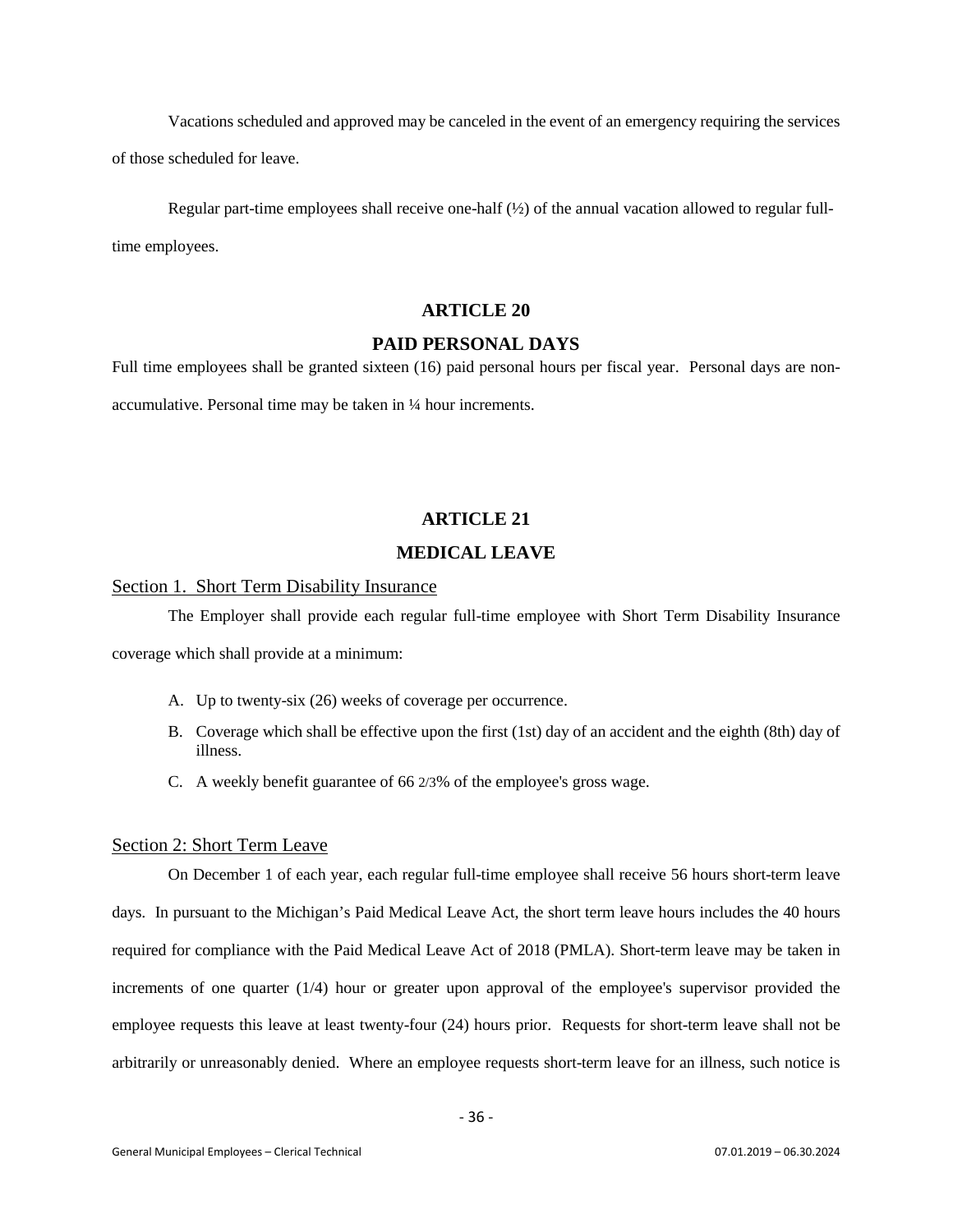not required. Short-term leave may not be accumulated. New hires and regular part-time employees shall receive an initial pro-rata amount of short-term leave days based on their date of hire and status. The short-term leave benefit period is from December 1 to November 30 of each year.

Effective the first full pay period following December 1, of each year, each regular full-time and parttime employee shall receive payment for all unused short-term leave, not to exceed 56 hours, at the employee's regular rate of pay. Such payment shall be made separate from the employee's regular payroll check.

## <span id="page-36-0"></span>Section 3: Leave of Absence without Pay

An employee who has exhausted the paid leave available to them under the provisions of this Article shall be considered on a leave of absence without pay. An employee receiving Sickness and Accident insurance benefits shall be considered on a paid leave for purposes of earning seniority, vacation, short-term leave, and holiday benefits only.

## <span id="page-36-1"></span>Section 4. Maternity leave

Leave will be granted in accordance with the Family Medical Leave Act (FMLA). Any accrued vacation, sick, short term leave (STL) compensatory, and personal leave time shall be used to cover the employee cost of premiums, 457 loans, and other payroll deductions. Total leave time, including FMLA and use of accrued banked time shall not exceed twelve (12) weeks.

## <span id="page-36-2"></span>Section 5. Long Term Disability Insurance.

The Employer will provide group Long Term Disability Insurance coverage to all regular full-time employees upon fringe benefit eligibility. The benefit will include:

1. 60% of the first \$6,667 of pre-disability earnings, reduced by deductible income.

Maximum: \$4,000 before reduction by deductible income.

- 2. Benefit waiting period: 180 days
- 3. Maximum benefit period: Determined by age when disability begins.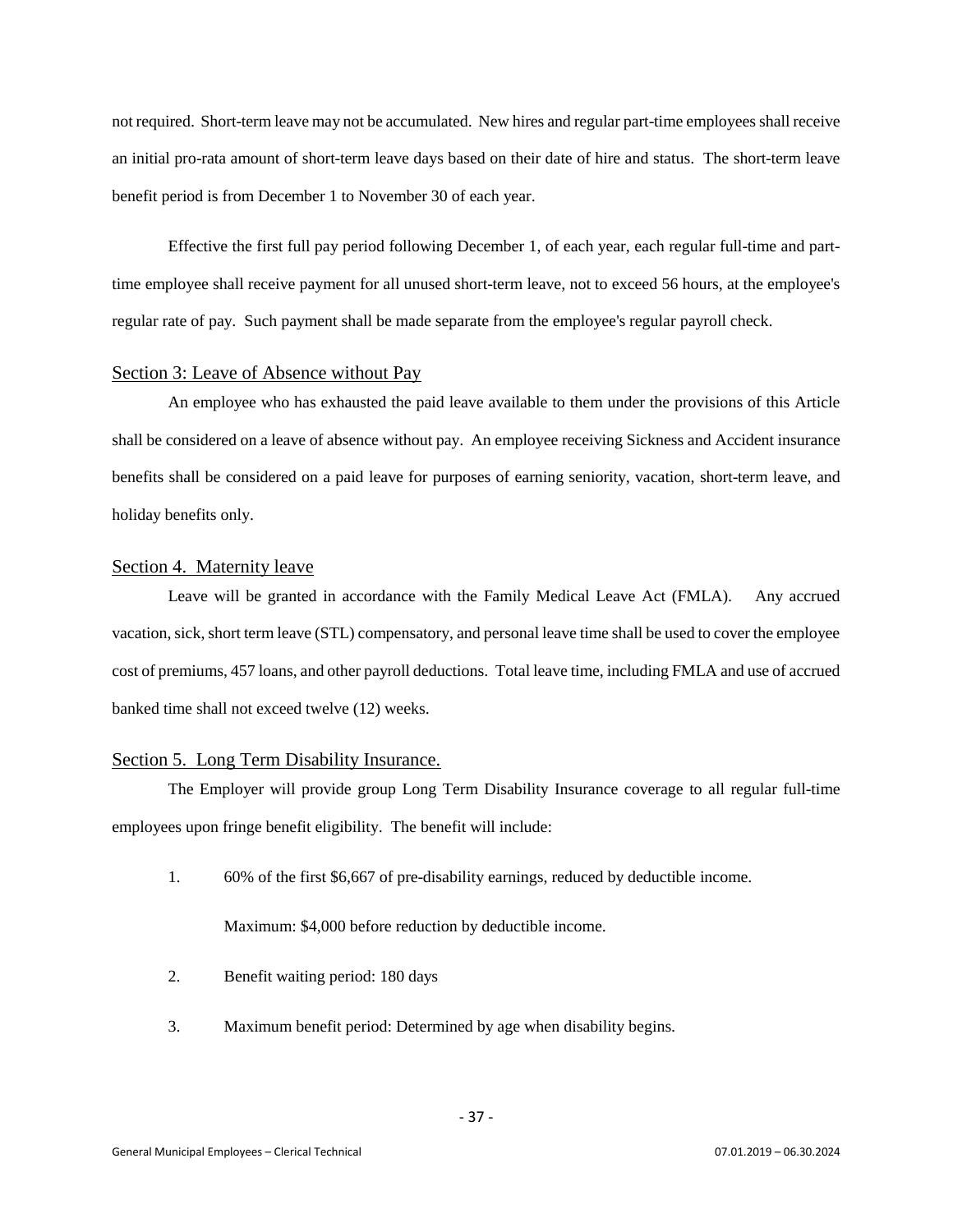### **MILITARY LEAVE**

<span id="page-37-1"></span><span id="page-37-0"></span>Any regular full-time employee who enters active duty with the Armed Forces of the United States by reason of an enlistment or induction, shall be granted a leave of absence without pay for the period of service or duty required. Any employee granted such a leave of absence for military duty as defined in Act 263, Public Acts of 1951, shall be reinstated to the previously held position when the employee has been discharged or separated from the service, provided:

A. The employee makes application for reinstatement within ninety (90) days after being relieved from military duty or from hospitalization continuing after discharge for a period of not more than one (1) year;

B. The employee is discharged under honorable conditions and establishes this fact to the satisfaction of the City Manager;

C. The employee is physically and mentally qualified to perform the duties of such a position if it still exists and is not held by a person with greater seniority.

If an employee is not qualified to perform the duties of such position by reason of disability sustained during such service, the employee shall be placed in such other position, the duties of which the employee is qualified to perform, as will provide employee with like seniority status in pay or the nearest approximation thereof consistent with the circumstances of the case.

If the employee's position has been transferred to another agency of the Employer, the employee shall be restored to the same position in the new department. If for any reason it is not feasible for such employee to be reinstated to previous employment, or if the previous position no longer exists, it shall be determined if there is a position open or held by an employee with less seniority in any other department or agency of the Employer for which the returning veteran is qualified the returning veteran shall be appointed to that position. If it is found that no position is available to such returning veteran and considers being aggrieved over this procedure, the returning veteran may file a complaint in writing with the City Manager.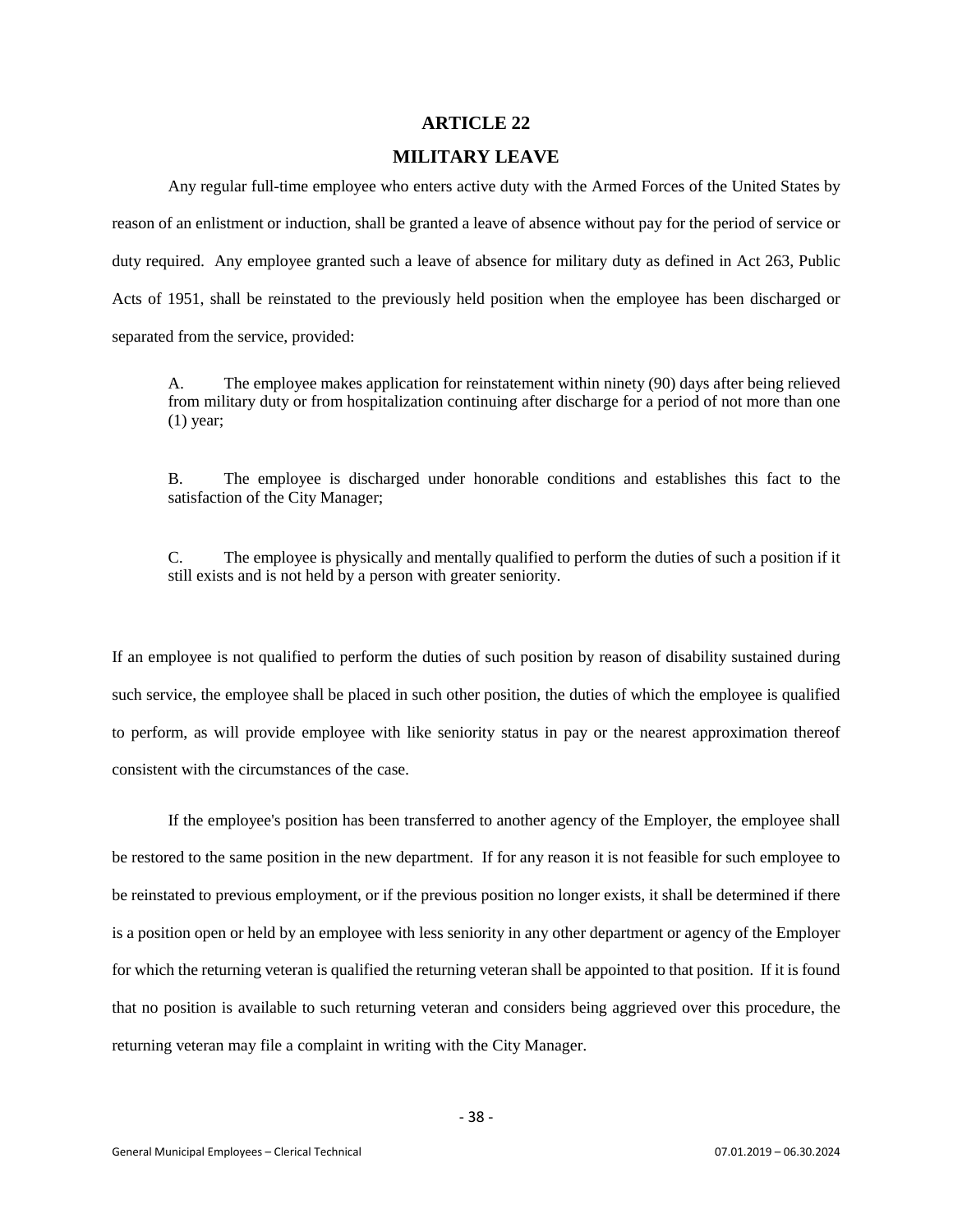# **ARTICLE 23 HEALTH INSURANCE**

#### <span id="page-38-2"></span><span id="page-38-1"></span><span id="page-38-0"></span>Section 1. Medical Insurance.

The employer shall provide health benefits equivalent to the current plans High Deductible Health Savings Account HMO 100% Hospital Plan and HMO 100% High Plan. It shall be a requirement of the insurance carrier to provide benefit guides/descriptions fully explaining covered benefits. There may be the other plans or insurance carriers offered as options to the employees.

It shall be the responsibility of the employee to report changes in status to the Human Resources within thirty (30) days of qualifying event. Such changes include: birth or death of a family member, marriage of a dependent, divorce, or election of coverage under a spouse's policy of hospitalization.

The City retains the right to review alternate health care providers and to implement such programs provided that the carrier is licensed to do business in the State of Michigan, provides equivalent or greater benefits and coverage, and accepted by the health care community.

## <span id="page-38-3"></span>Section 2. Insurance Premiums

In accordance with the Public Act 152, the Employer shall be responsible for eighty percent (80%) of the cost of the plan deductible and premium. Employees shall be responsible for twenty percent (20%) of the cost of the plan deductible and premium. Employees cost share of the premium amount shall be payroll deducted.

## <span id="page-38-4"></span>Section 3 – Insurance Committee

There shall be a City of Traverse City Group Health Insurance Committee consisting of representatives from each union and administrative group. Up to two (2) members of the Union will be part of this committee. The committee shall examine the health insurance program including, but not limited to, alternate providers, benefit levels, and premiums and shall make recommendations to the City regarding such.

#### <span id="page-38-5"></span>Section 4 – Health Savings Account

Per the above, the cost of the plan deductible will be paid into individual employee's health savings accounts on an annual basis. New hires and/or employees who increase coverage level from single to double/family after July 1 shall receive a pro-rata payment into their health savings account beginning with the first full month of insurance eligibility or coverage change through the end of the plan year. Employee shall be responsible for the remainder of the deductible.

## <span id="page-38-6"></span>Section 5. Medical Insurance Opt Out Provision

The Employer agrees to compensate employees who have other health insurance coverage, thirty six hundred dollars (\$3,600.00) per year pro-rated at three hundred dollars (\$300.00) per month for opting out of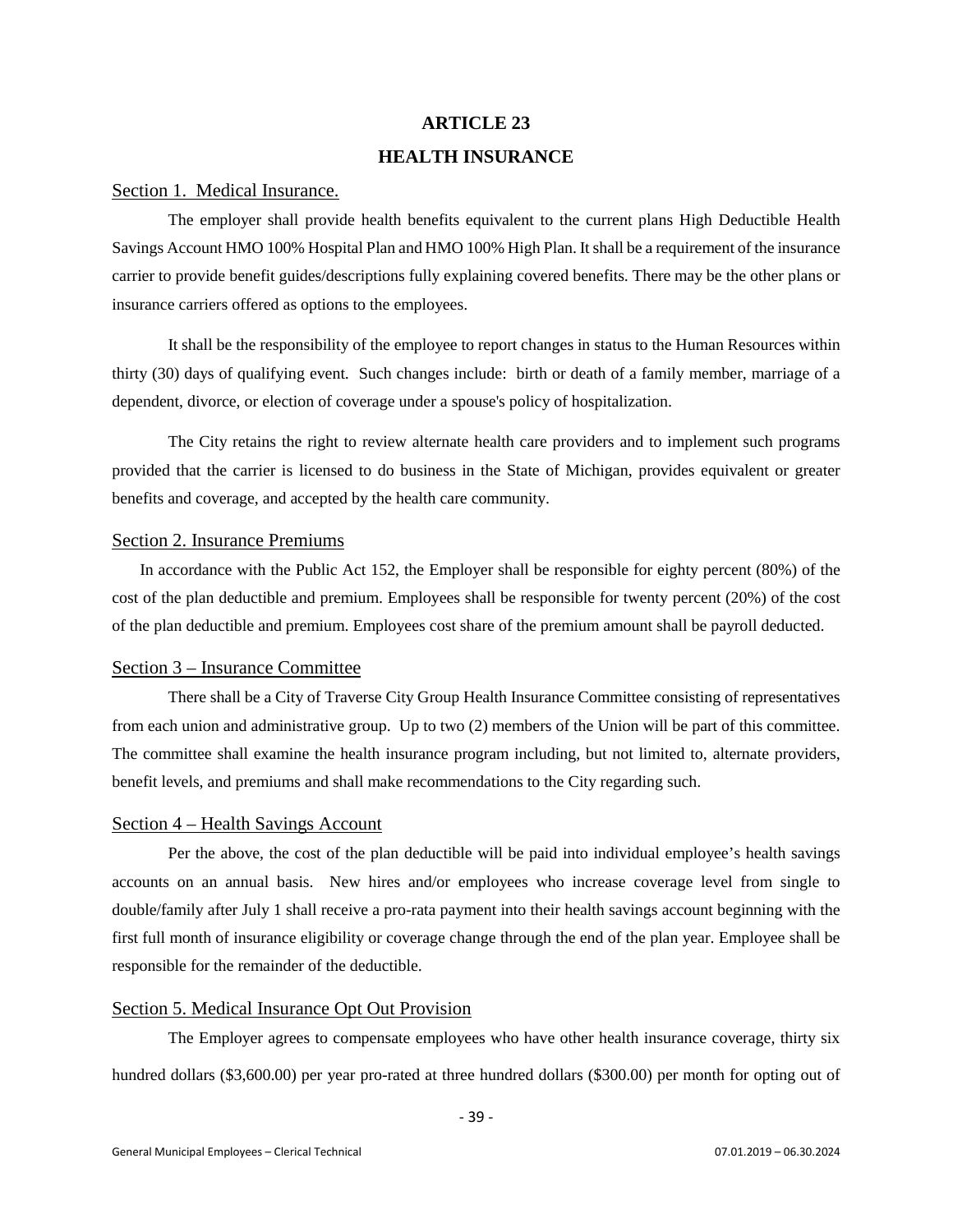the Employer's health insurance coverage. Opt-out compensation will be payable at the end of the health insurance year for eligible employees, including those who terminate during the year. Eligible employees will be required to sign a Payment In Lieu of Insurance Waiver and Release form annually.

## **ARTICLE 24**

## **HEALTH CARE SAVINGS PLAN**

<span id="page-39-1"></span><span id="page-39-0"></span>The Employer agrees to provide an I.R.S. qualifying health savings plan to allow employees to save for retiree medical expenses with pre-tax dollars. The Employer agrees to match a maximum of half percent (.5%) of an employee's gross salary provided an employee contributes a minimum of half percent (0.5%) of an employee's gross salary to the plan. All employees are required to enroll in accordance with I.R.S. regulations covering such plans.

Effective for new employees hired after July 1, 2009, there will be no Retiree Health Insurance coverage. Instead, the City will make a 2.0% contribution into an I.R.S. qualifying health savings plan, matched by an employee share of half percent 0.5%. All employees are required to enroll in accordance with IRS regulations covering such plans.

## **ARTICLE 25**

## **RETIREE HOSPITALIZATION**

<span id="page-39-3"></span><span id="page-39-2"></span>Effective July 1, 1991, retiree hospitalization shall be available for all employees who qualify subject to the following conditions:

(1) The employee must have a minimum of ten (10) years' service with the Employer, and

(2) The employee must have qualified for a pension under the MMERS retirement system as indicated in Article 23 of this agreement, and

(3) The employee must be collecting a MMERS pension.

The Employer shall contribute toward the retiree's and the retiree's spouse's health insurance coverage for the life of the retiree and spouse. Coverage for the spouse will terminate in the event of divorce or remarriage of the surviving spouse (except for COBRA requirements). Employer contributions will be two hundred twenty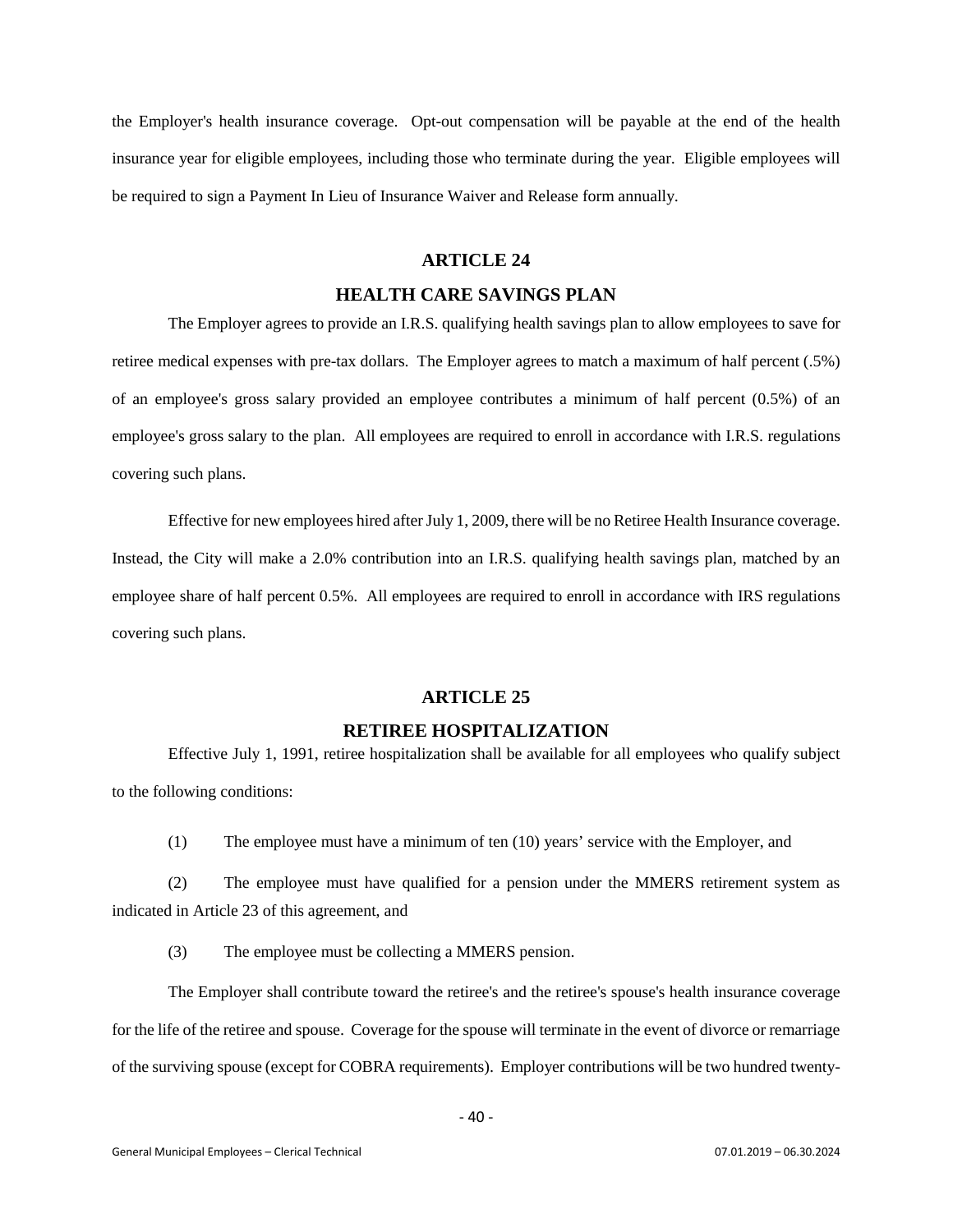five dollars (\$225) per month. Retiree hospitalization coverage shall be available under the employer's Blue Cross/Blue Shield of Michigan plan or a substantially equivalent plan and/or any other health insurance products and options the employer makes available and will be subject to provisions of the insurance providers and subject to agreement by the retiree group covered currently. Future retirees must be enrolled and remain a current subscriber in the City's health insurance prior to retirement to be afforded retiree health insurance at retirement. Upon the retiree attaining age 65 this coverage will change to supplemental coverage to Medicare.

Effective for any new employee hired after the ratification of this contract, there will be no Retiree Health Insurance coverage. Instead the City will add 1.5% to the current 0.5% contribution into the I.R.S. qualifying health savings plan for retiree health expenses, matched by an employee share of 0.5%.

All employees hired prior to the ratification of this contract will be given the opportunity to forgo the retiree health benefit and instead elect the 2% / 0.5% contribution. This election will be available during a two week time period in which the employee may complete a form indicating he or she has elected the 2% / 0.5% option and chosen to voluntarily forgo the retiree health benefit.

#### **ARTICLE 26**

#### **LIFE INSURANCE**

<span id="page-40-1"></span><span id="page-40-0"></span>The Employer shall provide at its expense, term life insurance in the amount of fifty thousand dollars (\$50,000.00) and term accidental death and dismemberment insurance in the amount of fifty thousand dollars (\$50,000.00) for each employee of the unit.

## **ARTICLE 27**

### **PENSION BENEFIT**

<span id="page-40-2"></span>All employees covered by the terms of this Agreement shall be covered by the Michigan Municipal Employees Retirement System (MMERS), Plan B-3, including the F55/25, V-6, and E-2 benefit program. The Employer shall pay the full cost of this retirement plan. Effective July 1, 2013 for all employees hired prior to July 1, 2009, the pension multiplier shall be reduced to a 1.5% multiplier of FAC (final average compensation) upon termination for all future years of service.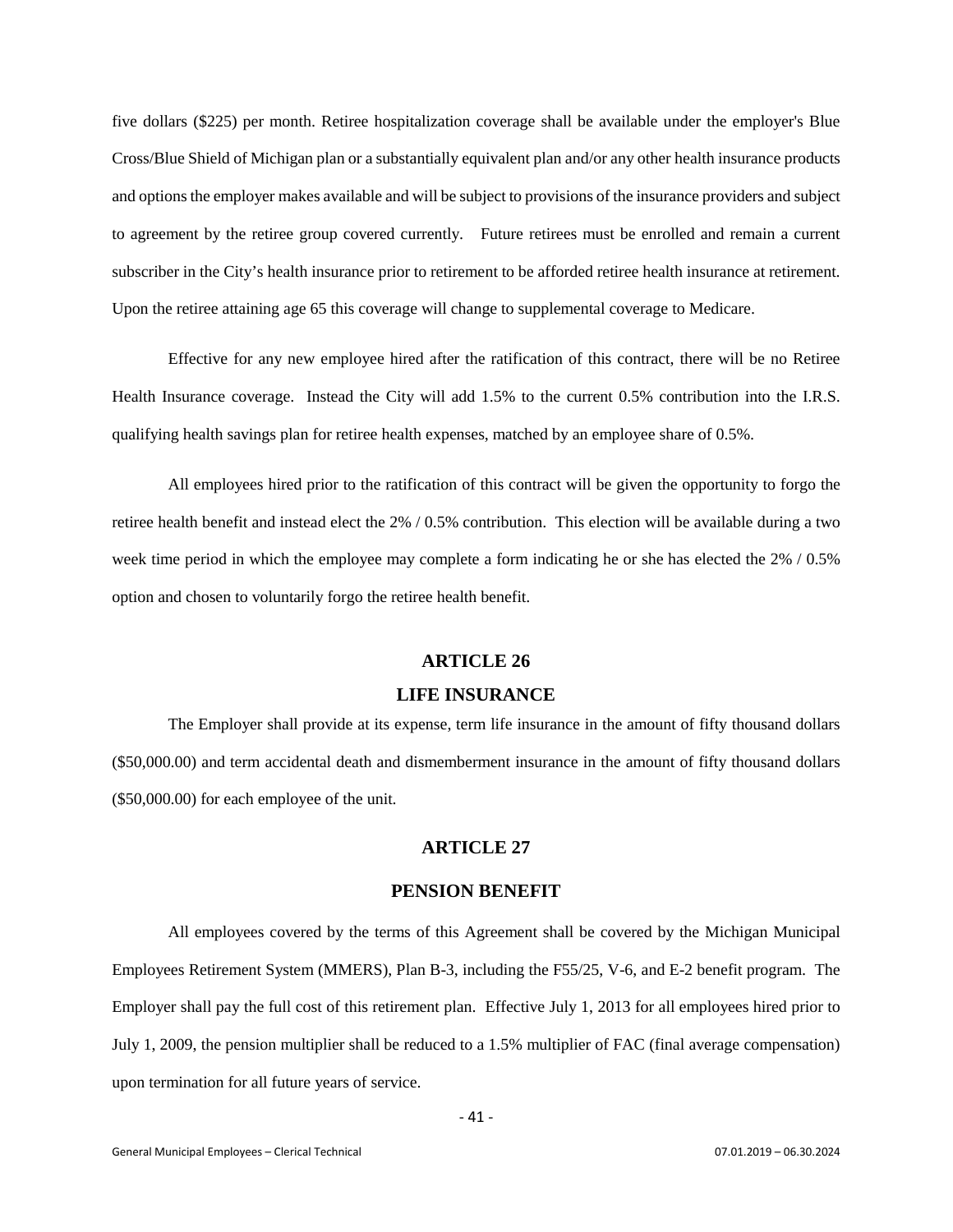<span id="page-41-0"></span>Effective July 1, 2009, all newly hired employees shall be covered by MMERS Plan C-1 (New) (1.5% multiplier) including F55/25 and V-6.

## **ARTICLE 28**

## **WORKER'S COMPENSATION**

<span id="page-41-2"></span><span id="page-41-1"></span>The Employer shall provide Worker's Compensation protection for all employees as required by law.

## **ARTICLE 29**

## **JURY-DUTY**

<span id="page-41-3"></span>Employees shall be granted a leave of absence with pay when they are required to report for jury duty.

A. Employees shall be paid the difference between any jury duty compensation they receive and their regular wages for time necessarily spent in jury service. Seniority will continue to accrue to the employee while on jury duty. Employees will be paid for the full day after endorsing the jury check to the Employer, less mileage allowance.

## **ARTICLE 30**

### **LONGEVITY**

<span id="page-41-5"></span><span id="page-41-4"></span>Employees shall receive a pro-rated longevity payment added to his/her hourly pay rate on the first pay period following their anniversary date according to the following schedule:

| Ten (10) years continuous service     | \$0.15 |
|---------------------------------------|--------|
| Fifteen (15) years continuous service | \$0.25 |
| Twenty (20) years continuous service  | \$0.35 |

In determining continuous service, any employee who leaves the employment of the Employer for their own convenience and at a subsequent time returns to the employment with the Employer, for purposes of this section, service shall start from the date of the employee's re-employment.

The parties agree to hold each other harmless from and against all claims and expenses arising out of the application of this Article.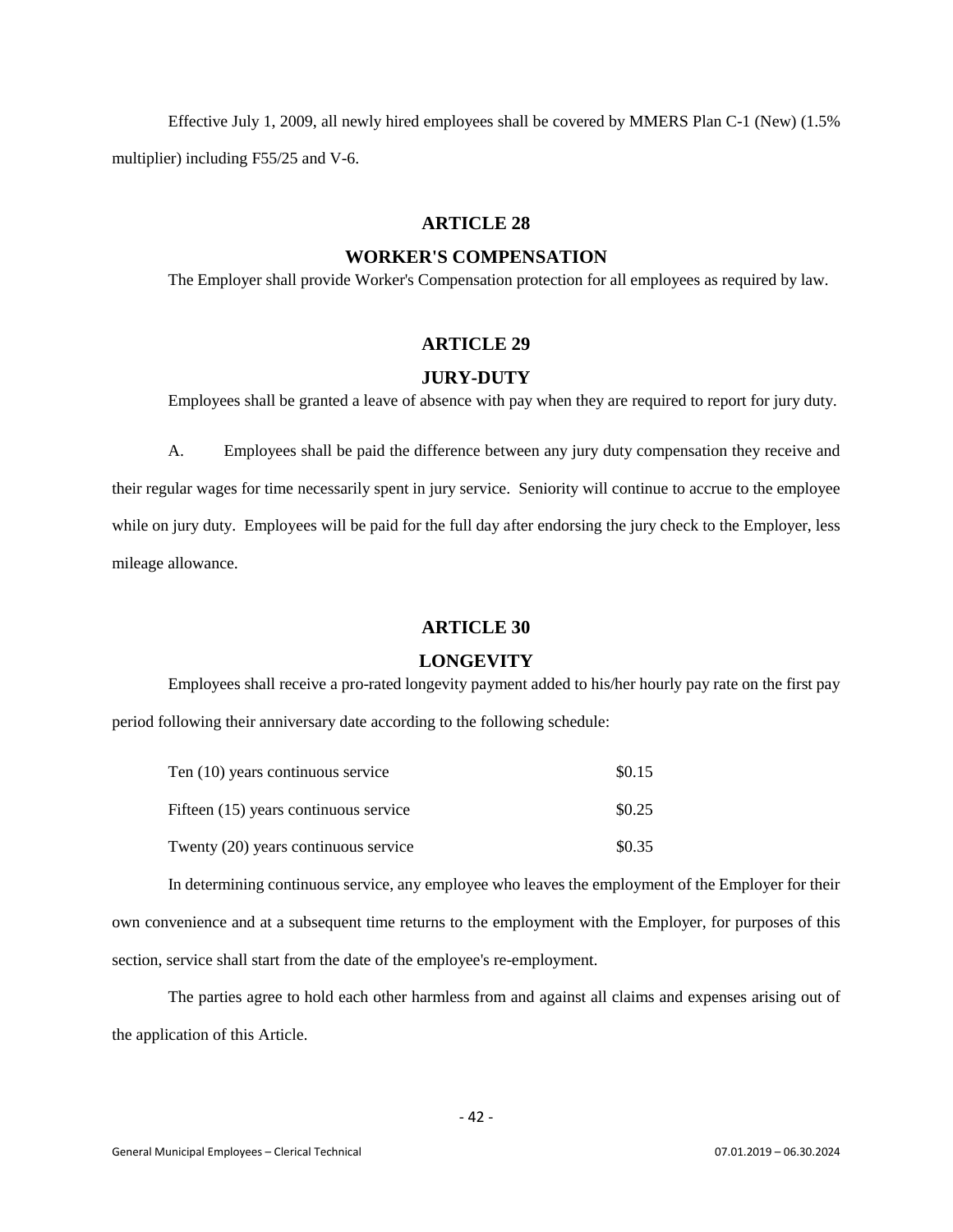# **ARTICLE 31 SAFETY SHOES & GLASSES**

## <span id="page-42-2"></span><span id="page-42-1"></span><span id="page-42-0"></span>Section 1. Shoes.

The Employer will provide reimbursement up to a maximum of three hundred dollars (\$300) over the life of this Agreement for each employee in the engineering department toward the purchase of approved clothing and/or safety shoes.

## <span id="page-42-3"></span>Section 2. Glasses.

The Employer will pay the cost of prescription safety lenses and frames, excluding the cost for eye examination, fitting charges, or obtaining prescription on file. Employees will pay those costs associated with examination and fitting. The Employer may specify the source of the glasses and the style of the glasses. Prescription safety glasses will be replaced not more than once every two (2) years. In the event prescription safety glasses are broken during the course of work, or damaged to the extent of threatening an employee's eye health, they will be replaced upon written notification from the division superintendent that such was the case and the reciting of the incident involved. If glasses are damaged or broken while the employee is not on duty, it will be the employee's responsibility to replace same. The Employer will furnish safety glasses to those employees who require safety glasses but who do not require prescription safety glasses.

## **ARTICLE 32**

## **DENTAL AND VISION INSURANCE**

<span id="page-42-5"></span><span id="page-42-4"></span>The Employer agrees to pay, for each employee covered by this Agreement who is on the regular seniority list, up to \$57.00 per month toward the employee's Dental Insurance premium and up to \$8.00 per month toward the employee's Vision Insurance premium.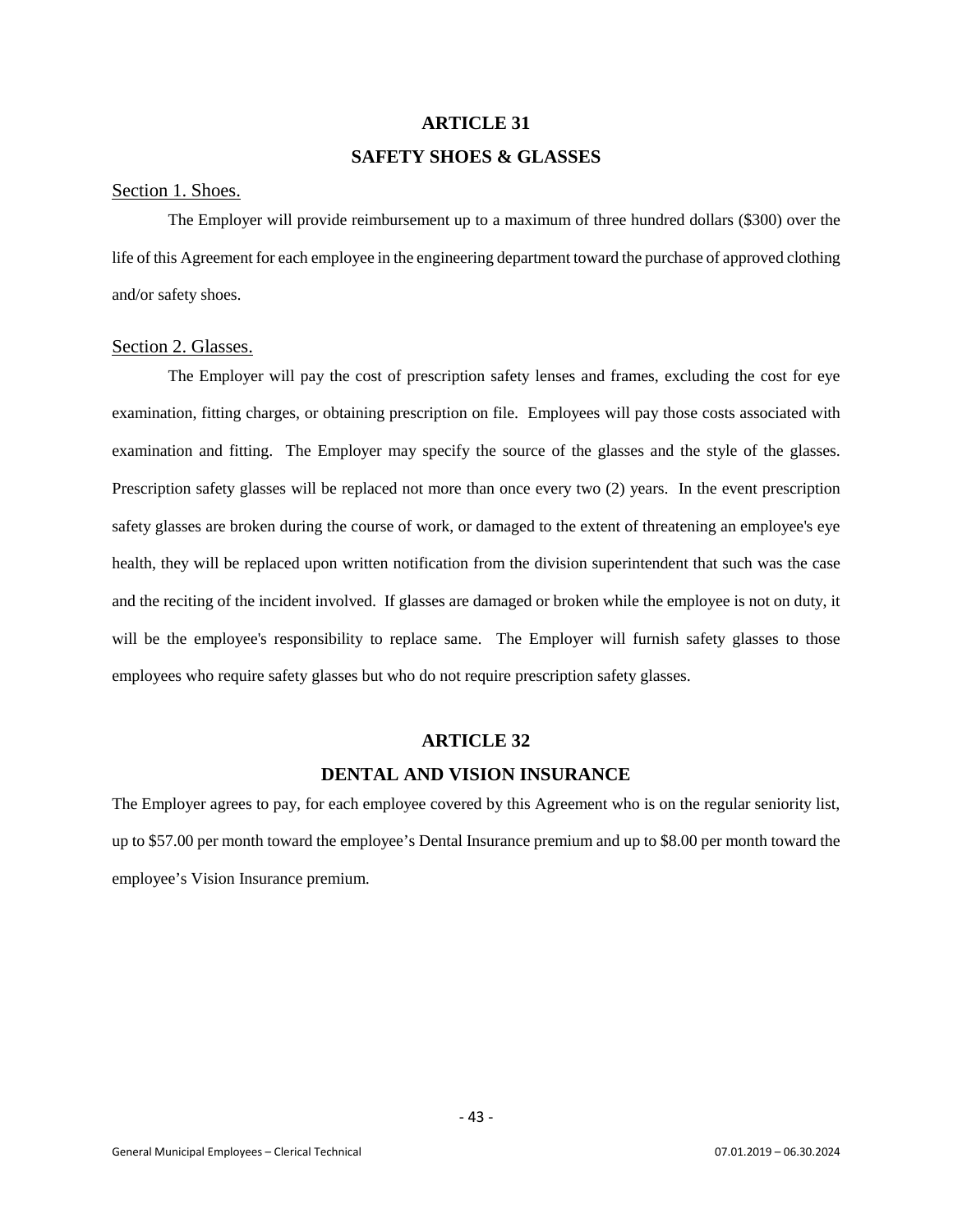# **ARTICLE 33 GENERAL**

## <span id="page-43-2"></span><span id="page-43-1"></span><span id="page-43-0"></span>Section 1. Mileage Reimbursement.

Employees who are required by the Employer to use their own automobiles while on Employer business shall be compensated at the current IRS reimbursement rate.

## <span id="page-43-3"></span>Section 2. Wages.

Wage schedules shall be contained in Appendix B attached hereto and incorporated by reference. Pay increase to commence on the first day of a pay period which falls closest in time to the date scheduled for the increase.

## <span id="page-43-4"></span>Section 3. Work Schedule.

 The Employer allows various work schedules to exist. The Governmental Centers offices shall be open between the hours of 8:00 am and 5:00 pm and properly staffed to provide customer service. As long as existing staffing schedules do not interfere with office hours, they may continue to exist at the discretion of the immediate supervisor.

The present schedule for hours of work (between the Monday following the last Friday in September and the Friday preceding the first Monday in May of each year) shall be maintained for employees in the Department of Public Services. Provided however, the schedule for hours of work within the Department shall be 7:00 am to 11:00 am, and 11:30 am to 3:30 pm between the first Monday in May and the last Friday in September of each year. As long as existing staffing schedules do not interfere with office hours, they may continue to exist at the discretion of the immediate supervisor.

Nothing in this section shall be construed as to limit the Employer's rights specified elsewhere in this Agreement.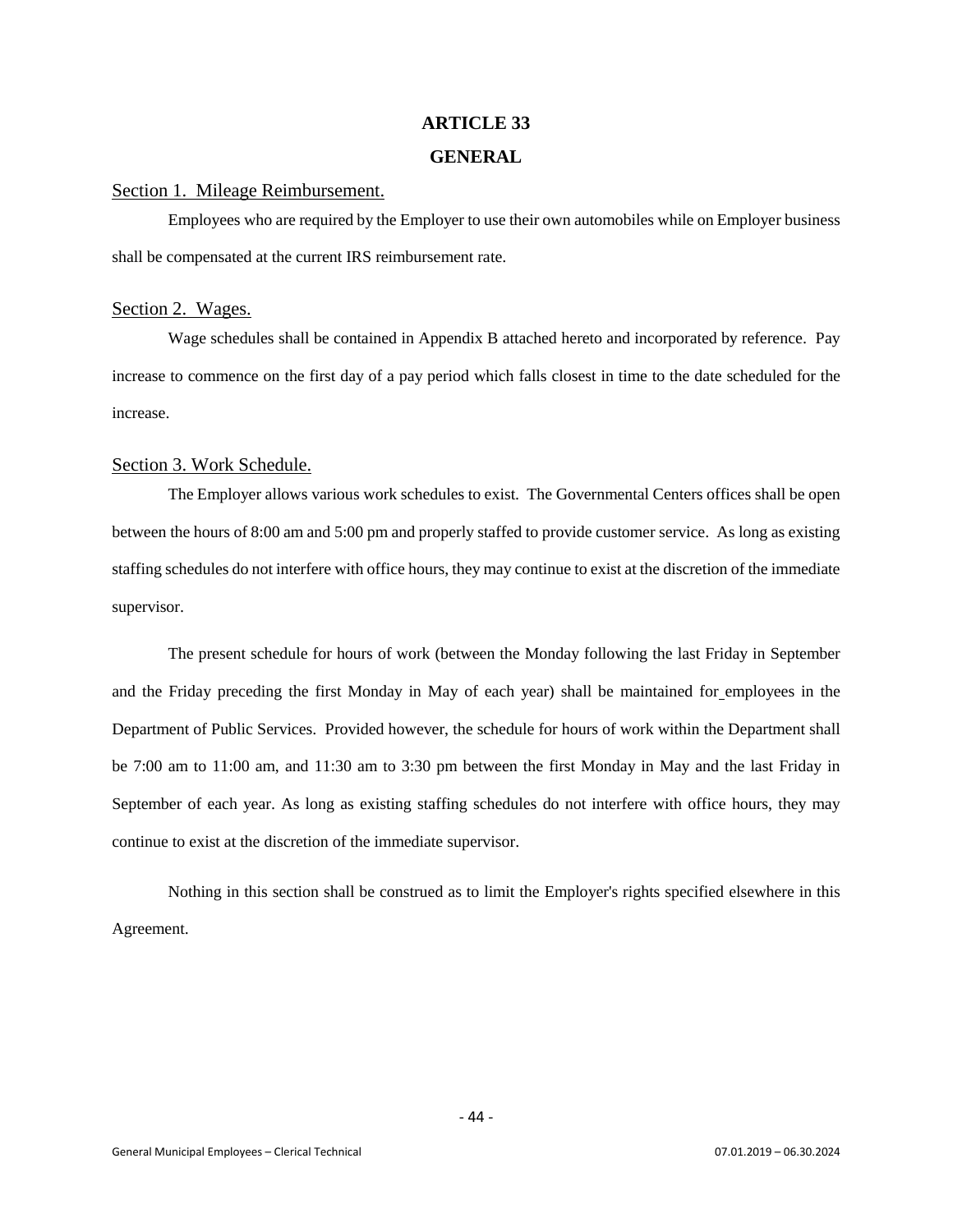#### <span id="page-44-0"></span>Section.4. Snow Days.

In the event that an employee is unable to report to work after a good faith effort because of snow conditions, and if a disaster due to weather is declared by the Governor or the Grand Traverse County Chairman of the Board of Commissioners, the employee shall have the following options:

- a) Take the day off without pay.
- b) Deduct the day from the employee's vacation leave accumulation and receive their regular rate of pay.
- c) Deduct the day from the employee's sick leave accumulation and receive their regular rate of pay.
- d) Make up the hours within the pay period when the snow day occurred.

In the event a non-emergency employee is unable to report to work after good faith efforts because of snow conditions, but the Employer continues to operate that particular function, or in instances when the City Manager closes a particular function, or in instances when the City Manager closes a particular City operation or facility without the Governor or the Chairman of the County Board declaring a disaster due to weather, and the employee is, therefore, asked not to report to work or is sent home, then the employee shall have the following options:

- a) Take the day off without pay.
- b) Deduct the day from the from the employee's vacation leave accumulation and receive their regular rate of pay.
- c) Make up the hours within the pay period when the snow day occurred.

Employees involved in or necessary to the conduct of emergency and snow removal operations will always be expected to return to work. The Employer will announce a close down of functions to the local radio station.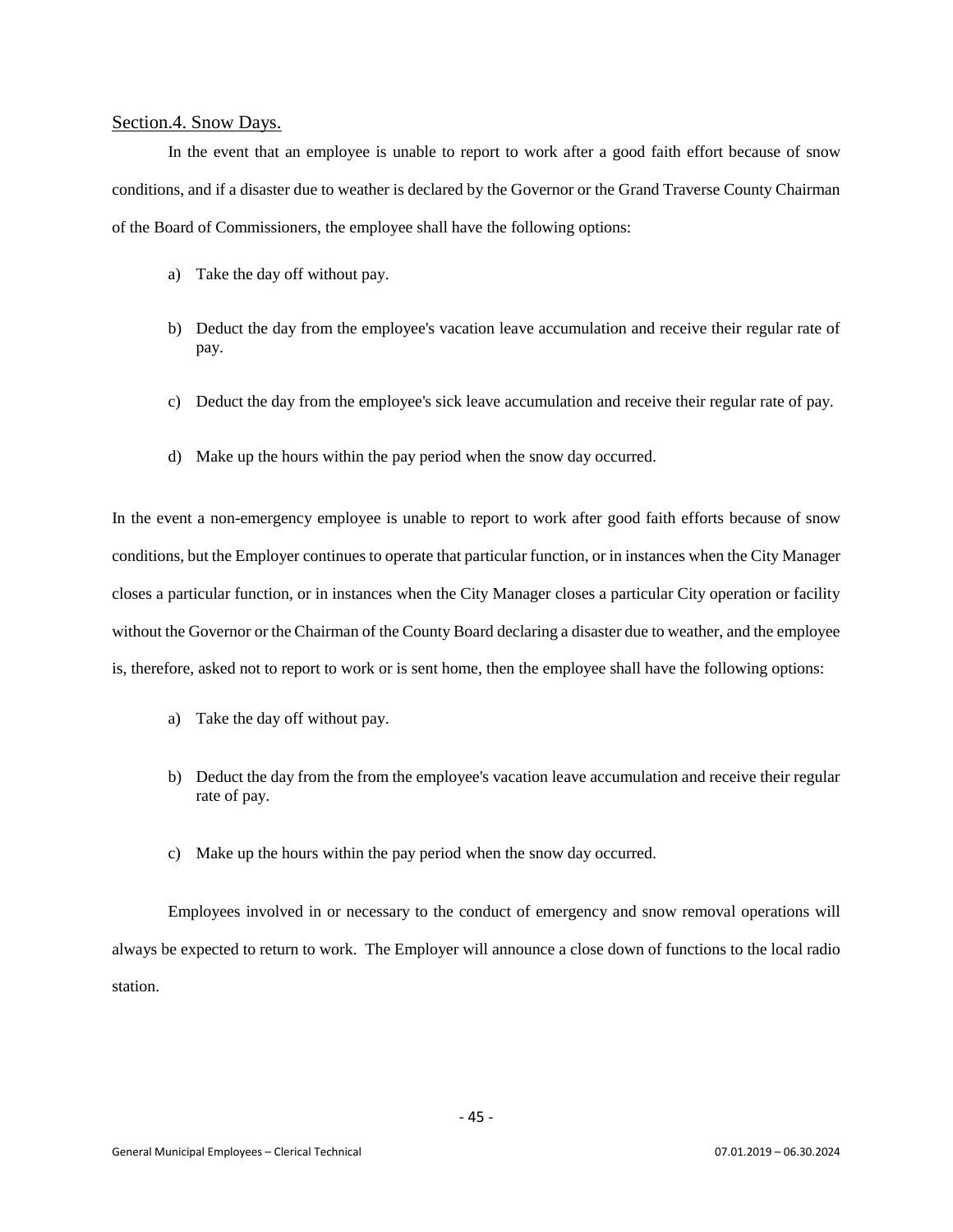### **PERSONNEL FILES**

<span id="page-45-1"></span><span id="page-45-0"></span>All employees in the bargaining unit shall have the right to review their personnel file if requested by the employee in writing. A time shall be scheduled by the Human Resources Office for the employee and the employee's immediate supervisor to review contents within five (5) days of the employee's request. Employees shall be entitled to copy material in their personnel files.

# **ARTICLE 35 LEAVES OF ABSENCE**

#### <span id="page-45-4"></span><span id="page-45-3"></span><span id="page-45-2"></span>Section 1. Personal Leave.

The City, for good cause shown, may grant a personal leave of absence without pay. If such a leave of absence exceeds thirty (30) days, then such leave shall be without accumulation of any vacation, short term leave, longevity pay, or step increases within the salary range credits during such leave. The request for leave of absence shall be made on the prescribed form and shall be submitted in advance of the time a leave of absence is requested.

#### <span id="page-45-5"></span>Section 2. Insurance Premiums.

The Employer shall pay their portion of insurance premiums for life insurance, hospitalization insurance, and dental and vision insurance for, up to, six (6) months following the date that the employee takes an authorized leave of absence. The employee must continue to make their monthly payments for the same duration. If the employee's payment is more than thirty (30) days late, the employee's coverage may be dropped for the duration of the leave.

If the leave of absence is for a disability sustained while working for the Employer, the Employer shall pay the required premium for either six (6) months or until the employee terminates employment with the Employer, whichever is a lesser duration. Upon discontinuance of the Employer's payment of insurance premiums, an employee shall assume responsibility for the full cost of the required insurance premiums to maintain coverage. The Employer agrees to notify the employee one (1) calendar week before any Employer paid premiums would be terminated pursuant to this understanding.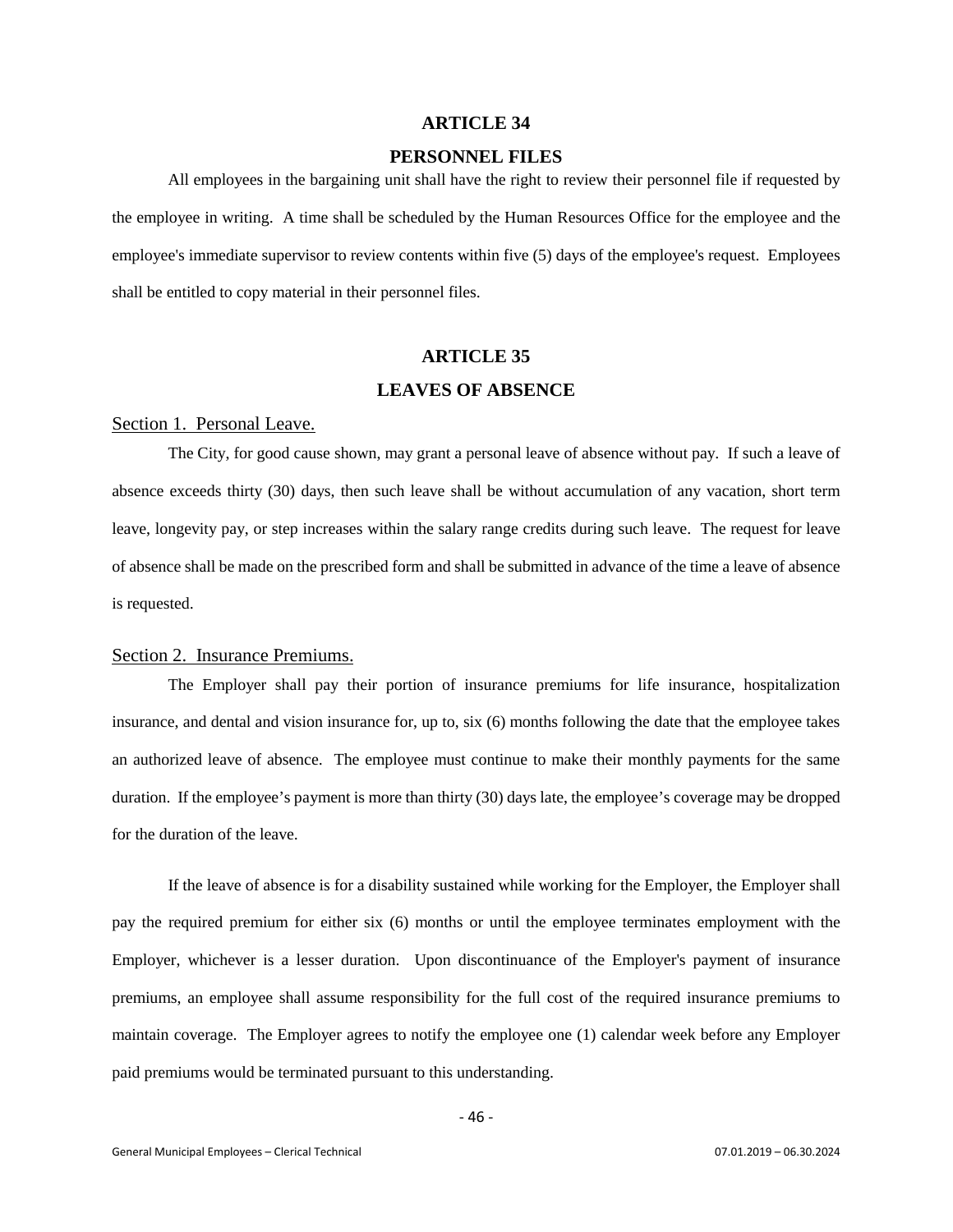Effective February 5, 1994, the Family Medical Leave Act (FMLA) provisions may apply to this Section. The Employer shall comply with the regulations thereof.

## **ARTICLE 36**

## **EDUCATIONAL INCENTIVES**

<span id="page-46-1"></span><span id="page-46-0"></span>Employees who receive a prior written approval for educational courses directly related to the employee's current job or deemed to improve job skills relative to potential advancement opportunities available within the City may receive tuition reimbursement from the Employer in accordance with City policies.

## **ARTICLE 37**

## **CAREER DEVELOPMENT OPPORTUNITIES**

<span id="page-46-3"></span><span id="page-46-2"></span>The Employer agrees to the principles of career development for all employees in the bargaining unit and whenever possible, will offer such opportunities equitably when they become available. However, such opportunities are at the sole discretion of the Employer. Career development opportunities are voluntary and not subject to overtime in accordance to the Fair Labor Standards Act.

## **ARTICLE 38**

#### **QUALITY OF WORK LIFE**

<span id="page-46-5"></span><span id="page-46-4"></span>The Union and the Employer agree that the success of this organization largely depends on mutual cooperation between the parties. The Union recognizes that the Employer is responsible to operate in an efficient manner and the Employer recognizes that whenever possible, it is to everyone's best interest to improve the daily work life of the employees. Both parties agree to provide positive leadership in the development of a climate of mutual cooperation.

#### **ARTICLE 39**

## **EMPLOYEE ASSISTANCE PROGRAM**

<span id="page-46-7"></span><span id="page-46-6"></span>The Employer recognizes the benefits derived from an employee assistance program and will, as long as possible, continue to provide the existing program to all its employees. However, it is understood that such program is at the sole discretion of the Employer and may be modified or discontinued upon notice to the employees.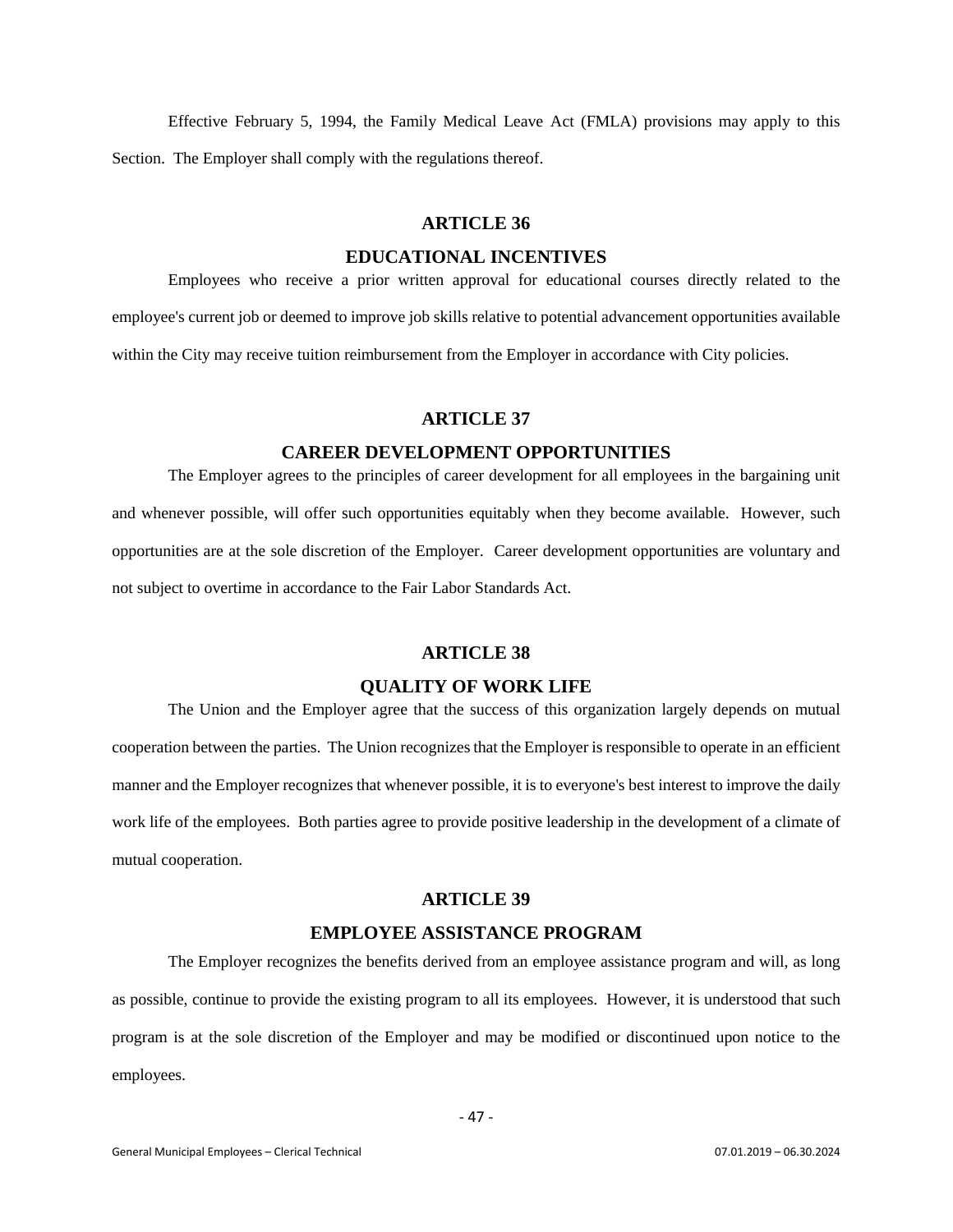## **SAFETY COMMITTEE**

<span id="page-47-1"></span><span id="page-47-0"></span>The Employer agrees to form a Safety Committee comprised of representatives of the bargaining unit and representatives of the Employer. The Committee shall meet as needed to discuss matters of safety and to provide recommendations related to safety procedures, applicable training, and general safety policy. The committee shall review all complaints related to safety, accident reports, and changes in applicable safety regulations or law and provide the Employer with recommendations regarding these matters.

# **ARTICLE 41 DEFERRED COMPENSATION**

<span id="page-47-3"></span><span id="page-47-2"></span>An employee may elect, at his/her option, to participate in any deferred compensation retirement program authorized by the City. Effective 1/01/2000, the City will contribute two percent (2.0%) of the employee's gross pay to the program (no employee match necessary). Effective 7/01/2013 the employer's contribution to the deferred compensation plan will increase to six percent (6%) of the employee's gross pay.

The City's contribution is calculated on the employee's gross pay (including longevity, overtime, regular hours, sick and/or vacation hours). Cash-outs (upon separation, retirement, or annually) of sick, shortterm leave, vacation or separation pay are excluded from the City's deferred compensation program. Contributions will be made each pay period.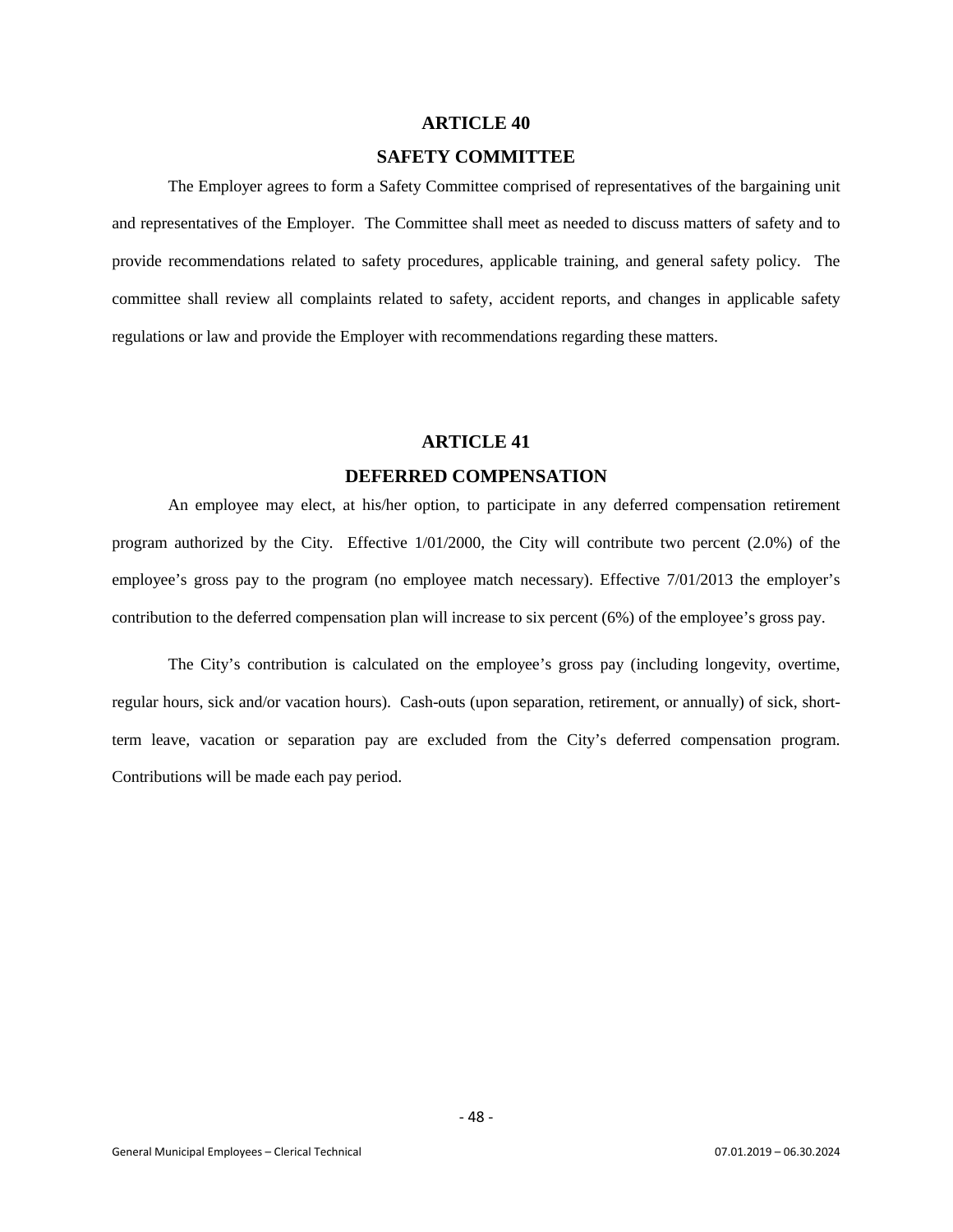## **TERMINATION OF AGREEMENT**

<span id="page-48-1"></span><span id="page-48-0"></span>THIS AGREEMENT shall constitute in full force and effect from July 1, 2017 until June 30, 2024. If either party desires to amend and/or terminate this Agreement, it shall, sixty (60) days prior to the above termination date, give the other party written notice. If no notice is given, this Agreement shall continue in effect from year to year thereafter.

This Agreement was negotiated by the following listed representatives:

| <b>Teamsters State, County and</b> |                              |
|------------------------------------|------------------------------|
| <b>Municipal Workers Local 214</b> | <b>City of Traverse City</b> |
| Robert Donick                      | <b>Martin Colburn</b>        |
| Benjamin Peek                      | Penny Hill                   |
| Laura Barrett                      | Kristine Bosley              |
|                                    | Christina Woods              |

IN WITNESS WHEREOF, the parties hereto have, by their representatives, duly authorized in the premises, executed this agreement.

## **CITY OF TRAVERSE CITY**

By: Benjamin C. Marentetle, City Clerk By: Caryuthers, Mayor Jim

**LOCAL NO. 214 OF THE TEAMSTERS STATE, COUNTY AND MUNICIPALWORKERS** 

Bv:

Robert Donick, Business Representative

By:

 $\overline{\mathcal{L}}$ 

Benjamin Peek, Steward

By: Laura Barrett, Union Representative

**APPROVED AS TO SUBSTANCE:** 

Martin Colburn, City Manager

Dated: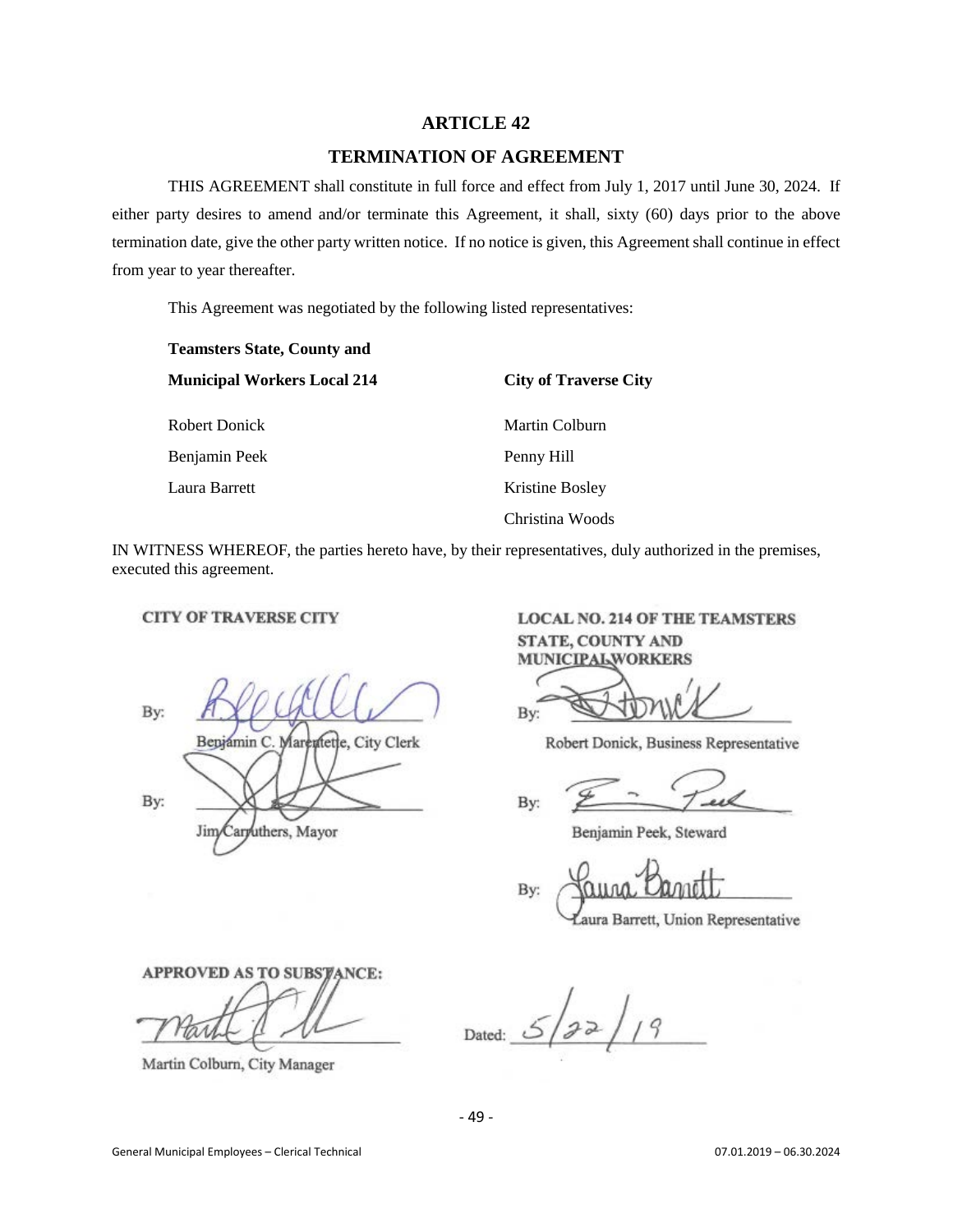## **APPENDIX "A"**

## **CLERICAL/TECHNICAL CLASSIFICATIONS**

<span id="page-49-1"></span><span id="page-49-0"></span>

| <b>Accounting Clerk</b>                     |
|---------------------------------------------|
| <b>Accounting Assistant</b>                 |
| Administrative Specialist                   |
| <b>Assessing Clerk</b>                      |
| <b>Collection Clerk</b>                     |
| <b>Customer Service Representative</b>      |
| <b>Departmental Secretary</b>               |
| DPS/Oakwood Cemetery Office Clerk           |
| Licensing/Election Specialist Clerk         |
| <b>Engineering Aide</b>                     |
| <b>Engineering Administrative Assistant</b> |
| <b>Engineering Technician</b>               |
| <b>Engineering Assistant</b>                |
| Office Clerk                                |
| <b>Planning Assistant</b>                   |
| <b>Property Appraiser</b>                   |
| Sr. Property Appraiser                      |
| <b>Utility Billing Specialist</b>           |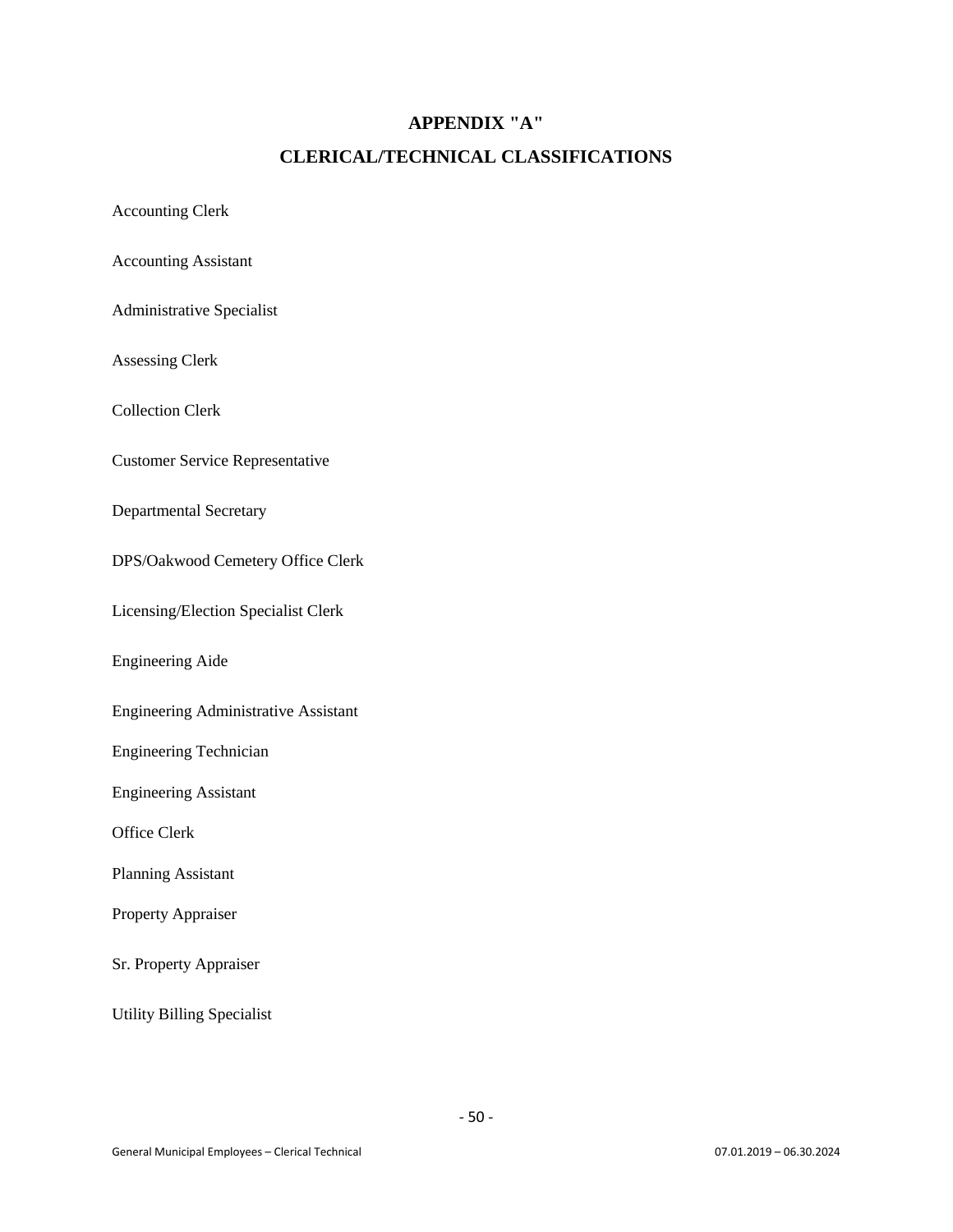## **TABLE OF POSITIONS**

<span id="page-50-0"></span>

| <b>GRADE 1</b> | Office Clerk                                |
|----------------|---------------------------------------------|
| <b>GRADE 2</b> | <b>Assessing Clerk</b>                      |
| <b>GRADE 3</b> | <b>Customer Service Representative</b>      |
|                | DPS/Oakwood Cemetery Office Clerk           |
| <b>GRADE 4</b> | <b>Accounting Clerk</b>                     |
|                | <b>Departmental Secretary</b>               |
| <b>GRADE 5</b> | <b>Collection Clerk</b>                     |
|                | Licensing/Election Specialist Clerk         |
|                | <b>Utility Billing Specialist</b>           |
|                | <b>Property Appraiser</b>                   |
| <b>GRADE 6</b> | Administrative Specialist                   |
| <b>GRADE 7</b> | <b>Engineering Aide</b>                     |
| <b>GRADE 8</b> | <b>Accounting Assistant</b>                 |
|                |                                             |
|                | <b>Engineering Administrative Assistant</b> |
| <b>GRADE 9</b> | Senior Property Appraiser                   |
|                | <b>Engineering Technician</b>               |
|                | <b>Planning Assistant</b>                   |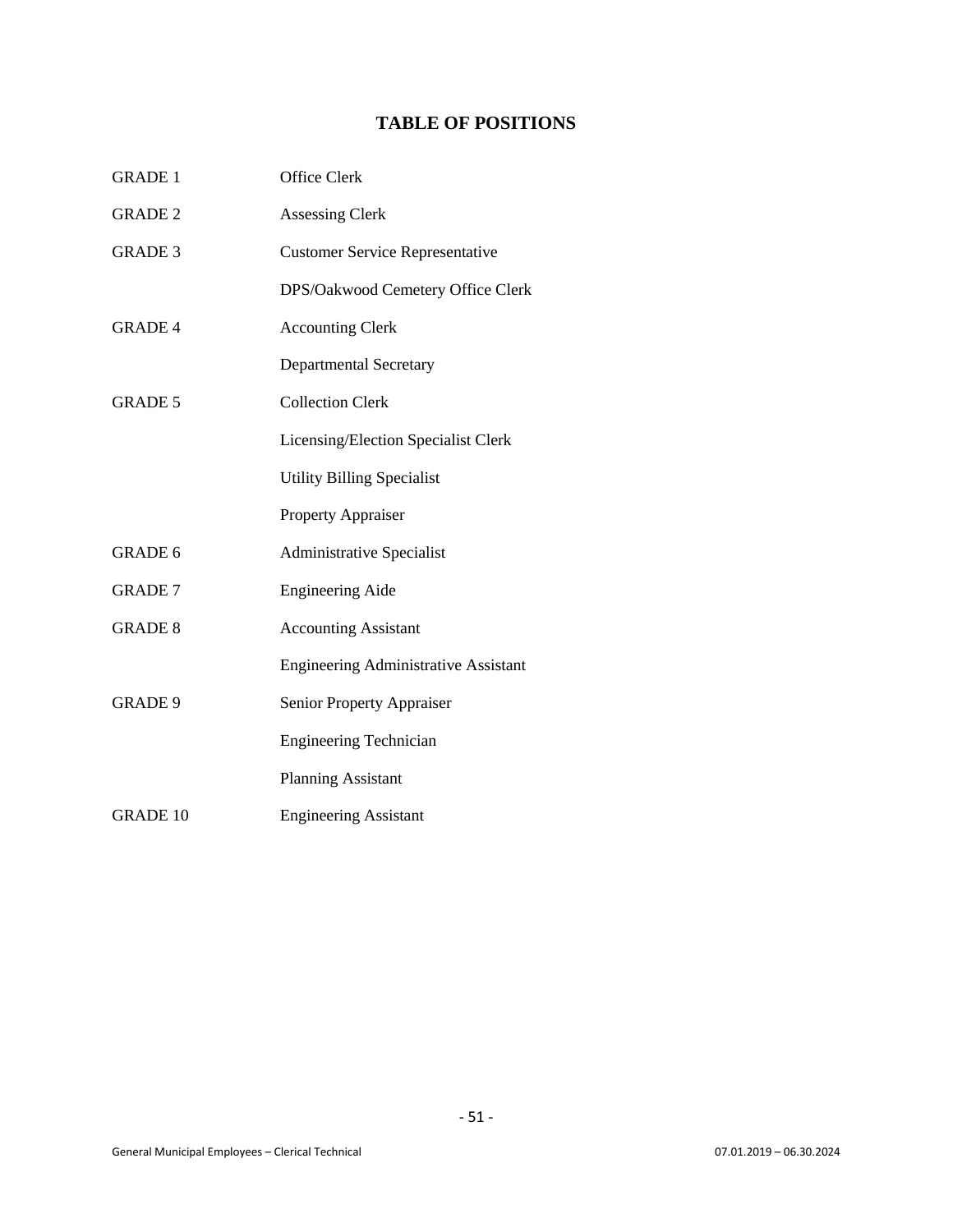# **APPENDIX "B"**

## **SALARY SCHEDULE**

## <span id="page-51-1"></span><span id="page-51-0"></span>**CLERICAL/TECHNICAL EMPLOYEES**

| Effective July 1, 2019 | There shall be a 2.75 % increase |
|------------------------|----------------------------------|
| Effective July 1, 2020 | There shall be a 2.25 % increase |
| Effective July 1, 2021 | There shall be a 2.00 % increase |
| Effective July 1, 2022 | There shall be a 2.00 % increase |
| Effective July 1, 2023 | There shall be a 2.00 % increase |

## GME-CT Base Salary Schedule **July, 2019** 2.75% Annual Increase to Tables Effective July 1, 2019

| <b>STEP</b>    |       |       |        |        |        |        |
|----------------|-------|-------|--------|--------|--------|--------|
|                | A     | В     | C      | D      | Е      | F      |
| Grade          | beg   | 6 mos | 1 year | 18 mos | 2 year | 3 year |
|                |       |       |        |        |        |        |
| 1              | 13.90 | 14.37 | 14.84  | 15.29  | 15.77  | 16.24  |
| $\mathbf{2}$   | 18.42 | 18.85 | 19.30  | 19.74  | 20.21  | 20.69  |
| 3              | 19.30 | 19.74 | 20.21  | 20.65  | 21.10  | 21.56  |
| 4              | 19.74 | 20.21 | 20.65  | 21.10  | 21.55  | 22.02  |
| 5              | 20.21 | 20.65 | 21.10  | 21.55  | 22.00  | 22.47  |
| 6              | 20.65 | 21.10 | 21.55  | 22.00  | 22.44  | 22.89  |
| $\overline{7}$ | 21.10 | 21.55 | 22.00  | 22.44  | 22.89  | 23.36  |
| 8              | 21.55 | 22.00 | 22.44  | 22.89  | 23.35  | 23.81  |
| 9              | 22.44 | 22.89 | 23.35  | 23.81  | 24.26  | 24.71  |
| 10             | 23.64 | 24.10 | 24.57  | 25.04  | 25.52  | 25.98  |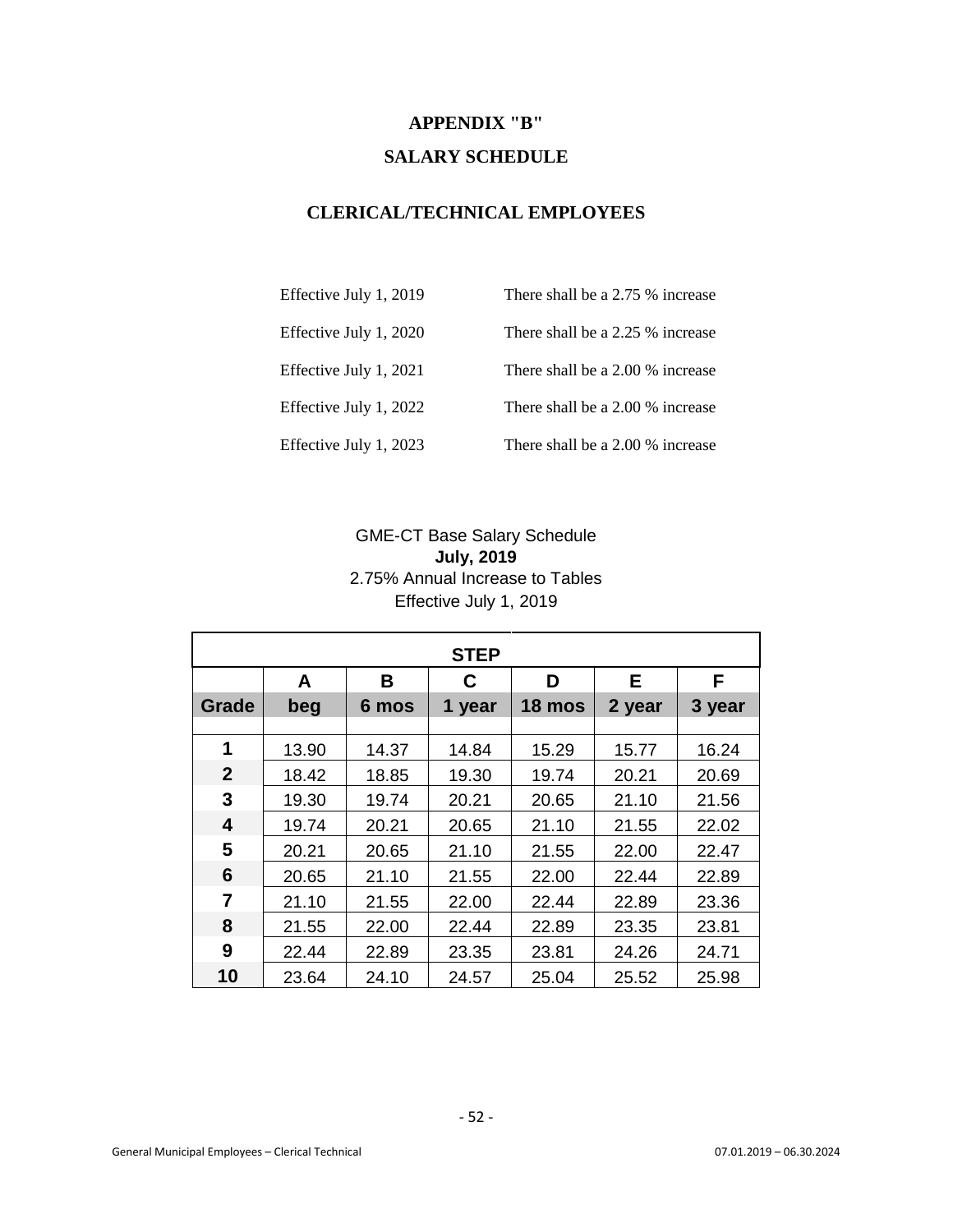## GME-CT Base Salary Schedule **July, 2020** 2.25% Annual Increase to Tables Effective July 1, 2020

| <b>STEP</b>    |       |       |        |        |        |        |
|----------------|-------|-------|--------|--------|--------|--------|
|                | A     | В     | C      | D      | Е      | F      |
| Grade          | beg   | 6 mos | 1 year | 18 mos | 2 year | 3 year |
|                |       |       |        |        |        |        |
| 1              | 14.21 | 14.69 | 15.17  | 15.64  | 16.13  | 16.61  |
| $\overline{2}$ | 18.83 | 19.27 | 19.74  | 20.19  | 20.67  | 21.15  |
| 3              | 19.74 | 20.19 | 20.67  | 21.11  | 21.58  | 22.05  |
| 4              | 20.19 | 20.67 | 21.11  | 21.58  | 22.03  | 22.51  |
| 5              | 20.67 | 21.11 | 21.58  | 22.03  | 22.50  | 22.98  |
| 6              | 21.11 | 21.58 | 22.03  | 22.50  | 22.94  | 23.40  |
| $\overline{7}$ | 21.58 | 22.03 | 22.50  | 22.94  | 23.40  | 23.88  |
| 8              | 22.03 | 22.50 | 22.94  | 23.40  | 23.87  | 24.35  |
| 9              | 22.94 | 23.40 | 23.87  | 24.35  | 24.81  | 25.27  |
| 10             | 24.17 | 24.64 | 25.12  | 25.60  | 26.09  | 26.57  |

## GME-CT Base Salary Schedule **July, 2021** 2% Annual Increase to Tables Effective July 1, 2021

| <b>STEP</b>  |       |       |        |        |        |        |
|--------------|-------|-------|--------|--------|--------|--------|
|              | A     | В     | C      | D      | E      | F      |
| Grade        | beg   | 6 mos | 1 year | 18 mos | 2 year | 3 year |
|              |       |       |        |        |        |        |
| 1            | 14.50 | 14.99 | 15.47  | 15.95  | 16.45  | 16.94  |
| $\mathbf{2}$ | 19.21 | 19.65 | 20.13  | 20.59  | 21.08  | 21.58  |
| 3            | 20.13 | 20.59 | 21.08  | 21.54  | 22.01  | 22.49  |
| 4            | 20.59 | 21.08 | 21.54  | 22.01  | 22.47  | 22.96  |
| 5            | 21.08 | 21.54 | 22.01  | 22.47  | 22.95  | 23.44  |
| 6            | 21.54 | 22.01 | 22.47  | 22.95  | 23.40  | 23.87  |
| 7            | 22.01 | 22.47 | 22.95  | 23.40  | 23.87  | 24.36  |
| 8            | 22.47 | 22.95 | 23.40  | 23.87  | 24.35  | 24.84  |
| 9            | 23.40 | 23.87 | 24.35  | 24.84  | 25.31  | 25.77  |
| 10           | 24.65 | 25.14 | 25.62  | 26.11  | 26.61  | 27.10  |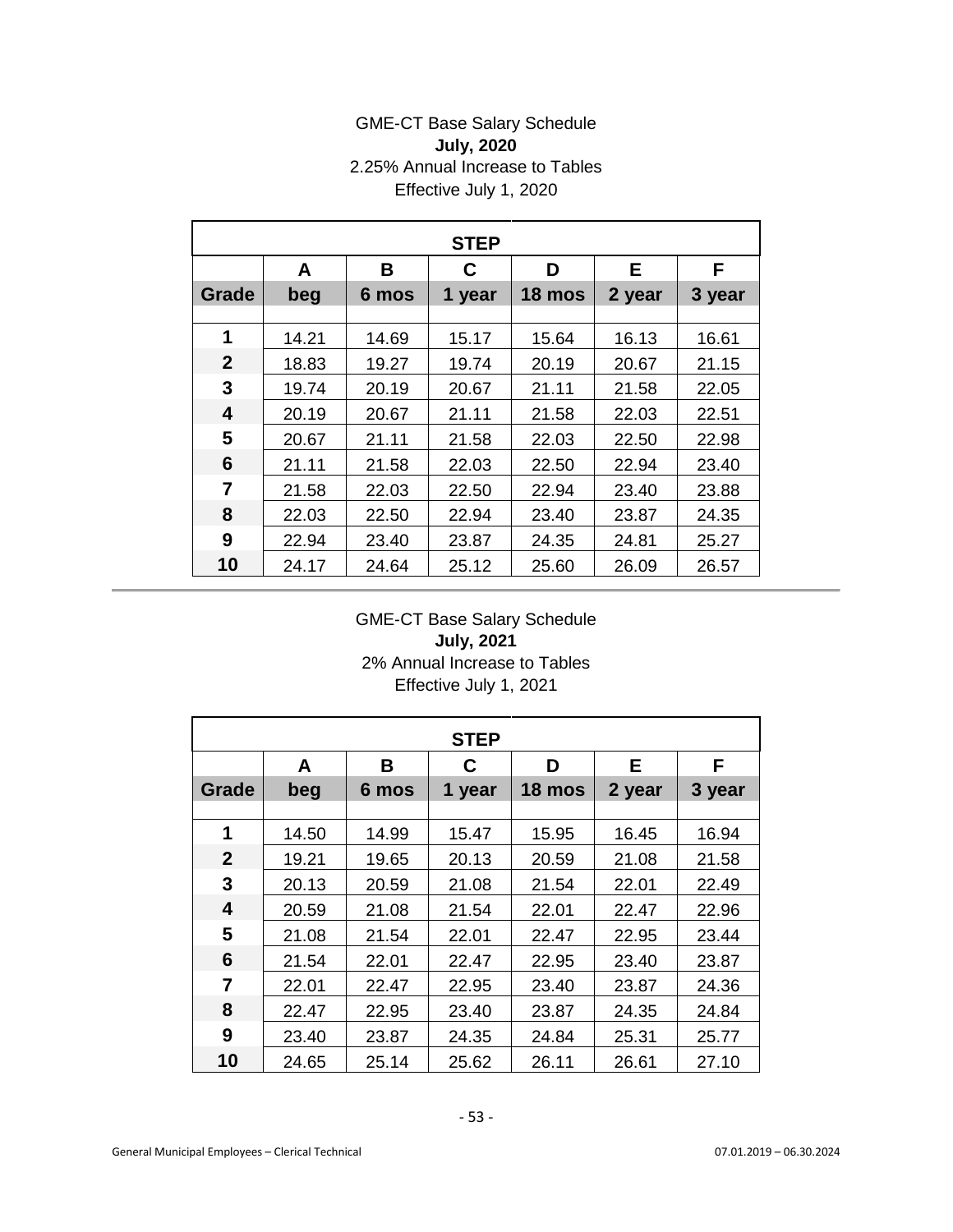## GME-CT Base Salary Schedule **July, 2022** 2% Annual Increase to Tables Effective July 1, 2022

| <b>STEP</b>    |       |       |        |        |        |        |
|----------------|-------|-------|--------|--------|--------|--------|
|                | A     | В     | C      | D      | Е      | F      |
| Grade          | beg   | 6 mos | 1 year | 18 mos | 2 year | 3 year |
|                |       |       |        |        |        |        |
| 1              | 14.79 | 15.29 | 15.78  | 16.27  | 16.78  | 17.28  |
| $\overline{2}$ | 19.59 | 20.05 | 20.53  | 21.00  | 21.50  | 22.01  |
| 3              | 20.53 | 21.00 | 21.50  | 21.97  | 22.45  | 22.94  |
| 4              | 21.00 | 21.50 | 21.97  | 22.45  | 22.92  | 23.42  |
| 5              | 21.50 | 21.97 | 22.45  | 22.92  | 23.41  | 23.91  |
| 6              | 21.97 | 22.45 | 22.92  | 23.41  | 23.87  | 24.35  |
| 7              | 22.45 | 22.92 | 23.41  | 23.87  | 24.35  | 24.85  |
| 8              | 22.92 | 23.41 | 23.87  | 24.35  | 24.83  | 25.33  |
| 9              | 23.87 | 24.35 | 24.83  | 25.33  | 25.81  | 26.29  |
| 10             | 25.15 | 25.64 | 26.14  | 26.64  | 27.15  | 27.64  |

## GME-CT Base Salary Schedule **July, 2023** 2% Annual Increase to Tables Effective July 1, 2023

| <b>STEP</b>    |       |       |        |        |        |        |
|----------------|-------|-------|--------|--------|--------|--------|
|                | A     | В     | C      | D      | Е      | F      |
| Grade          | beg   | 6 mos | 1 year | 18 mos | 2 year | 3 year |
|                |       |       |        |        |        |        |
| 1              | 15.08 | 15.59 | 16.10  | 16.59  | 17.11  | 17.62  |
| $\mathbf{2}$   | 19.98 | 20.45 | 20.94  | 21.42  | 21.93  | 22.45  |
| 3              | 20.94 | 21.42 | 21.93  | 22.41  | 22.90  | 23.39  |
| 4              | 21.42 | 21.93 | 22.41  | 22.90  | 23.38  | 23.89  |
| 5              | 21.93 | 22.41 | 22.90  | 23.38  | 23.88  | 24.38  |
| 6              | 22.41 | 22.90 | 23.38  | 23.88  | 24.35  | 24.84  |
| $\overline{7}$ | 22.90 | 23.38 | 23.88  | 24.35  | 24.84  | 25.35  |
| 8              | 23.38 | 23.88 | 24.35  | 24.84  | 25.33  | 25.84  |
| 9              | 24.35 | 24.84 | 25.33  | 25.84  | 26.33  | 26.82  |
| 10             | 25.65 | 26.15 | 26.66  | 27.17  | 27.69  | 28.19  |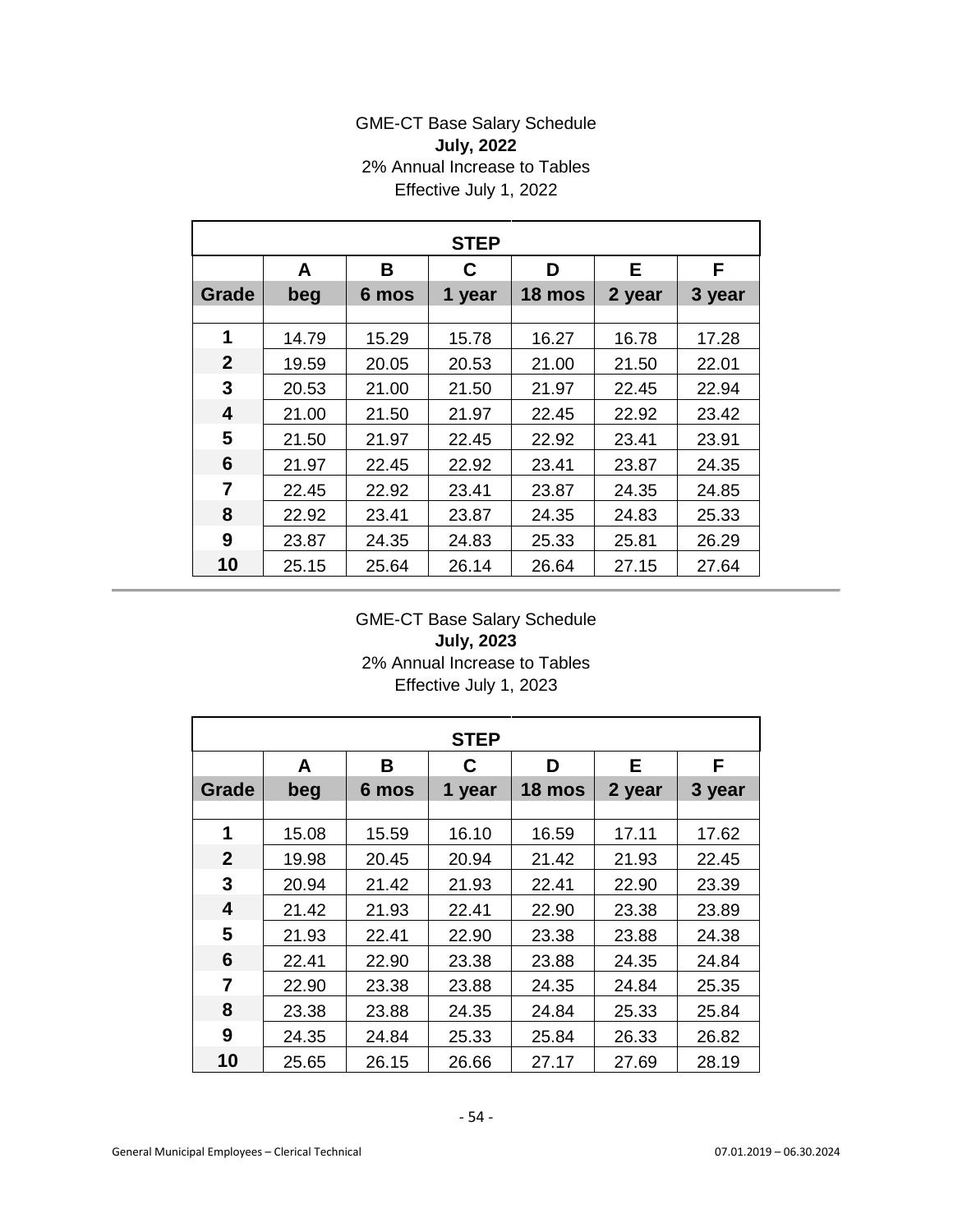#### **APPENDIX "C"**

#### **ADDENDUM FOR ASSESSORS OFFICE EMPLOYEES**

<span id="page-54-1"></span><span id="page-54-0"></span>This addendum shall supplement and clarify certain terms of the collective bargaining agreement related to employees of the Assessor's Office only. Except as modified by this addendum, all other terms and conditions of the collective bargaining agreement shall apply to these employees.

#### <span id="page-54-2"></span>1. Probation:

All new employees in the position of Assessment Clerk shall be probationary until such time as the have attained a Michigan Certified Assessing Technician (MCAT) certification or a maximum one (1) year. If, at the end of one (1) year, the employee has not obtained the necessary certification, their employment at the City Assessors Office shall be terminated. Failure to comply with requirements to maintain licensing or certification(s) that are conditions of employment for individual job classifications shall constitute an automatic termination of employment, with no recourse to this agreement.

All new employees in the position of Property Appraiser shall have attained a Michigan Certified Assessing Technician (MCAT) certification at hire and be probationary until such time as they have attained a Michigan Certified Assessing Officer (MCAO) certification or a maximum of two (2) years. If, at the end of two (2) years, the employee has not obtained the necessary certification their employment at the City Assessors Office shall be terminated. Failure to comply with requirements to maintain licensing or certification(s) that are conditions of employment for individual job classifications shall constitute an automatic termination of employment, with no recourse to this agreement.

All new employees in the position of Senior Property Appraiser shall have attained a MCAO certification at hire and be probationary until such time as they have attained a Personal Property Examiners (PPE) certification or a maximum of one (1) year. If, at the end of one (1) year, the employee has not obtained the necessary certification, their employment at the City Assessors Office shall be terminated.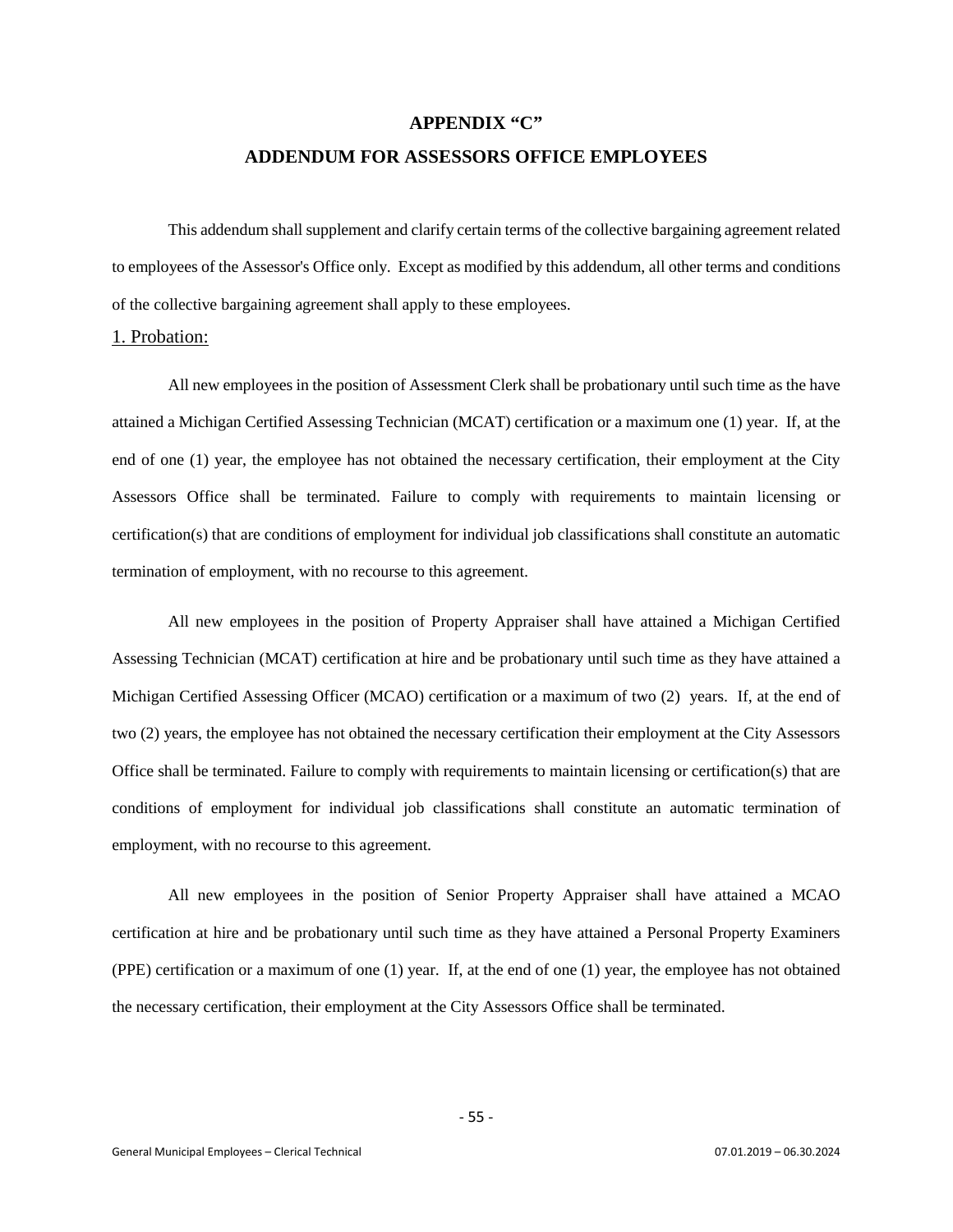### <span id="page-55-0"></span>2. Seniority:

An employee certified as a Michigan Master Assessing Officer (MMAO) shall have the highest seniority, a Michigan Advanced Assessing Officer (MAAO) the second highest, and a Michigan Certified Assessing Officer (MCAO) the third highest, and a Michigan Certified Assessing Technician (MCAT) the fourth highest and an uncertified employee shall be the lowest seniority employee. In the event that two (2) or more employees hold the same certification, then that employee who holds a PPE certification shall have the higher seniority. In the event that two (2) or more employees hold the same certification and each has a PPE certification, then city-wide seniority shall control in the classification.

## <span id="page-55-1"></span>3. Promotions:

Vacancies shall be filled by the most qualified employee. Qualifications for promotion shall be based on having obtained the necessary certification required for the promotion, and the employee's fitness, experience and merit.

Positions of Property Appraiser and Senior Property Appraiser shall require a minimum of a MCAO certification.

## <span id="page-55-2"></span>4. Education Incentive:

Employees who have obtained a certification designation one (1) level higher than that required by their position shall receive an annual payment of two hundred fifty dollars (\$250), to be paid the first full pay period in July.

Employees who have obtained a certification designation two (2) levels higher than that required by their position shall receive an annual payment of five hundred dollars (\$500), to be paid the first full pay period in July.

| <b>Position</b>                  | \$250       | \$500       |
|----------------------------------|-------------|-------------|
| Assessment Clerk                 | <b>MCAO</b> | <b>MAAO</b> |
| <b>Property Appraiser</b>        | <b>MAAO</b> | <b>MMAO</b> |
| <b>Senior Property Appraiser</b> | <b>MAAO</b> | <b>MMAO</b> |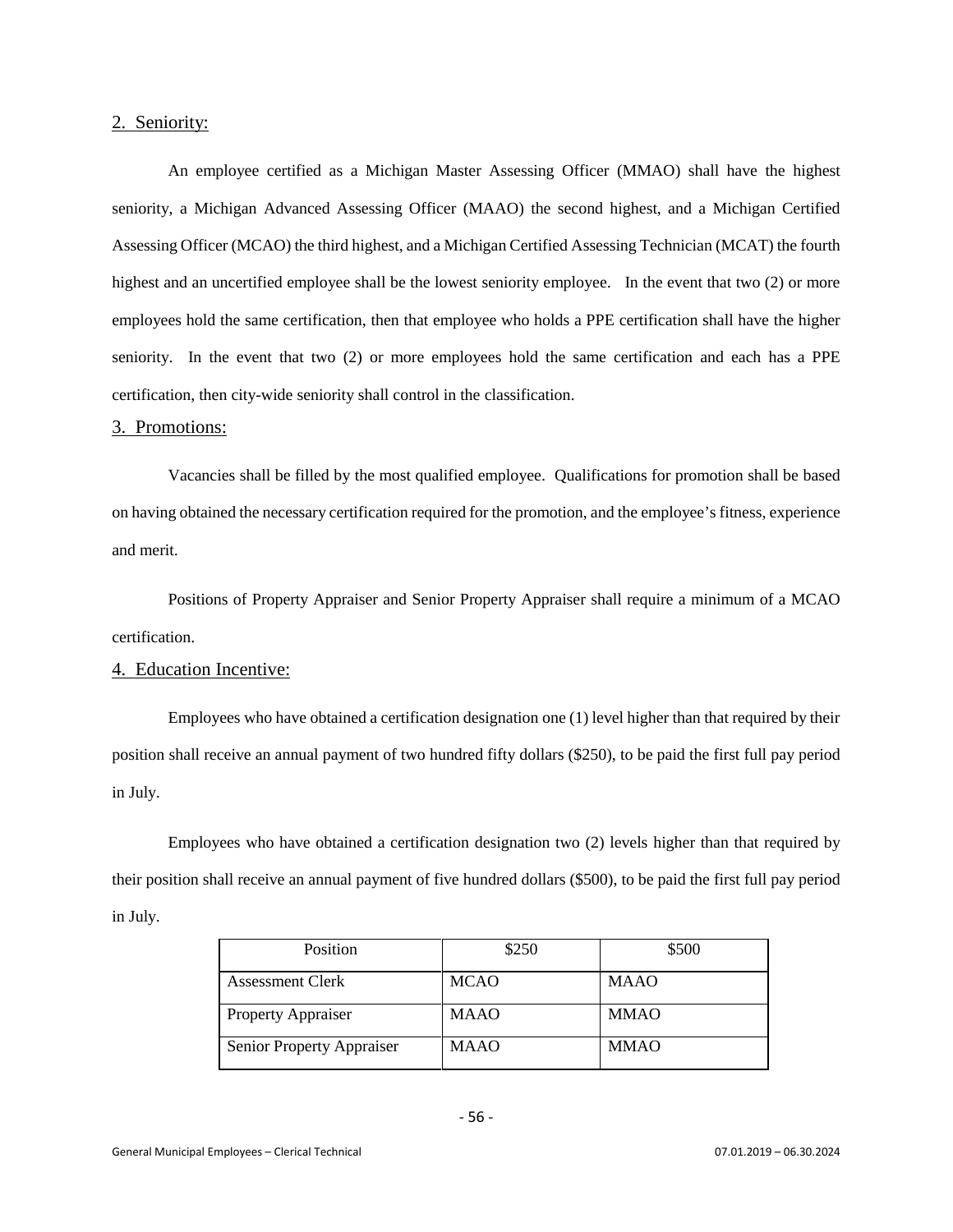## **INDEX**

A

<span id="page-56-0"></span>AGENCY SHOP, - 8 - AGREEMENT, - 8 - ALTERNATE STEWARDS, - 17 - APPENDIX "A" CLERICAL/TECHNICAL CLASSIFICATIONS, - 51 - APPENDIX "B" SALARY SCHEDULE, - 54 - APPENDIX "C" ADDENDUM FOR ASSESSORS OFFICE EMPLOYEES, - 57 - ARBITRATION - GENERAL PROVISIONS, - 25 - ARBITRATOR'S POWER, - 24 -

G

GENERAL, - 45 - GENERAL PURPOSE AND INTENT, - 8 - GLASSES, - 43 - GRIEVANCE PROCEDURE, - 22 -

#### H

HEALTH CARE SAVINGS PLAN, - 40 - HEALTH INSURANCE, - 39 - HEALTH SAVINGS ACCOUNT, - 39 - HOLIDAYS, - 33 - HOURS OF WORK AND PREMIUM PAY, - 30 -

#### I

INSURANCE COMMITTEE, - 39 - INSURANCE PREMIUMS, - 39 -, - 47 - IRREGULAR PART-TIME EMPLOYEES, - 14 -

#### J

JURY-DUTY, - 42 -

#### L

LAID OFF, - 12 - LAYOFF PROCEDURE, - 19 - LEAVE OF ABSENCE WITHOUT PAY, - 37 - LEAVES OF ABSENCE, - 47 - LIFE INSURANCE, - 41 - LONG TERM DISABILITY INSURANCE, - 37 - LONGEVITY, - 42 - LOSS OF SENIORITY, - 18 -

#### M

MANAGEMENT RIGHTS, - 10 - MATERNITY LEAVE, - 37 - MEDICAL INSURANCE, - 39 - MEDICAL INSURANCE OPT OUT PROVISION, - 40 - MEDICAL LEAVE, - 36 - MILEAGE REIMBURSEMENT, - 45 - MILITARY LEAVE, - 38 -

#### N

NEGOTIATING COMMITTEE, - 15 - NO STRIKE - NO LOCKOUT, - 9 -

B

BARGAINING UNIT SENIORITY, - 18 - BREAKS, - 32 - BUMPING, - 20 -

## C

CALL BACK TIME, - 31 - CAREER DEVELOPMENT OPPORTUNITIES, - 48 - CITY-WIDE SENIORITY, - 17 - CLASSIFICATION CHANGES, - 32 -

#### D

DEDUCTION OF DUES, - 9 - DEFERRED COMPENSATION, - 49 - DEFINITION OF EMPLOYEES, - 13 - DENTAL AND VISION INSURANCE, - 44 - DISCIPLINARY ACTION, - 26 -

#### E

EDUCATIONAL INCENTIVES, - 48 - EQUIPMENT, SERVICES, ACCIDENTS AND REPORTS, - 29 -

#### F

FAMILY MEDICAL LEAVE ACT (FMLA), - 48 - FILLING VACANCIES, - 27 - FUNERAL LEAVE, - 34 -